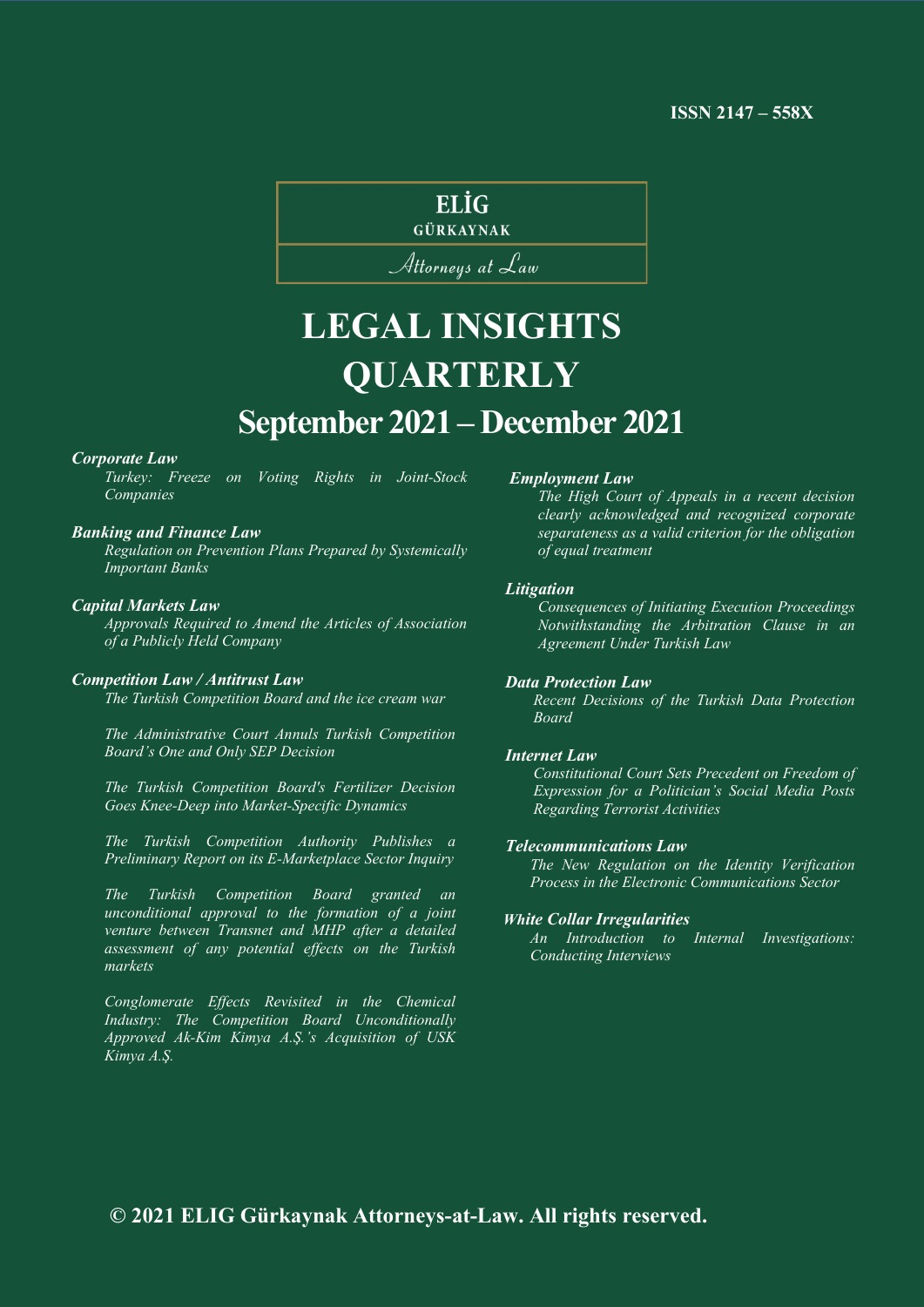# **LEGAL INSIGHTS QUARTERLY**

**September 2021 – December 2021**

This collection of essays, provided by ELIG Gürkaynak Attorneys-at-Law, is intended only for informational purposes. It should not be construed as legal advice. We would be pleased to provide additional information or advice if desired.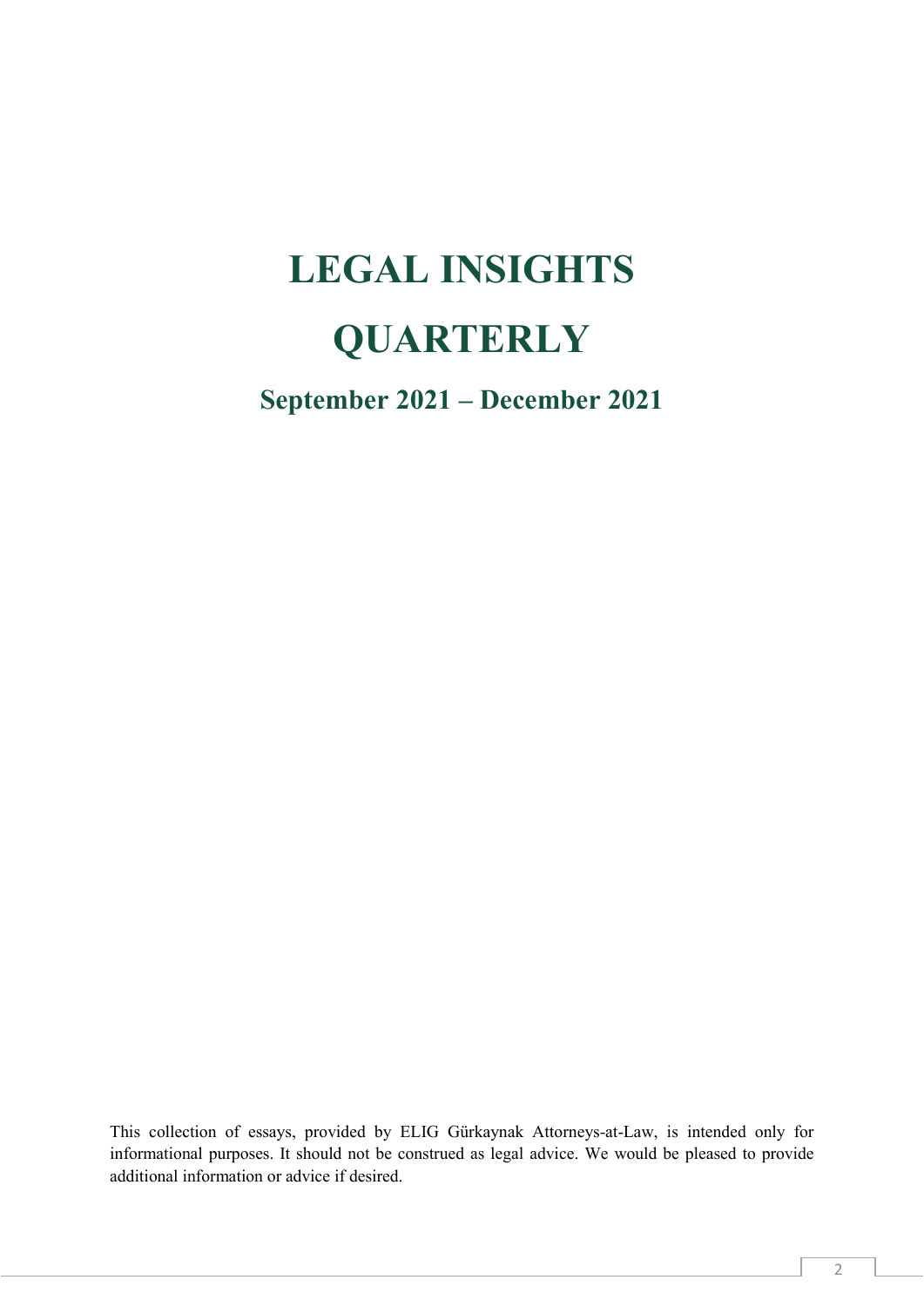

**Preface to the September 2021 Issue**

September/ Eylül, Istanbul

**Yayın Türü / Type of Publication** Yerel Süreli / Local Periodical

**ELİG Gürkaynak Avukatlık Bürosu adına Yayın Sahibi, Sorumlu Müdür / Owner and Liable Manager on behalf of ELIG Gürkaynak Attorneys-at-Law**

Av. Gönenç Gürkaynak Çitlenbik Sokak No: 12, Yıldız Mahallesi Beşiktaş 34349, ISTANBUL, TURKEY

ISSN 2147 – 558X

The September 2021 issue of Legal Insights Quarterly was prepared to provide an extensive look into the upcoming legal issues, as well as offer insights regarding the foremost contemporary legal agendas and topics in Turkey.

The Competition Law section of this issue comprises six articles in light of the far-reaching developments that have occurred in this field during the last quarter. This section highlights and examines key decisions of the Competition Board, in which the Unilever decision becomes particularly prominent with regards to the remarkable termination of Unilever's individual exemption by the Board. We also discuss the Turkish Competition Authority's recently published Preliminary Report on E-Marketplace Sector Inquiry in this section. Moreover, we discuss the Administrative Court decision that annuls the Turkish Competition Authority's one and only standard essential patent related decision.

Another important matter is assessed under the Capital Markets Law section, in which we address the requirements for amending the articles of association of those companies subject to the CML, which can have both timing and validity consequences.

Finally, the Data Protection Law section provides an allencompassing outlook on the recent decisions of the Turkish Data Protection Board, and the White Collar Irregularities section guides the readers through the details of how to conduct interviews during an internal investigation.

This issue of the Legal Insights Quarterly newsletter addresses these and several other legal and practical developments, all of which we hope will provide useful guidance to our readers.

*September 2021*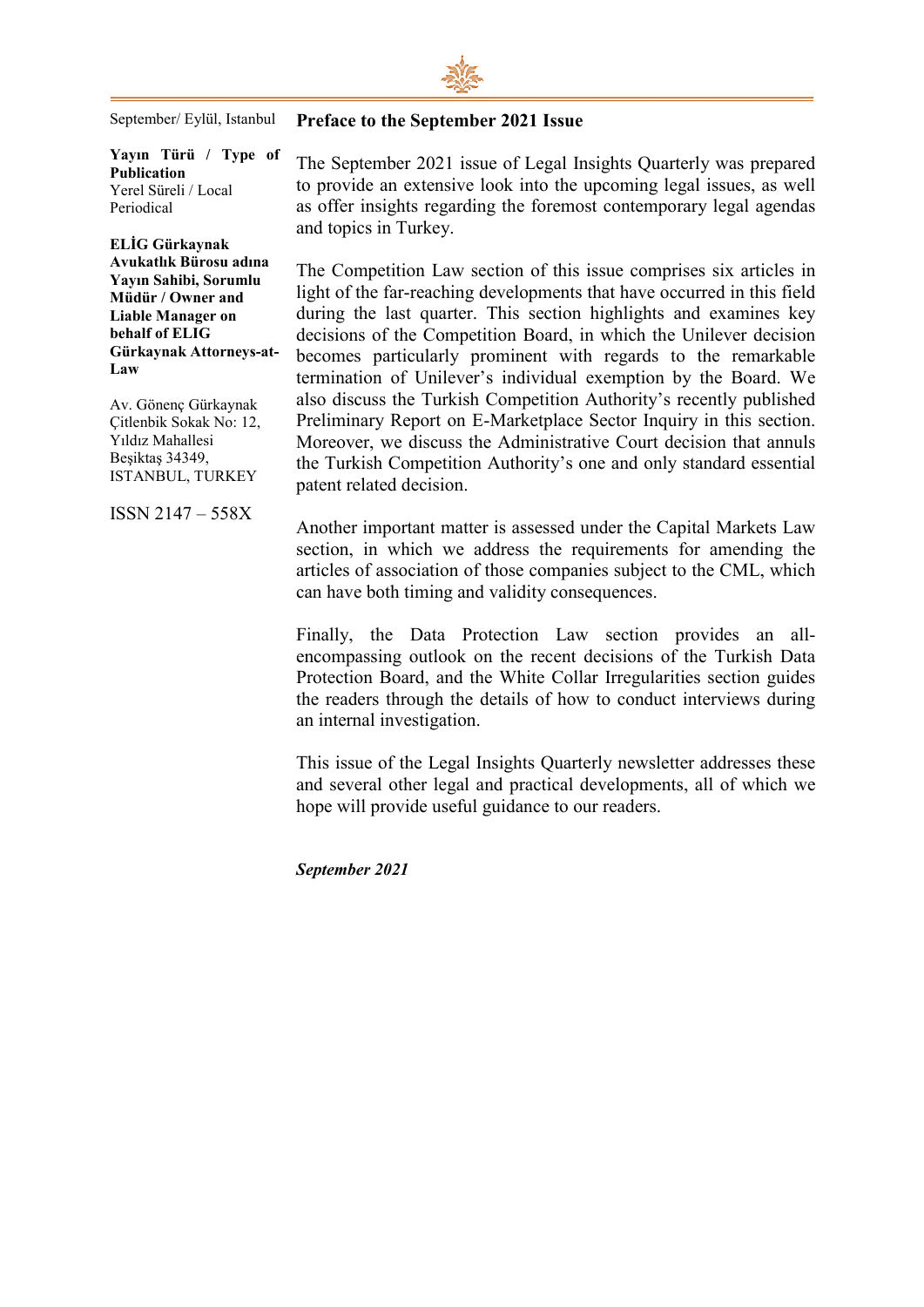

## **Corporate Law**

#### *Turkey: Freeze on Voting Rights in Joint-Stock Companies*

#### **I. General Overview**

In joint-stock companies, shareholders, personally or through their representatives, vote in the general assembly meetings in proportion to their shares in the company, thereby indirectly contributing to the management, organization, and future of the company. In such general assembly meetings, shareholders decide on various significant matters, such as the appointment/dismissal of board members and auditors, share capital increases/decreases, and dividend distributions. Having said that, the voting rights of shareholders can "freeze" in certain circumstances, where the shareholders are not eligible to exercise their voting rights in the general assembly meetings. Although there are certain circumstances that affect the voting rights of shareholders under Turkish capital markets laws, our aim in this section is to reveal and investigate the cases that cause the blocking of voting rights under the Turkish Commercial Code ("TCC").

#### **II. General Consequences of the Freeze**

As a result of the freezing of their voting rights, the relevant shareholders cannot exercise their voting rights deriving from the shares subject to freezing. Although it is not explicitly stated in the TCC provisions regulating such freezes on voting rights, as a natural consequence, such shares are not taken into account in the calculation of general assembly meeting quorums. It is also worth mentioning that the freeze on voting rights has a permanent nature in Turkish law. For instance, if shareholders lack voting rights (*oydan yoksunluk*) due to a certain reason such as a conflict of interest on a particular matter, they cannot exercise their voting rights only in certain general assembly meetings and only for certain meeting agenda items. On the other hand, in case of a freeze on voting rights, the shareholders whose shares have been frozen cannot exercise their voting rights in any general assembly meetings until the underlying issue causing the freeze on voting rights is resolved.

#### **III. Reasons for Freeze**

#### - **Joint-Stock Company's Acquisition of its Own Shares**

Article 379 of the TCC introduces a restricted system for joint-stock companies with respect to acquiring its own shares. In this regard, Article 379 of the TCC does not allow joint-stock companies to acquire their own shares for consideration in an amount exceeding 1/10 of their original or issued share capital, or if this threshold will be exceeded at the end of a transaction. Companies may acquire their own shares only within the abovementioned thresholds and by complying with other rules set out in the TCC, such as the requirement for the authorization of the board of directors by the general assembly. This restriction is also applicable in case of a (i) third party's acquisition of shares on its own behalf but on the company's account, and (ii) a subsidiary's acquisition of its parent company's shares.

Under Article 389 of the TCC, the shares acquired by the company and the shares of the parent company acquired by its subsidiary are not taken into account in the calculation of the quorum requirement of the general assembly meeting of the parent company. In addition, except for the acquisition of free shares, a company's acquisition of its own shares does not grant any shareholding rights to the company. It is also explicitly stated in the TCC that the voting rights of the shares subject to the acquisition and the related rights are frozen in the event that the subsidiary acquires the shares of the parent company.

The main reason underlying the freeze rules on voting rights is to protect the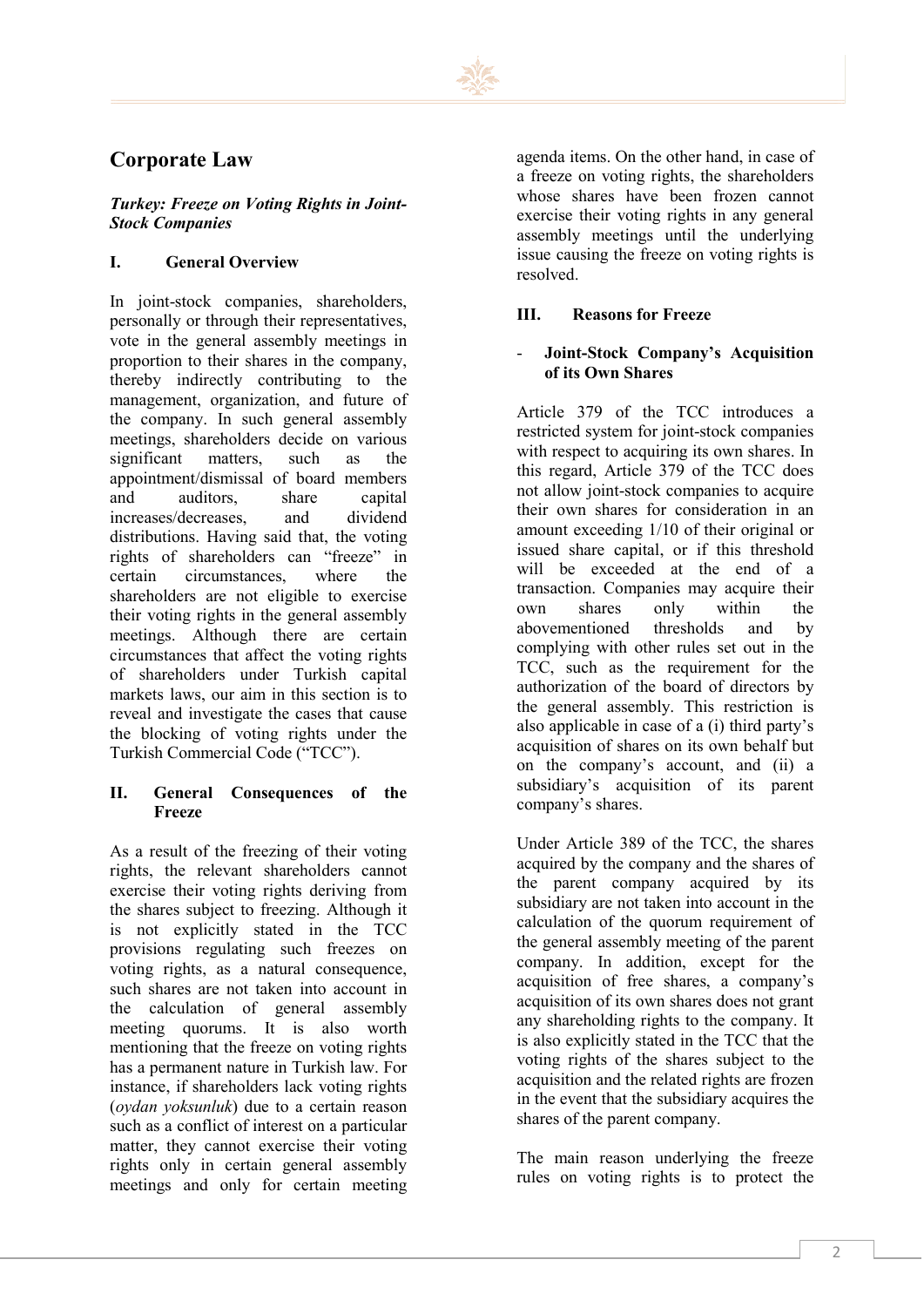

balance between the company's various organs, since the board of directors (as the organ ultimately responsible for management and representation) would be entitled to use the voting rights of the company in case the company acquired its own shares. In Turkish law doctrine, it is generally agreed that the misuse or abuse of the voting rights of the acquired shares by the management of the company may adversely affect the balance of power between the general assembly and the board of directors.<sup>[1](#page-4-0)</sup>

#### - **Breach of the Notification and Registration Requirements**

A notification must be made to the trade registry, as per Article 198 of the TCC and Article 107 of the Regulation on Trade Registry, once shareholding of a company ("shareholder"), directly or indirectly, exceeds or drops below 5%, 10%, 20%, 25%, 33%, 50%, 67% or 100% of the share capital of another company ("target company"). In such a case, the shareholder (whose direct or indirect shareholding in the target company exceeds or drops below the said thresholds) must notify the target company, in writing, within ten days following the completion of the transaction. Following receipt of this notice, the target company must then notify this to the relevant trade registry within ten days. Such notifications must be registered with the trade registry and announced in the trade registry gazette.

Article 198/2 of the TCC states that all rights arising from the relevant shares, including the voting rights, shall freeze until the registration and announcement processes are completed. The logic behind this notification requirement is explained within the reasoning of Article 198, as to ensure transparency regarding these transactions. The freezing of all rights deriving from the relevant shares, on the other hand, constitutes the sanction to be

imposed in case of a breach of this obligation.

The relevant provisions related to an Article 198 notification do not explicitly stipulate whether the shares subject to the freeze on voting rights are taken into account in the calculation of the general assembly meeting quorums. However, commentators have noted that, as a natural consequence of the freeze on voting rights, it can be concluded that such shares are not taken into account in the calculation of the meeting and decision quorums of the general assembly meetings.<sup>[2](#page-4-1)</sup>

#### - **Cross Shareholding**

Article 197 of the TCC defines "cross shareholding" as stock corporations holding at least 25% of each other's shares. The consequences of cross shareholding are regulated in Article 201 of the TCC. Accordingly, a stock corporation that deliberately becomes part of a cross shareholding arrangement may use only 25% of its total votes arising from the shares subject to participation and its other shareholding rights; all other shareholding rights freeze, except for the right to acquire the free shares. Additionally, these shares are not taken into consideration in the calculation of the general assembly meeting quorums. Under Article 201/2, this restriction does not apply if a subsidiary acquires the shares of its parent company, or if both companies are parent companies of each other.

#### **IV. Conclusion**

Under the TCC, there are certain cases that lead to the freezing of voting rights. As a result of such freezes, shareholders whose shares have been frozen cannot exercise their voting rights until the issue causing the freeze has been resolved. In addition, the shares subject to a freeze on voting rights will not be taken into consideration in the calculation of the decision and

<span id="page-4-1"></span><span id="page-4-0"></span><sup>1</sup> Faruk Yeşilyurt, Anonim Ortaklıkta Pay Sahibinin Oy Hakkının Donması, 2017, p. 136.

<sup>2</sup> Yeşilyurt, p. 218.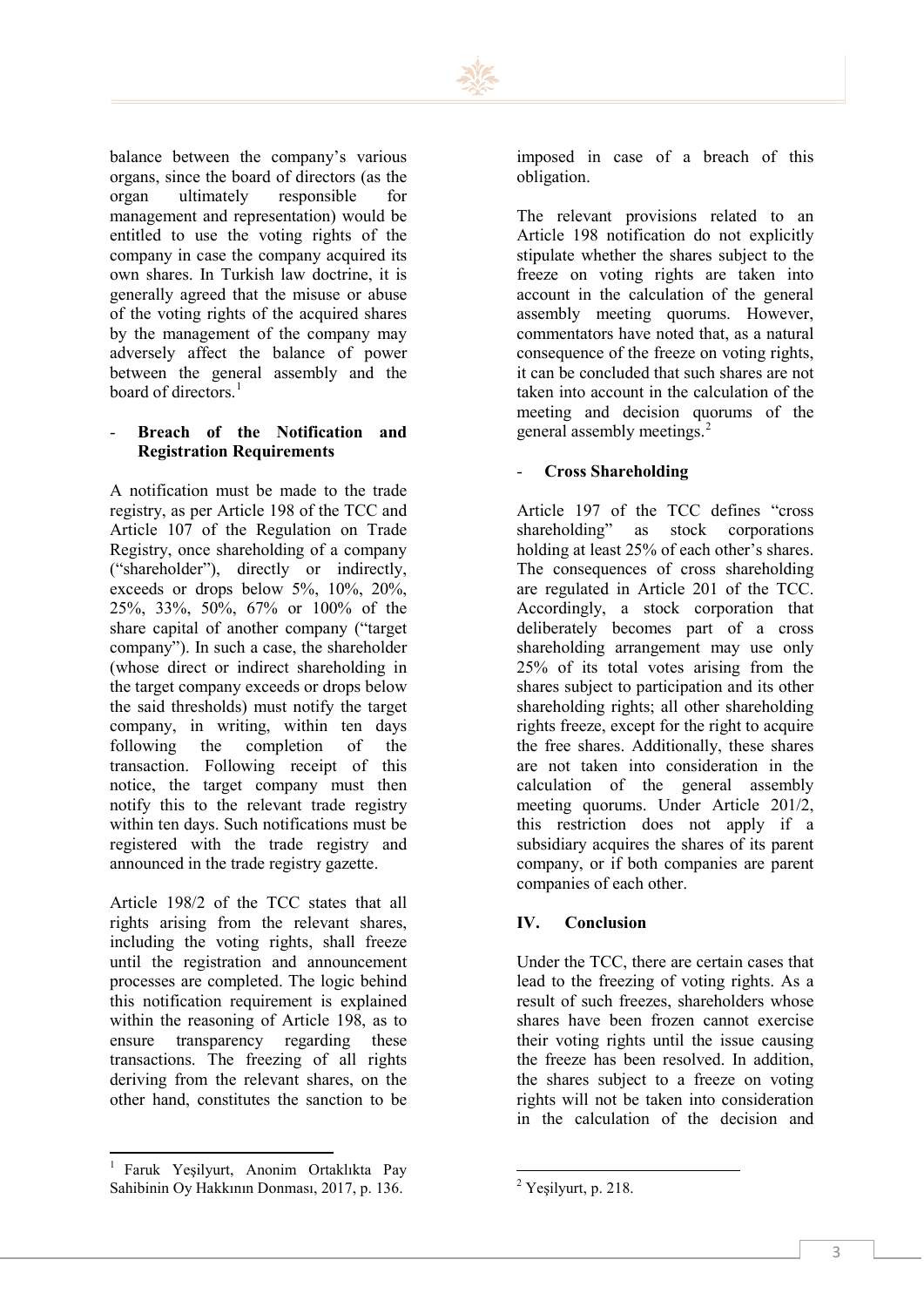

meeting quorums of the general assembly meetings.

## **Banking and Finance Law**

#### *Regulation on Prevention Plans Prepared by Systemically Important Banks*

#### **I. General Overview**

The omnibus bill that has come into effect on February 25, 2020, introduced significant novelties to the Banking Law No. 5411 ("Banking Law"). Among other important changes, the omnibus bill introduced new rules regarding the preparation of prevention plans by banks that are deemed to be systemically important. Article 66/A of the Banking Law authorizes the Banking Regulation and Supervision Authority ("BRSA") to determine the rules and principles as to the preparation of such prevention plans. Accordingly, the BRSA prepared the Regulation on Prevention Plans for Systemically Important Banks ("Regulation"), which entered into force on March 16, 2021, upon its publication in the Official Gazette on the same date.

#### **II. Prevention Plans**

The second part of the Regulation regulates the required features and contents of such prevention plans. Per Article 4 of the Regulation, (i) prevention plans and the definitions therein should be clear and consistent, (ii) assumptions and assessments in the prevention plans should be explained in detail, (iii) similarly, the documents that are referred to in the prevention plans must be clearly stated.

Moreover, Article 5 of the Regulation stipulates the minimum required content of the prevention plans, which consist of: (i) executive summary, (ii) management processes, (iii) strategic analysis, (iv) communication and public disclosure, as well as (v) preparation measures. The following provisions of the Regulation also discuss and explain each mandatory content item and their scopes.

Additionally, Article 8 of the Regulation provides the definition of "important legal entity" within the scope of the Regulation. Accordingly, those legal entities within the bank's group of companies that are essential in terms of the bank's financial situation, the sustainability of its activities, and/or the stability of the broader financial system, and the determination and implementation of the measures specified in the bank's prevention plan, provided they have at least one of the qualifications specified in the Regulation (such as being important for the stability of the financial system) are defined and considered as "important legal entities" within the scope of the prevention plans.

The following should also be included in the prevention plans of systematically important banks: (i) a general statement about the business and risk strategies of banks and important legal entities, and (ii) a description of their business models and business plans, including the list of foreign countries in which they operate.

#### **III. Prevention Plan Scenarios**

Article 19 of the Regulation states that the adequacy, effectiveness, impact and applicability of prevention plans are tested within the scope of various prevention plan scenarios, by taking into account that the validity and applicability of any given prevention plan measures may change under different stress conditions.

The Regulation stipulates three obligatory scenarios: (i) systemic scenario, (ii) scenario that is specific to a bank, and (iii) combined scenario. These scenarios cover the following events: (i) systemic events that may have negative consequences on the financial system or on the non-financial (real) economy, (ii) events that may have negative consequences for the bank, and (iii) a combination of the foregoing two scenarios that occur simultaneously and interactively.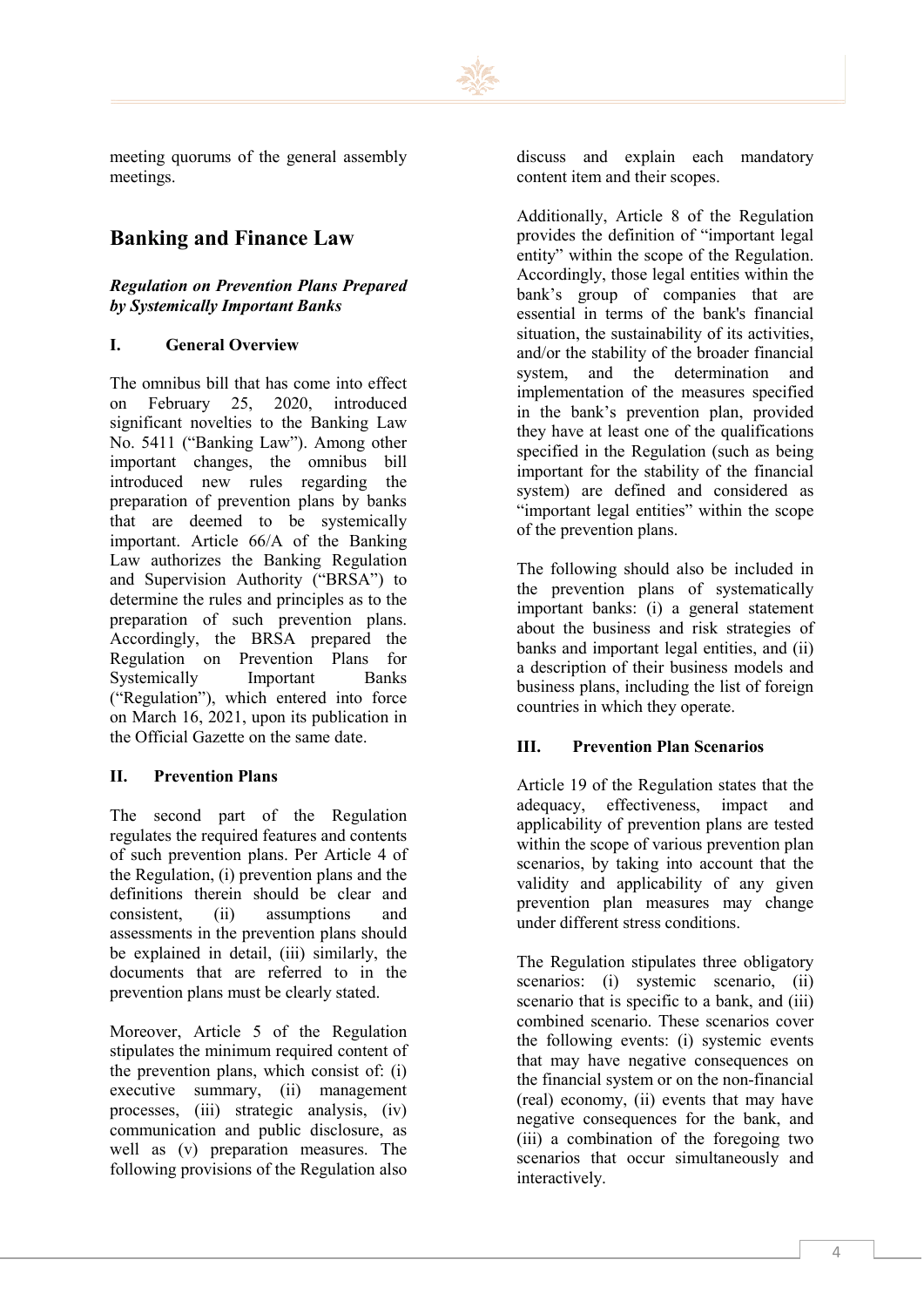

In addition to the foregoing minimum required scenarios, the number of scenarios included in a prevention plan may vary depending on the business model, size, or funding model of the bank, as well as its connections with other institutions and the broader financial system. Additionally, scenarios should be prepared by taking the bank's particular vulnerabilities and weaknesses into account, and in a way that incorporates the bank's business and funding models, its activities, structure, size and its connections with other institutions and the general financial system. The Regulation also provides details regarding the features of the events to be included in these scenarios, such as being exceptional but realizable.

#### **IV. Prevention Plan Indicators**

Article 22 of the Regulation obliges banks to determine the quantitative and qualitative indicators and thresholds regarding these indicators. The determined thresholds would then indicate the stage at which the decision regarding the implementation of a prevention plan should be adopted. Banks should also match these thresholds with the specific prevention plan measures to be carried out in case those thresholds are exceeded.

To help with the preparation of the prevention plan indicators and the related thresholds, the BRSA has published an attachment to the Regulation that includes the minimum content for indicators, namely, (i) equity indicators, (ii) liquidity indicators, (iii) profitability indicators, (iv) active quality indicators, (v) market-based indicators, and (vi) macroeconomic indicators. The Regulation further stipulates the necessary features of prevention plan indicators, such as being consistent with the bank's business model and strategy, and being sufficient in terms of the bank's particular risk profile.

In addition, Article 22/7 of the Regulation states that these indicators and thresholds should be revised at least once a year and whenever required. Moreover, these indicators should be continuously monitored in a way that allows the measures that are necessary to improve the financial condition of a bank to be taken and implemented without any delays.

#### **V. Notification Obligations**

Article 29 of the Regulation obliges banks to prepare their prevention plans as of the end of each year and to submit them to the BRSA by the end of March of the following year. If necessary, the BRSA is authorized to change the deadlines for the preparation and submission of prevention plans.

If an event occurs that requires the modification of the prevention plan, the prevention plan should be accordingly updated and submitted to the BRSA immediately. The efficiency of the prevention plan is assessed by the BRSA, and if deemed necessary, the BRSA can order a bank to re-draft and re-submit its prevention plan within the period of time determined by the BRSA.

If the thresholds for the prevention plan indicators are exceeded, or are about to be exceeded soon, the BRSA should be immediately informed about this event and the reasons for the occurrence of such an incident, together with the response measures taken or to be taken by the bank in question. In this notification, additional measures taken or to be taken, if any, that are not included in the prevention plan should be listed. If there are any measures that are included in the prevention plan but will not be implemented for any reason, the reasons for not implementing them must be set out in the notification as well.

#### **VI. Conclusion**

Turkey has introduced a new set of rules for prevention plans that must be prepared by banks that are deemed as "systemically important" by the BRSA, in order to increase the efficiency of the supervision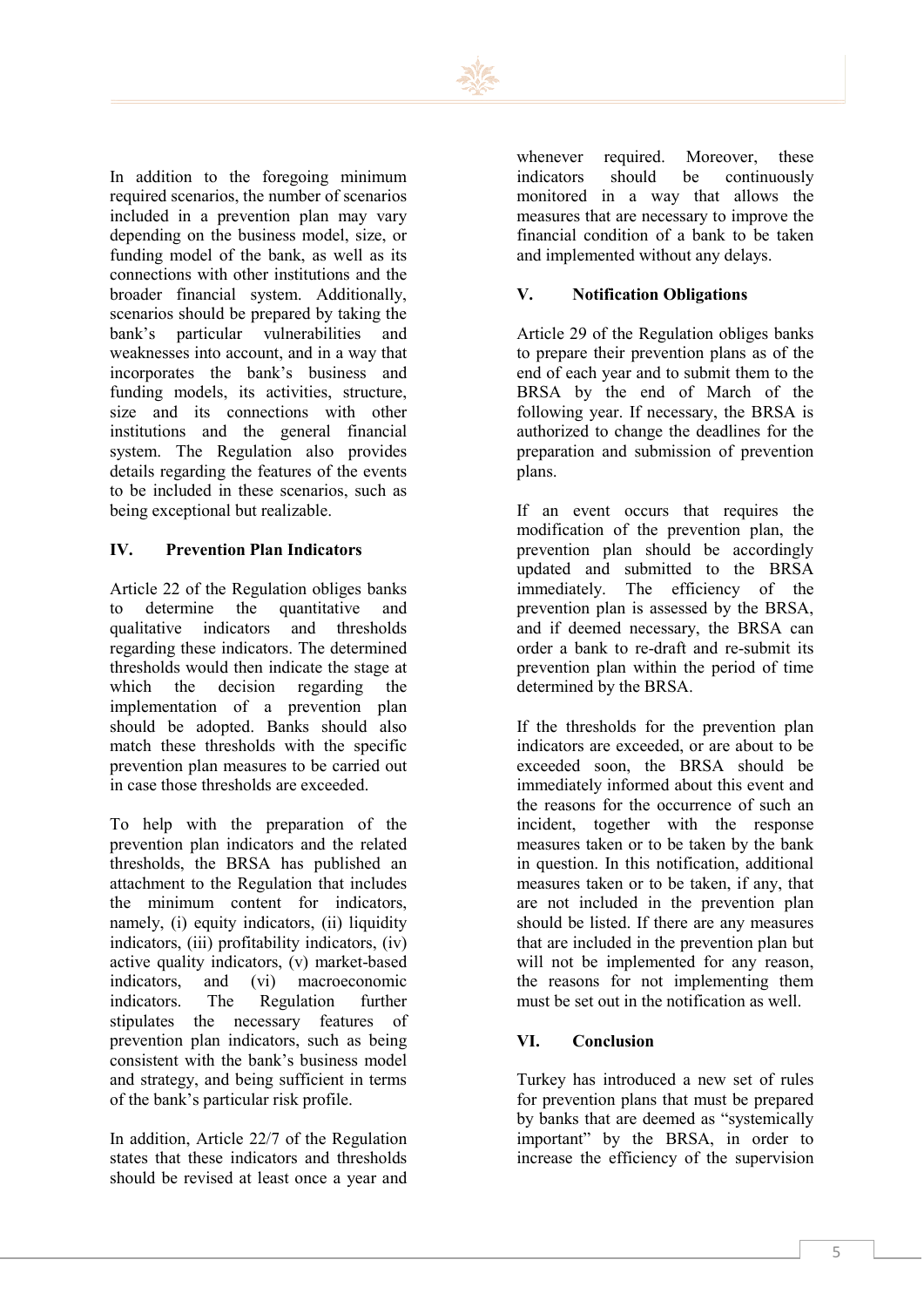

process so that the resilience of the Turkish banking system can be strengthened.

## **Capital Markets Law**

*Approvals Required to Amend the Articles of Association of a Publicly Held Company*

#### **I. General**

In order for publicly held companies to amend their articles of association, or for non-public companies to amend their articles of association before going public, there are certain requirements that must be fulfilled in accordance with Turkish capital market regulations. Some of the most significant requirements, which would also affect the timing of such actions, are obtaining approvals from the Capital Markets Board ("CMB") and the Ministry of Trade. In this article, we will focus on and elucidate these requirements.

#### **II. Approval of the Capital Markets Board**

Some of the primary functions of the CMB are: (i) to audit publicly held companies, and (ii) to ensure the conformity of the publicly held companies' activities and decisions to the relevant legislation and regulations. Furthermore, the CMB aims to protect the rights and interests of investors, and to create and maintain trustworthy and reliable markets for them.

According to Article 33/2 of the Capital Markets Law No. 6362 ("CML"), it is mandatory for publicly held companies to obtain prior approval from the CMB to amend their articles of association. Prior approval of the CMB must be obtained before convening a general assembly meeting. The board of directors must prepare the amendment text and submit it to the CMB before presenting it to the general assembly. The CMB is required to review the amended articles of association to check whether they are compliant with

the relevant legislation. On the other hand, the CMB is not permitted to further expand the scope of its evaluation.

The CMB may reject the application or request the applicant entity to amend or revise the text without giving any further notice to the applicant entity, in case any provision of the amended articles of association is determined to contravene the relevant legislation or breach the pertinent regulations.

#### **III. Approval of the Ministry of Trade**

According to Article 5 of the Communiqué on Determining the Joint-Stock Companies That Require Approval for the Establishment and Amendment of the Articles of Association and for Increasing Capitals of Joint-Stock and Limited Companies to New Minimum Amounts, the companies specifically listed in the relevant article, such as (i) banks, (ii) financial leasing companies, (iii) factoring companies, (iv) consumer finance and card services companies, (v) asset management companies, (vi) insurance companies, (vii) holding companies, (viii) independent auditing companies, and (ix) companies subject to the CML, must obtain the approval of the Ministry of Trade in order to establish or amend their articles of ab ssociation. In case a publicly held company amends its articles of association, the Ministry of Trade`s General Directorate of Domestic Trade ("General Directorate") must determine whether such an entity has obtained an approval from the CMB before applying to the General Directorate for approval.

Once the entity in question receives the approval of the CMB for amending its articles of association, it must then apply to the Ministry of Trade to obtain a secondary approval. This requirement arises from the rules set forth in the Turkish Commercial Code numbered 6102 ("TCC").

According to Article 333 of the TCC, joint-stock companies that are active in certain areas (to be determined and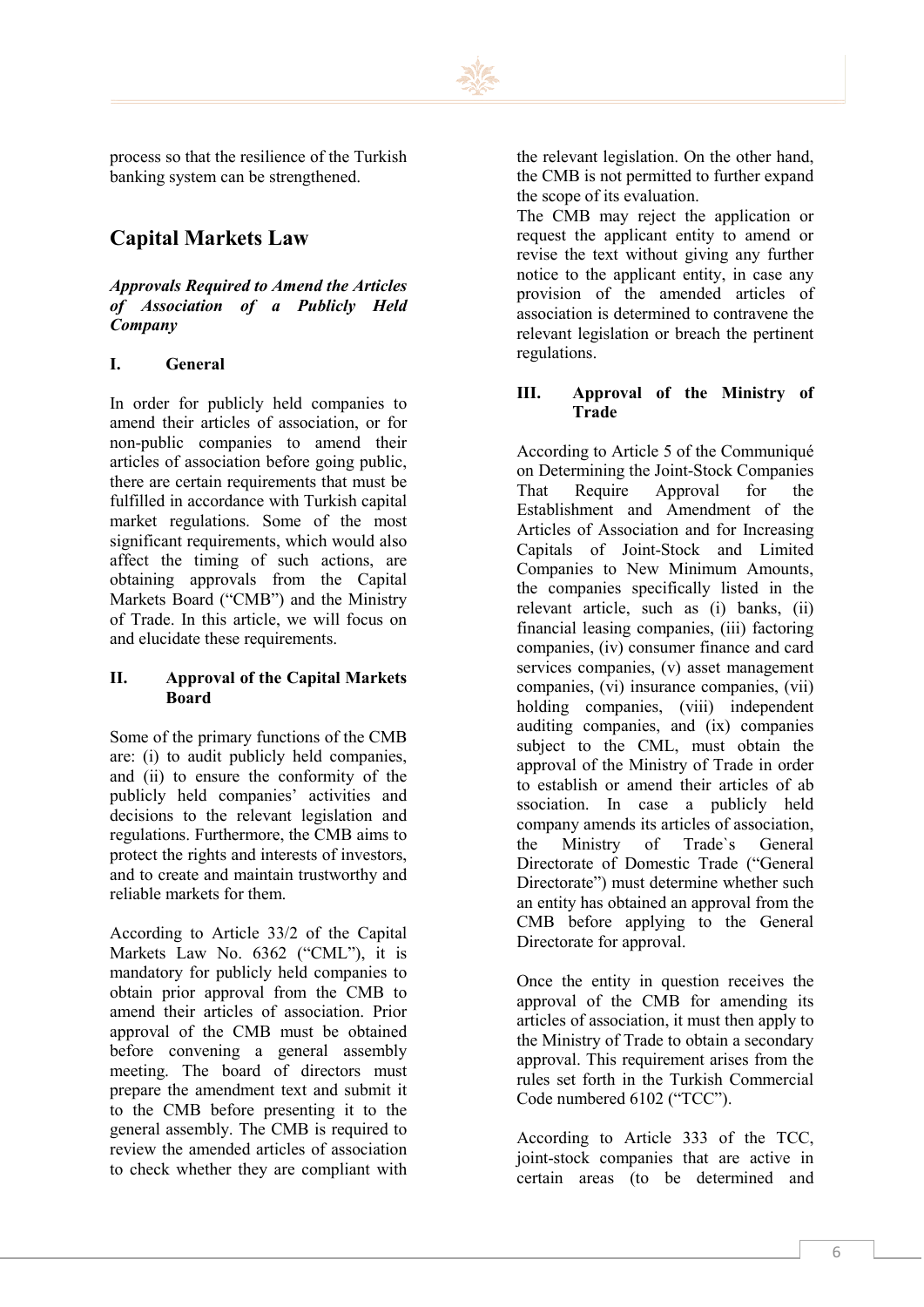

announced in the Communiqué to be published by the Ministry of Trade) shall only be incorporated with the permission of the Ministry of Trade. The amendments to the articles of association of these companies are also subject to the permission of the said Ministry. The inspection of the Ministry of Trade may only be carried out in terms of whether or not there is any contravention in the incorporation or amended articles of association of the company with respect to the mandatory provisions in the law. Apart from this, regardless of the nature, scope of activity or the legal position of the jointstock company, its incorporation and amendments to its articles of association may not be subjected to the permission/authorization of any authority, except as provided under the laws pertaining to regulated industries such as energy.

Lastly, as with the evaluation of the CMB, the review of the Ministry of Trade is also limited within the scope of the mandatory regulations of the relevant legislation, and cannot be expanded beyond this scope.

#### **IV. Consequences of Failing to Obtain the Approvals of the Relevant Authorities**

As per the CML and from a corporate law perspective, obtaining the necessary consents from the CMB and the Ministry of Trade is mandatory, where it is required by the applicable law. Therefore, if such requirements are not fulfilled by the applicant entity, at the time of the registration application, the authorized officer of the trade registry must reject the registration application due to the lack of approval of the relevant authorities.

<span id="page-8-1"></span><span id="page-8-0"></span>The result of violating the mandatory provisions of the law, including the requirement for obtaining approvals, is nullity of the incorporation or the amendment of the articles of association. In other words, if the trade registry somehow approves the registration application in relation to the amendment of the articles of association without the prior approval of the CMB or the Ministry of Trade, where it is necessary, a declaratory lawsuit can be filed by all the relevant persons to detect and declare the nullity of the application and the amendment.

## **Competition / Antitrust Law**

#### *The Turkish Competition Board and the Ice Cream War[3](#page-8-0)*

The Turkish Competition Board (the "Board") decided that several practices of Unilever Sanayi ve Ticaret Türk AŞ ("Unilever") amounted to infringement of Article 4 and Article 6 of the Law No 4054 on the Protection of Competition (Law No [4](#page-8-1)054).  $4$ 

The Board defined the market as industrial ice cream by separating the ice cream that Unilever produces from artisan ice creams produced by small-scale enterprises market in Turkey. It further segmented the product market to (i) impulse industrial ice cream and (ii) catering (take home) industrial ice cream.

In relation to Unilever's position in the market, the Board noted that Unilever held the highest market share and while the competitors' market shares decreased Unilever maintained its high market share for almost 20 years. Deriving from the high market share, it stated that dominant position may be presumed. In its analysis, the Board referred to *Hoffmann-La Roche* where the European Commission evaluated that the market share which differs between 70%-90% in different relevant product markets, is so high that the share in itself may be considered as an

<sup>&</sup>lt;sup>3</sup> This article first appeared in the In-House Lawyer Magazine Summer 2021.

<sup>(</sup>https://www.inhouselawyer.co.uk/legalbriefing/the-turkish-competition-board-and-<br>the-ice-cream-war/)

<sup>&</sup>lt;sup>4</sup> The Board's *Unilever II* decision dated 18 March 2021 and numbered 21-15/190-80.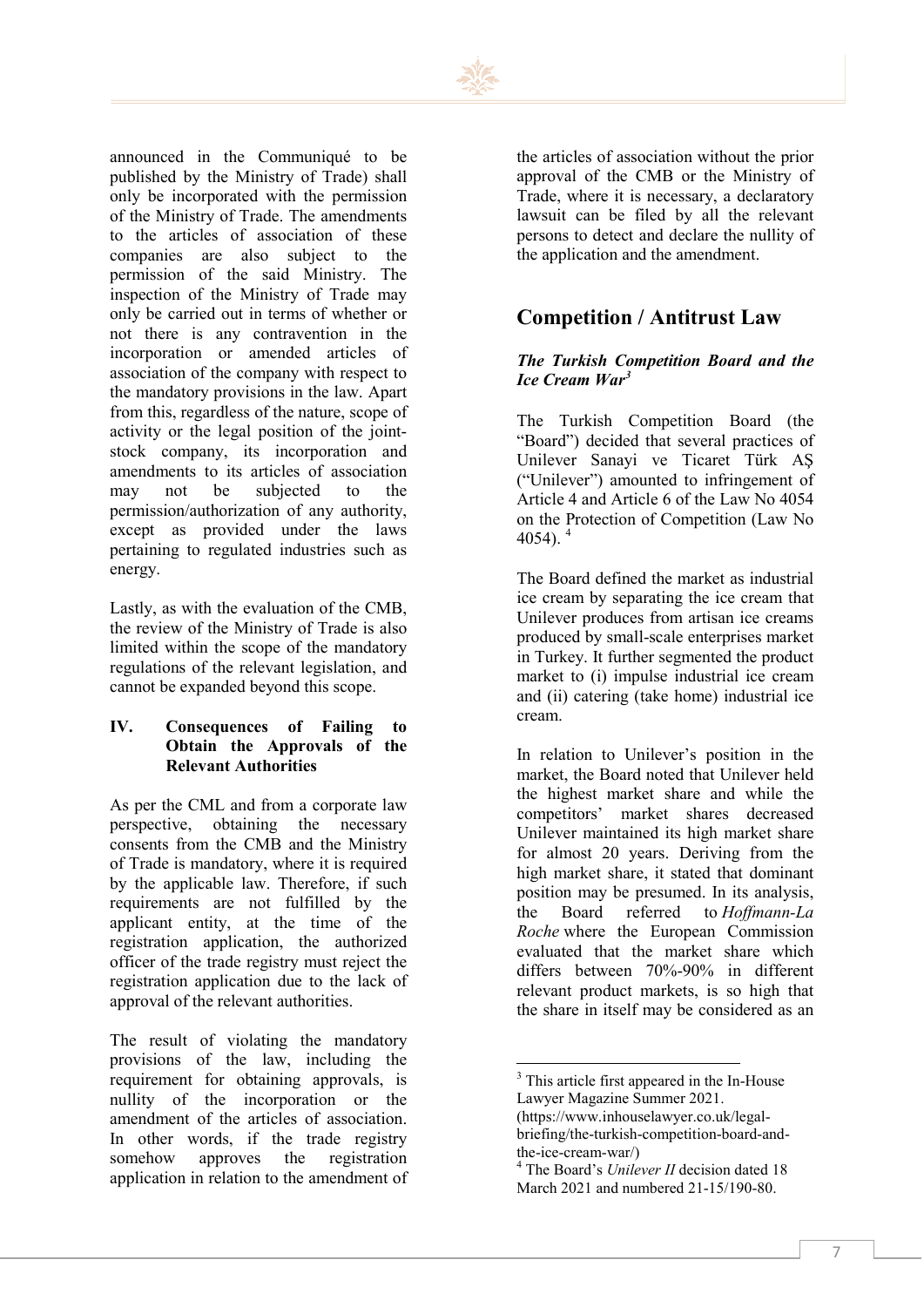

evidence of dominance. [5](#page-9-0) The Board also considered the characteristics of the market, including barriers to entry (eg advertisement costs associated with branding and cold chain distribution costs) and lack of buyer power. As a result, the Board found that Unilever enjoys a dominant position in the relevant markets.

Subsequently, the Board analysed several practices of Unilever and specifically evaluated (i) the agreement entered with Getir Perakende Lojistik AŞ ("Getir"), a leading e-commerce sector player which serves as Unilever's customer, (ii) the commodatum agreements signed with Unilever's resellers and (iii) the rebate schemes applied by Unilever vis-à-vis its dominant position and the Board's past decision relevant to Unilever.

#### **I. Two Separate Fines and One Conditional Exemption in One Decision**

Earlier, the Board had rendered a decision following an investigation initiated ex officio against Unilever concerning its exclusivity practices in the industrial ice cream market. The Board decided that Unilever held a dominant position in the relevant market. Accordingly, the Board prohibited (i) non-compete clauses included in Unilever's agreements, (ii) arrangements that created de facto exclusivity in the market and (iii) rebates inducing loyalty, after evaluating that such practices prevented effective competition in the market. [6](#page-9-1) Moreover, the Board reviewed the freezer cabinet exclusivity clauses in the agreements with the sales points, and evaluated that there would not be sufficient demand for competitors' products by sales points even if the clauses were removed – rendering a status quo in the market.

In the current case, first of all, the arrangements with Getir – which have been in force for approximately four years, five months – caught the Board's eye, . The Board found that the agreements entered with Getir included non-compete terms which prohibited Getir from selling competitor products, and evaluated that the terms amounted to exclusivity arrangements preventing effective competition and contradicting with the Board's past decision. Accordingly, the Board decided that the exclusivity arrangements violated Article 4 of Law No 4054 and imposed an administrative monetary fine of TRY205,807,378.83 on Unilever, factoring in the duration of the infringement.

Moreover, the Board evaluated Unilever's rebate schemes. The Board saw that Unilever applied additional discounts to sales points which increased the number/size of Unilever cabinets despite a decrease in Unilever product sales (turnover) in the relevant sales points. The Board assessed that the increase in the number/size of Unilever cabinets in the traditional sales points with limited physical capacity lead to de facto exclusivity and exclusion of competitors from these sales points. The Board also found that Unilever's competitors (in particular, Panda and Golf) were only able to reach a limited amount of the sales points; they were losing a significant amount of their shares as they were forced out of many sales points. Noting that Unilever products were considered as 'must stock' products, the Board stated that, even an exclusivity clause valid for only one year would lead to market foreclosure.

All in all, the Board concluded that the discounts applied in the traditional sales channel had the object and effect of restricting competition, and Unilever abused its dominant position in the relevant markets and infringed Article 6 of

<span id="page-9-1"></span><span id="page-9-0"></span><sup>5</sup> *Hoffman-La Roche*, (85/76/EC), ECR 461, para 38-40 (finding that very large market shares are in themselves evidence of dominance in the absence of exceptional circumstances provided that these market shares existed over a period time) <sup>6</sup> The Board's *Unilever* decision dated 15 May 2008 and numbered 08-33/421-147.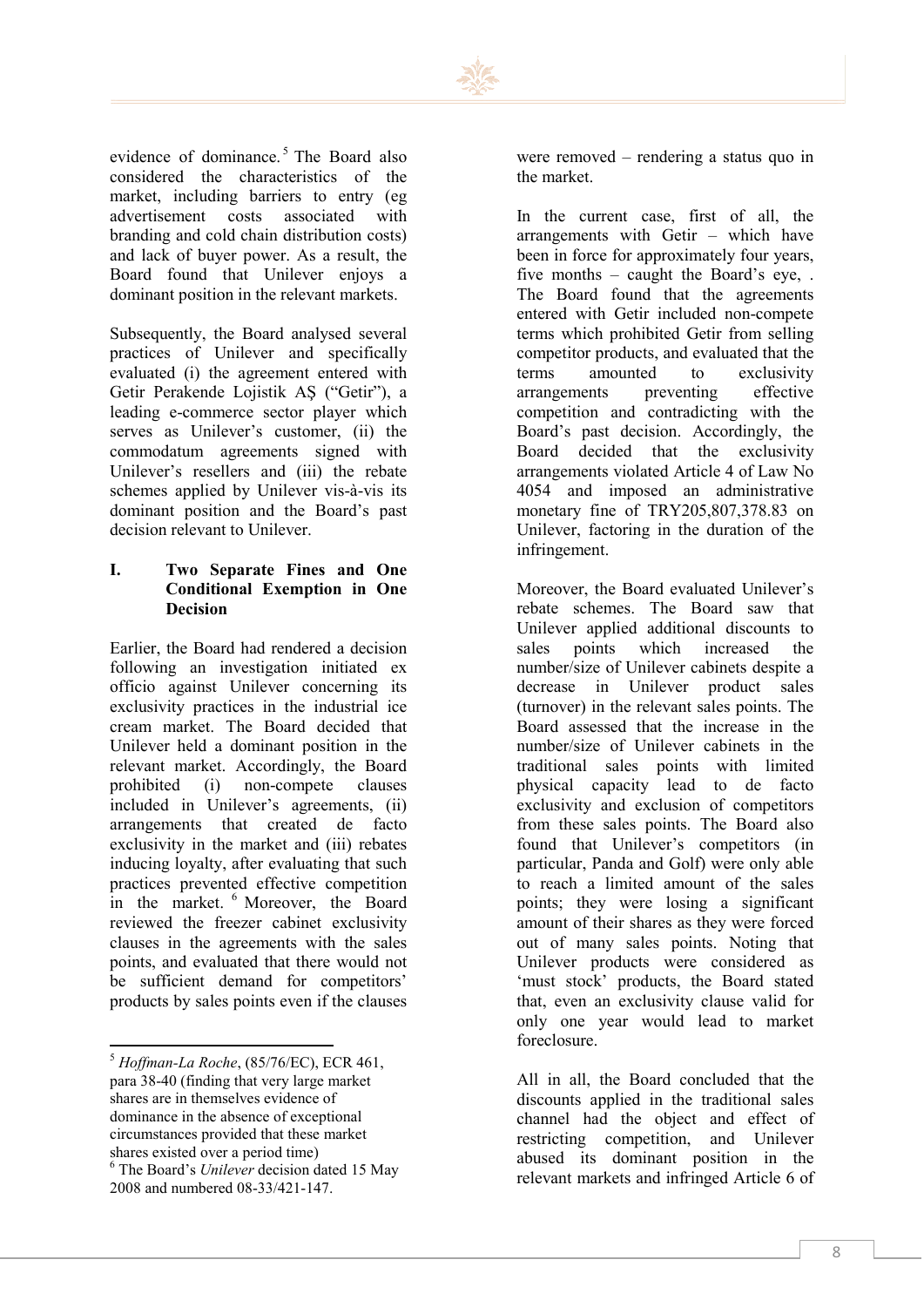

Law No 4054. As a result, the Board imposed an administrative monetary fine of TRY274,409,838.43 on Unilever. Importantly, under Article 5(3)(a) of the Regulation on Fines to Apply in Cases of Agreements, Concerted Practices and Decisions Limiting Competition, and Abuse of Dominant Position, the increase in the ratio of fine differs depending on whether the violation lasted longer than five years. In this regard, the Board stated that the rebates were applied in 2016, 2017, 2018 and 2019 and the undertaking did not submit that it ceased the rebates during the investigation conducted in 2020. Hence, as of the time of oral hearing (9 March 2021), the violation was evaluated to have lasted more than five years and the ratio of the fine was increased accordingly.

Furthermore, the Board assessed the commodatum agreements signed with resellers about the cabinets provided by Unilever. The clauses in the agreements entered with traditional sales points required resellers to use the cabinets only for the preservation of Unilever's products. The Board stated that due to the physical limitations, the sales points may be using only one cabinet for the products and if the relevant cabinet can only be used for only one brand, it may provide exclusivity to Unilever in the relevant sales points. In its assessment, the Board referenced the European Commission's decision whereby a Unilever subsidiary's commodatum agreements concerning the provision of free of charge cabinets to sales points were evaluated to lead to de facto exclusivity, as the resellers were unlikely to install competitors' cabinets since they needed to optimise the space in their outlets.<sup>[7](#page-10-0)</sup>In this light and as a result of an extensive

assessment of the sales points and the number of cabinets used in these points, the Board decided that these agreements restricted competition by de facto prohibiting the sales points from selling the products of Unilever's competitors especially in closed sales points which measured 100 square meters or less. In addition to the physical limitations, the Board considered the facts that (i) Unilever products were assessed as 'must stock' products by the re-sellers, (ii) Unilever's market shares have been trending upward in the last four years (which is considered to be indicative of a market foreclosure), (iii) the consumers tend to buy the icecream that they find in the sales point and they do not search for other sales points.

Importantly, the Board noted that while Unilever increased its market share vis a vis its competitors in the traditional channel where it imposed the relevant clause, it has lost market share in the discount markets channel where the same cabinet is used for different ice-cream brands. Hence, the Board emphasised that the allocation of space for competitors' products increases the demand for competitors' products. Finally, the Board stated that due to high brand recognition in the traditional channel, the clauses also impacted the potential competition. Therefore, the Board concluded that the said clauses constituted an Article 4 infringement.

Considering the relevant case-law of the Board and other jurisdictions (eg the UK $^{8}$  $^{8}$  $^{8}$ ), the Board stated that the commodatum agreements may benefit from an individual exemption under Article 5 of Law No 4054 subject to removal of the exclusivity clauses and restructuring of agreements so that the visible part of the cabinet and 30% of the total volume of the cabinet in closed sales points measuring 100 square meters

<span id="page-10-1"></span><span id="page-10-0"></span><sup>7</sup> *Van den Bergh Foods Ltd* (98/531/EC), Case Nos IV/34.073, IV/34.395, IV/35.436. The judgment is upheld by the Court of First Instance, Case T-65/98, *Van den Bergh Foods v Commission*, judgment of 23 October 2003. The European Court of Justice dismissed the appeal request, *Unilever Bestfoods (Ireland) Ltd v Commission of the European Communities*, Case C-552/03 P, ECLI:EU:C:2006:607.

<sup>8</sup> *The supply of impulse ice cream: A report on the supply in the UK of ice cream purchased for immediate consumption*, Cm 4510, January 2000.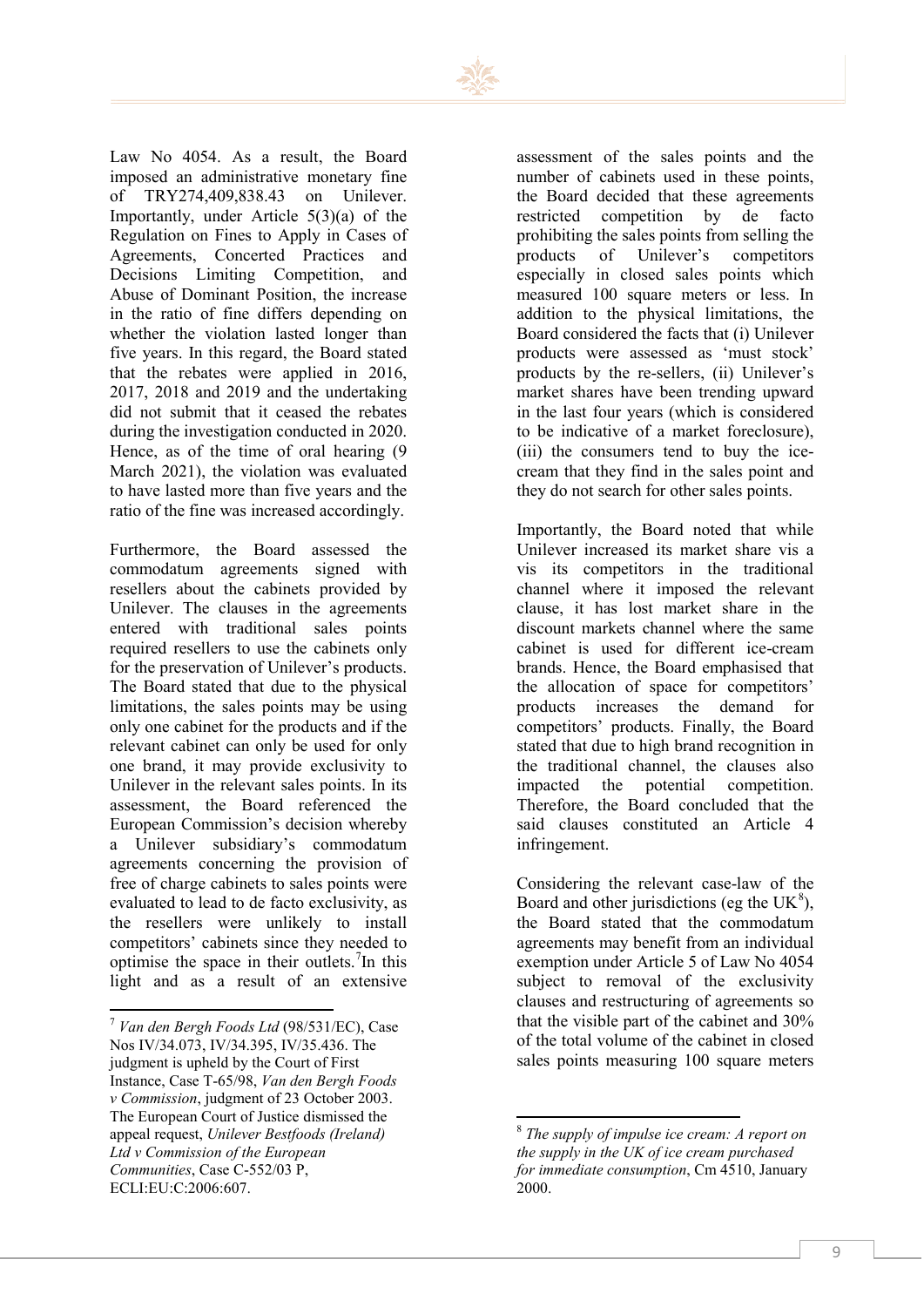

or less is allocated for competitor products, if there is no other ice cream cabinet.

#### **II. Two Sets of Proposed and Rejected Commitments**

During the investigation, Unilever provided two sets of commitments in accordance with the newly enacted commitment mechanism under Article 43 of Law No 4054. Both sets of commitments were rejected by the Board.

Firstly, Unilever offered to commit the following: if a sales point notifies Unilever that it would like to install a cabinet for another brand, it would reduce the space its cabinet uses by a certain ratio subject to sales points' approval, unless there are already several cabinets in the sales point. However the Board rejected the commitment since, inter alia, (i) the commitment was offered at a considerably late stage, before the official service of the additional opinion<sup>[9](#page-11-0)</sup>, contradicting with benefits of accepting the commitments (eg cost savings), and (ii) adoption and monitoring of the commitment would not be easy given the high number of sales points and the associated costs.

Secondly, Unilever offered commitments concerning not only the cabinet exclusivity but also the non-compete clauses and rebate systems. Accordingly, Unilever offered to (i) allocate space for competitors' products in its own cabinet or install an additional cabinet for competitors' products in the sales points with only one cabinet, (ii) allocate space in the smaller cabinet and in the larger cabinet (if necessary) to the competitor, if there are more than one cabinet, (iii) amend its agreement with Getir and (iv) cease rebates applicable to sales points which record a decrease in sales (turnover). The Board again rejected the commitments since (i) the commitments were offered at a late stage of the investigation, and after the submission of

the commitments, (ii) Unilever submitted the third written defence where it rejected all allegations for which it offered commitments, (iii) the commitments were not of such a nature that they can restore the competition that existed in the market before the infringement since Unilever strengthened its dominant position by maintaining the violation related to the non-compete clauses and rebate systems for a certain period. The commitments offered by Unilever were considered to entail merely the termination of the breach – which is already the responsibility of an undertaking.

With respect to the commitments concerning the cabinets, the Board stated that they cannot be approved as the commitments (i) do not explain whether competitors would be able to place their price boards on the cabinets covered by Algida's logo or not covered at all, (ii) would apply only to the competitor producers of ice creams having their own cold chain and freezer cabinet (and this would constitute a barrier to entry), (iii) do not explain what would happen if the sales point terminated its contract with a competitor whose products are placed in the additional cabinet installed at the sales point. According to the Board, the last point should have been clarified since if the sales point was to use the additional cabinet for Unilever products and subsequently restart working with the competitor, the ratio to be considered for the calculation of the space that would be reallocated to the competitor must be clear, especially, given that the space of Unilever's products that are used as a base for this calculation may have increased.

Also, the Board cast doubt on the requirement that additional cabinets and small cabinets would not be covered with the competitor's logo based on the survey that reveals that the uncovered cabinets were not as attractive as the covered ones. In this regard, the Board noted that it is important that the competitors' products should be placed in the same cabinets as

<span id="page-11-0"></span><sup>&</sup>lt;sup>9</sup> ie the Investigation Team's last report on the investigation.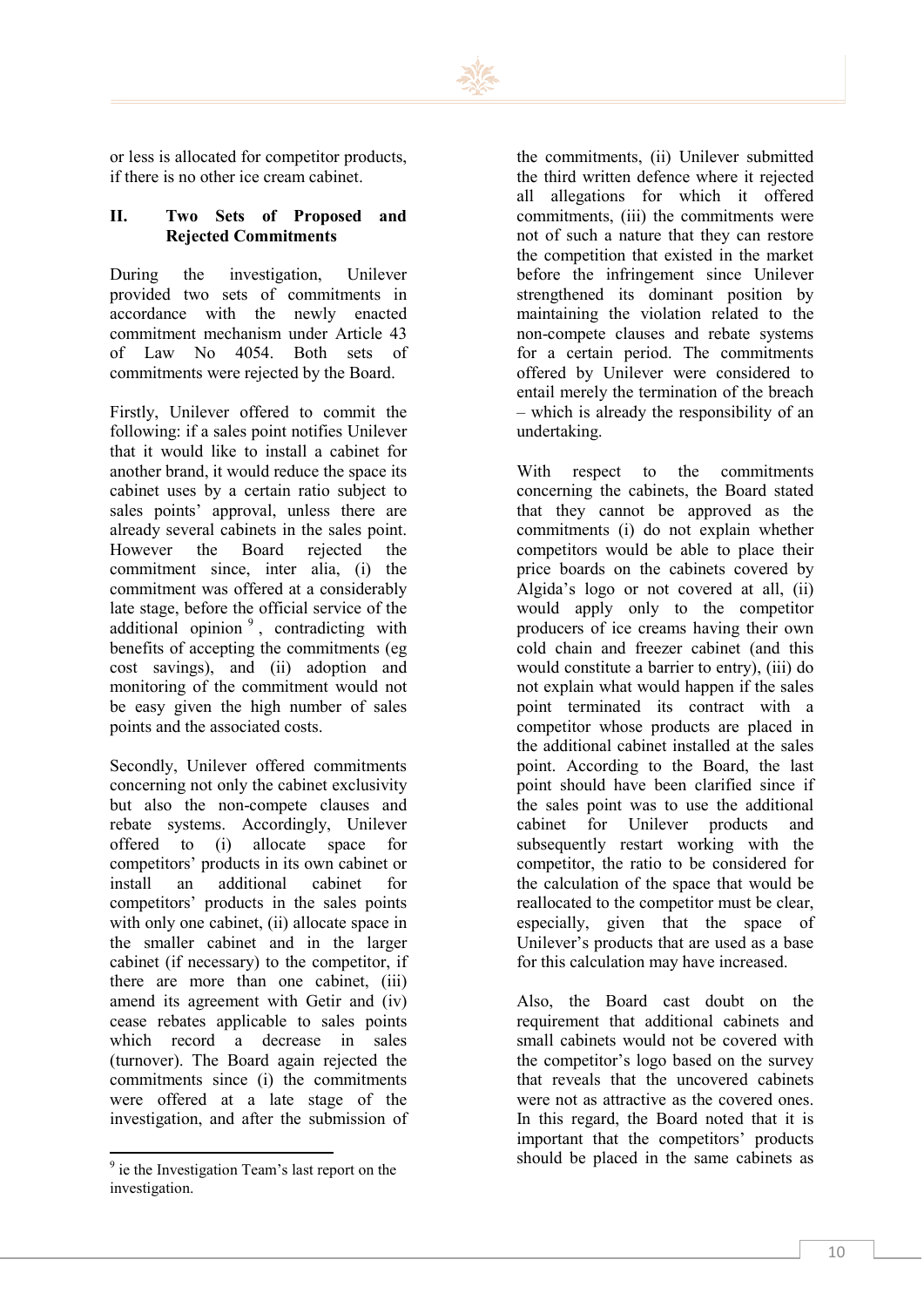

Algida products to provide the competitors with equal chances.

#### *The Administrative Court Annuls Turkish Competition Board's One and Only SEP Decision*

Back in February 2018, a preliminary investigation was launched against Koninklijke Philips N.V. ("Royal Philips") and Türk Philips A.Ş. ("Philips Turkey") upon Vestel Elektronik Sanayi ve Ticaret A.Ş.'s ("Vestel") complaint. After reviewing the matter, the Turkish Competition Board (the "Board") decided to carry out a full-fledged investigation and consequently concluded that while Philips Turkey did not engage in any infringement practices, Royal Philips infringed Article 6 of the Law No. 4054 on Protection of Competition ("Law No. 4054") and abused the dominant position it enjoyed in the market of subtitling technology for digital video broadcasting in Turkey through its practices vis a vis Vestel ("Royal Philips Decision").

The investigation concerned the first-ever assessment of obligations and practices of standard essential patent ("SEP") holders, with particular focus on commitment to engage in agreements on fair, reasonable and non-discriminatory ("FRAND") terms. The Board's Royal Philips Decision was expected to set the tone for this first intersection of Turkish competition law and SEPs. However, just when the Turkish antitrust lawyers thought the Board's Royal Philips Decision provided some insight on the matter, the Administrative Court annulled the said decision on June, 2021 ("Annulment Decision") – rendering assessments in the Board's Royal Philips Decision inapplicable.

#### **I. A Recap of the Board's Royal Philips Decision**

Royal Philips owns patents (EP393 and EP307) which are essential for presenting subtitles in a television program in compliance with the DVB Subtitling standard. A dispute originated between Royal Philips and Vestel in 2009, as Vestel's televisions were decoding subtitles and as a result infringed IP rights of the relevant patents. The aftermath of the dispute escalated until 2013 when the parties signed a licensing agreement, however after its expiration in 2015 and failure of negotiations, the parties` grievances were once again the subject of legal action before the German courts. Subsequently in December 2017, Vestel brought a complaint before the Turkish Competition Authority (the "Authority") in addition to its IP-related actions.

Vestel's complaint alleged, inter alia, that Royal Philips (i) did not conduct negotiations in good faith and brought actions which were aimed at destroying Vestel's products, (ii) hampered Vestel's business, use of its technology and innovation development, by forcing Vestel to enter into a licensing agreement, which included harsh provisions such as a nochallenge clause concerning the validity of the patents and terms that reversed the burden of proof on Vestel, (iii) set excessive patent fees, and (iv) did not comply with its commitment to license patents under FRAND terms.

The Authority reviewed the allegations and after an elaborate analysis, they concluded that no infringement was found; noting that neither Philips Turkey nor Royal Philips` practices had violated the Law No.4054. Moreover, the Authority evaluated that the license agreement entered between Royal Philips and Vestel does not include any terms that restrict competition and may indeed benefit from the individual exemption mechanism.

This was one of the interesting cases whereby the Board digressed from the findings of the Authority and made a decision contradicting with the conclusion suggested by the Authority, which was also one of the grounds of the arguments brought by Royal Philips and recognized by the Court during the litigation phase, and expanded the assessments made within the scope of the investigation.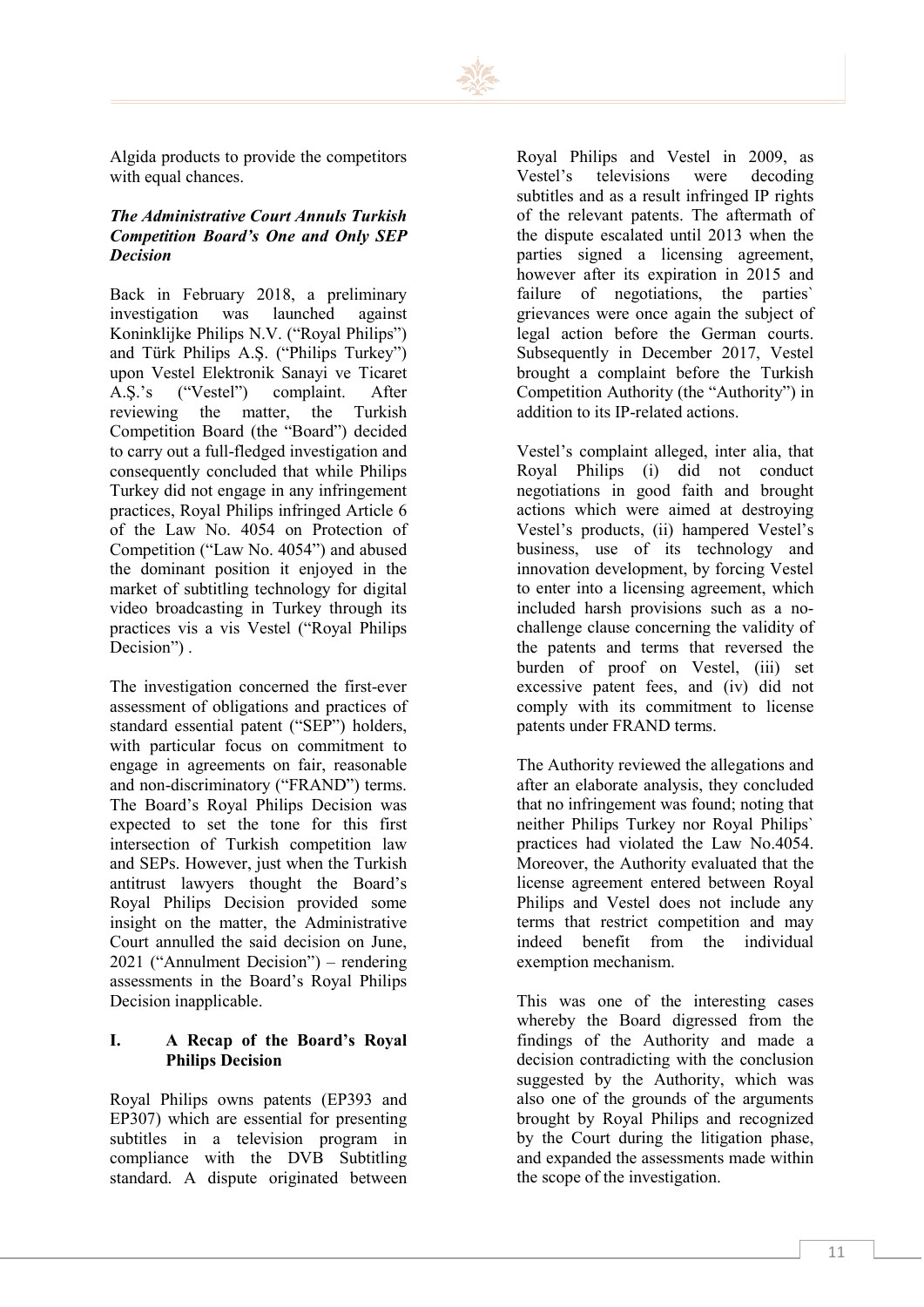

Overall, the Board concluded with a majority vote that Royal Philips had abused its dominant position in the market of subtitling technology for digital video broadcasting in Turkey, and imposed an administrative fine corresponding to 0.75% of Royal Philips' 2018 gross annual turnover, mainly based on the following assumptions:

- (i) The Board evaluated that Philips` failure to appoint a third party in determining the royalty rates to be applied in its relationship with Vestel, resulted in abuse of dominance. In its assessment, the Board sought to rely on the Huawei/ZTE Decision .
- (ii) The Board evaluated that Philips` failure to publish its actual royalty rates on its website amounted to an abuse of dominant position via discrimination. In its assessment, the Board sought to rely on the Sisvel/Haier Decision and IP Bridge/HTC Decision .
- (iii)The Board deemed that two of the provisions (regarding the reporting obligation and right to terminate) in the license agreement between the parties were competition restricting terms and concluded that:
	- With the reporting obligation, Philips reversed the burden of proof on Vestel and this restricted Vestel from producing its technology and products; accordingly, the reporting obligation was considered discriminatory and contradicting with FRAND commitments.
	- The right to terminate clause may be considered as an important deterrent factor for the licensee to challenge the validity and function as an implicit no-challenge clause.

One of the Board members, H. Hüseyin Ünlü, delivered a dissenting opinion which supported the no-abuse-of-dominance finding of the Authority and mainly put forward that the Board's Royal Philips Decision (i) wrongly interpreted the third party appointment suggestion under the Huawei/ZTE decision, (ii) mentioned the transparency obligation for the first time ever during the term of the investigation without detailed analysis, (iii) wrongly evaluated the terms of the agreement, which are in fact not competition restricting, but a reasonable reflection of the long-lasting commercial dispute between Royal Philips and Vestel.

#### **II. Summary of the Court's Annulment Decision**

In August 2020, Royal Philips brought an action for annulment of the Board's Royal Philips Decision. Overall, Royal Philips pointed out that it had complied with competition law and its FRAND commitments, emphasized that the Board had been erroneous in interpreting the precedents set by the EU courts and certain clauses in the agreement, highlighted that the Board assumed certain requirements to be part of a FRAND commitment. On the other hand, in its defence, the Authority further elaborated on the points it raised in its Royal Philips Decision, and moreover, highlighted the Board's independent decision-making position within the Authority and vis a vis the Authority. Meanwhile, Vestel also intervened in the lawsuit and brought forward certain arguments of its own.

The Ankara 11th Administrative Court carried out a rather long analysis in its decision, addressing almost each and every point raised by Royal Philips and the Authority, whilst also taking into consideration Vestel's submissions as the intervening party. As a result, the judges unanimously decided for the annulment of the Royal Philips Decision.

On the whole, recognizing the noncompeting relationship between Vestel and Royal Philips, the Annulment Decision noted that Royal Philips held a dominant position in the relevant market and evaluated, inter alia, the following: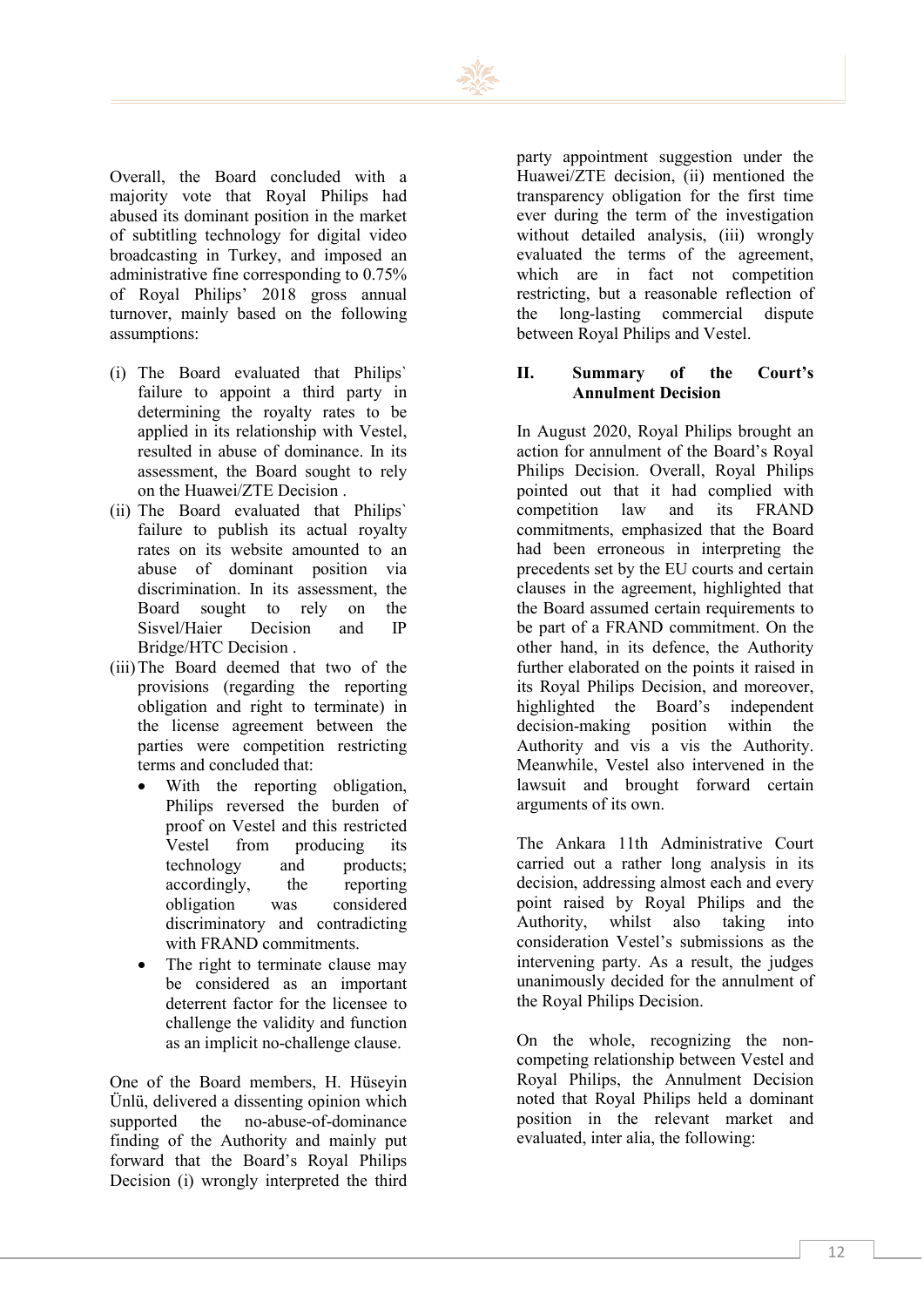- (i) With regard to the arguments that Royal Philips did not engage in practices on FRAND terms: indeed, Royal Philips has not directly brought a lawsuit against Vestel without any notice or a negotiation process and therefore Philips has shown its willingness to enter into a licensing agreement; a dispute arose upon Vestel's submissions on the invalidity of the relevant patents and Vestel's very low offers of fees, which were, in fact, lower than Philips' offer as well as the license fee applied to other TV manufacturers by Philips; Philips did not apply high fees to Vestel,
- (ii) With regard to the Authority's conclusion that failure to appoint a third party to determine the licensing fees during the negotiation process amounted to an abuse of dominance: the relevant assessment is erroneous and it contradicts with the wording and the principles adopted in the Huawei-ZTE Decision, which explicitly indicates "the appointment of a third party for determination of licensing fees" as "optional,"
- (iii)With regard to the assessment of transparency principle under the abuse of dominance rules: the Authority did not conduct such analysis during the investigation process and Philips was not able to defend itself,
- (iv) With regard to arguments on the terms of the license agreement entered between Royal Philips and Vestel: considering the long-lasting dispute between the parties, where no consensus was reached despite years of negotiations, the terms of the license agreement are reasonable; indeed, there is no contradiction in Philips adding clauses in order to restrict Vestel from challenging the validity of the patents, therefore, the dispute between the parties and Philips's exercise of its intellectual property rights may not be interpreted as an abuse of dominance.

<span id="page-14-0"></span>Now, the Board has to correct its decision based on the conclusion and reasoning of the Administrative Court's Annulment Decision and pay back the administrative monetary fine imposed on Royal Philips. Moreover, the Authority itself may appeal the Annulment Decision before the Regional Administrative Court. We are yet to see how the next steps of the Authority will unravel.

#### *The Turkish Competition Board's Fertilizer Decision Goes Knee-Deep into Market-Specific Dynamics*

The Turkish Competition Board ("Board") has recently finalized its investigation regarding the price increases in the fertilizer industry ("Investigation"), which was conducted against six undertakings active in the fertilizer manufacturing market in Turkey to determine whether the relevant undertakings had violated Article 4 of the Law No. 4054 on the Protection of Competition ("Law No. 4054"). The investigated parties, namely Bandırma Gübre Fabrikaları A.Ş. ("BAGFAS"), EGE Sanayi A.Ş ("EGE"), Gemlik Gübre ("GEMLIK"), Gübre Fabrikaları T.A.Ş. ("GUBRETAS"), İstanbul Gübre Sanayi A.Ş ("IGSAS") and Toros Tarım Sanayi ve Ticaret A.Ş. ("TOROS"), collectively represented  $80\%$  of the industry<sup>[10](#page-14-0)</sup>.

#### **I. Why Is The Decision Important?**

The Board's reasoned decision, which was released in April 2021, included highly detailed analyses of the sector dynamics and the relevant market, as well as the concept of "product substitutability."

This decision is particularly noteworthy in regards to the detailed assessment of economic evidence by the Board, especially in light of its recently published "Handbook of Economic Analyses," setting forth the economic tests conducted by the Board in its investigations and its merger control proceedings.

Moreover, the Turkish Competition Authority ("Authority") has accurately

<sup>&</sup>lt;sup>10</sup> The Board's decision numbered 20-51/718-317 and dated November 26, 2020.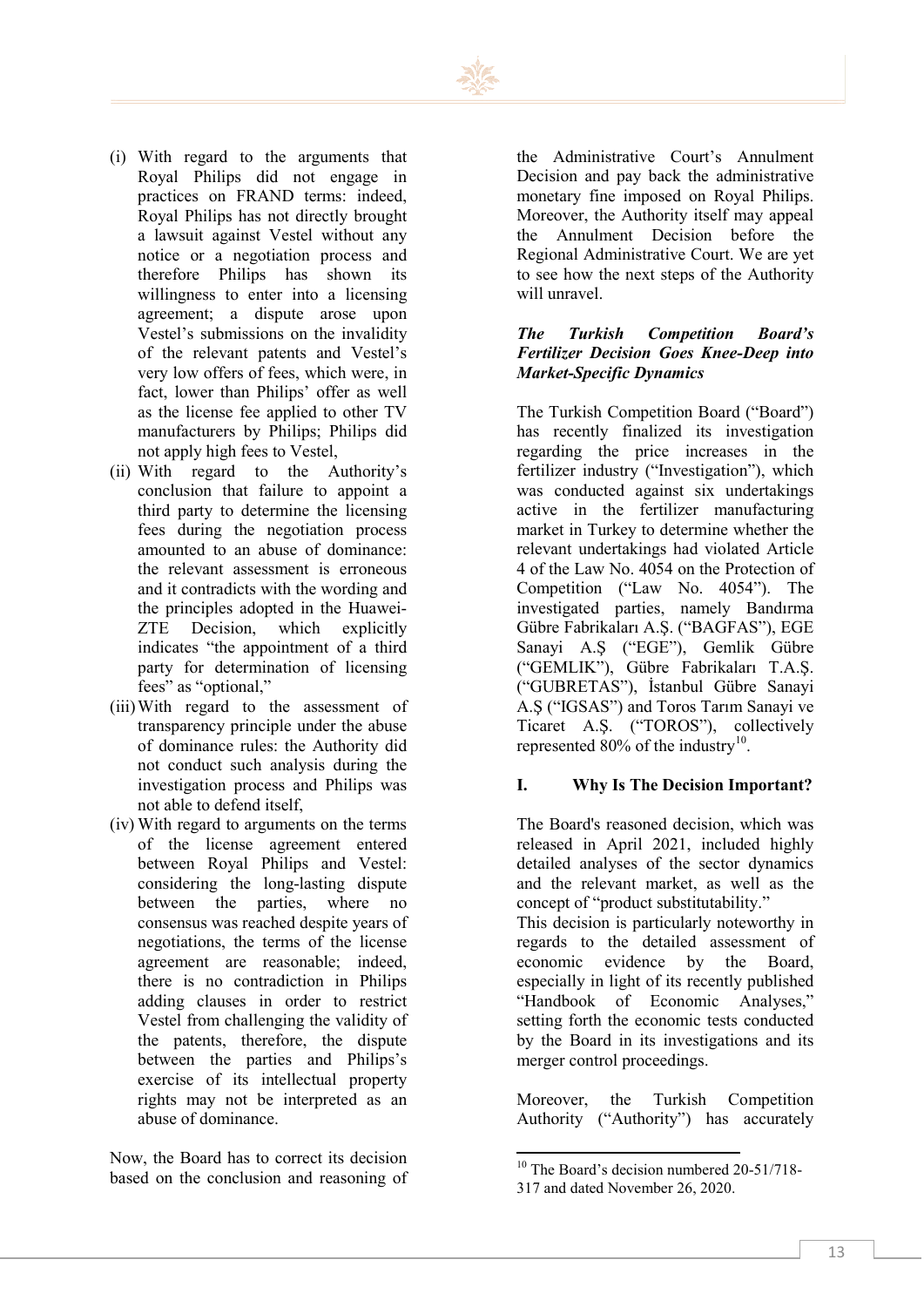

indicated that, when the source and accuracy of the correspondences are not clear, they may still indicate a violation of the Law No. 4054, so long as they are supported and corroborated by the economic evidence that is collected as part of the economic analyses.

#### **II. The Board's Assessment on the Relevant Product Market and the Characteristics of the Fertilizer Sector in Turkey**

In defining the relevant product markets, the Board first made a detailed assessment as to the substitutability of the concerned products, and also took into account various other matters, such as the area of use of the concerned products and seasonality.

The Board first indicated that the fertilizers in question might be categorized as organic fertilizers, chemical fertilizers and microbial fertilizers, based on their physical and chemical structures. The Board then emphasized that, among these three types, chemical fertilizers are the most common type, and thus, conducted its subsequent assessments by taking into account the chemical fertilizers, and disregarding the other two types.

The Board then proceeded to subcategorize the various types of chemical fertilizers. As such, the Board determined that the chemical fertilizers might be subcategorized as (i) single-component fertilizers, and (ii) compound (multicomponent) fertilizers. With regards to the single-component fertilizers, the Board established that there are nitrogen-based fertilizers, phosphorus-based fertilizers, and potassium-based fertilizers, all of which include a single component (*i.e.*, nitrogen, phosphorus, or potassium). As to the compound fertilizers, the Board found that this sub-type includes two or more of the aforesaid components (*i.e.*, nitrogen, phosphorus, or potassium).

After establishing these sub-categories, the Board assessed the substitutability within the the single-component fertilizer and the compound fertilizer categories, themselves, as well as the substitutability between the single-component fertilizers and the compound fertilizers.

Ultimately, the Board considered the relevant markets to be "nitrogen fertilizers," "phosphorus fertilizers," "potassium fertilizers," and "compound fertilizers," which were thus identified as the segments of the fertilizer product market. Having said that, the Board also made certain assessments regarding base and top fertilizations. The base fertilizations are made prior to planting the crops (*i.e.*, between autumn and spring) with a view to increase the productivity of the soil in the long run, whereas top fertilization is made after the crops are grown, at least to some extent, (*i.e.*, between spring and summer) to enhance the fertility of the crops. The compound fertilizers are used for top fertilizations and the nitrogen-based products are used as base fertilizers.

With regards to the geographical market, the Board found that the market was the entire Turkish Republic. However, it did not choose to provide a definitive product or geographic market definition in this case, as it would not affect or change the result of the case file.

Furthermore, the Board noted that, while Turkey had around 1200 fertilizer manufacturers and importers, the six producers/importers under investigation accounted for almost 80% of the market. Therefore, the Board indicated that, within the fertilizer industry, the majority of trade volume belonged to the six undertakings subject to the investigation, and found that there was minimal brand loyalty within the industry since the products are highly homogeneous.

The Board further established that there was a high level of dependence in the fertilizer sector on imports of raw materials and finished products. The undertakings, including the investigated suppliers, some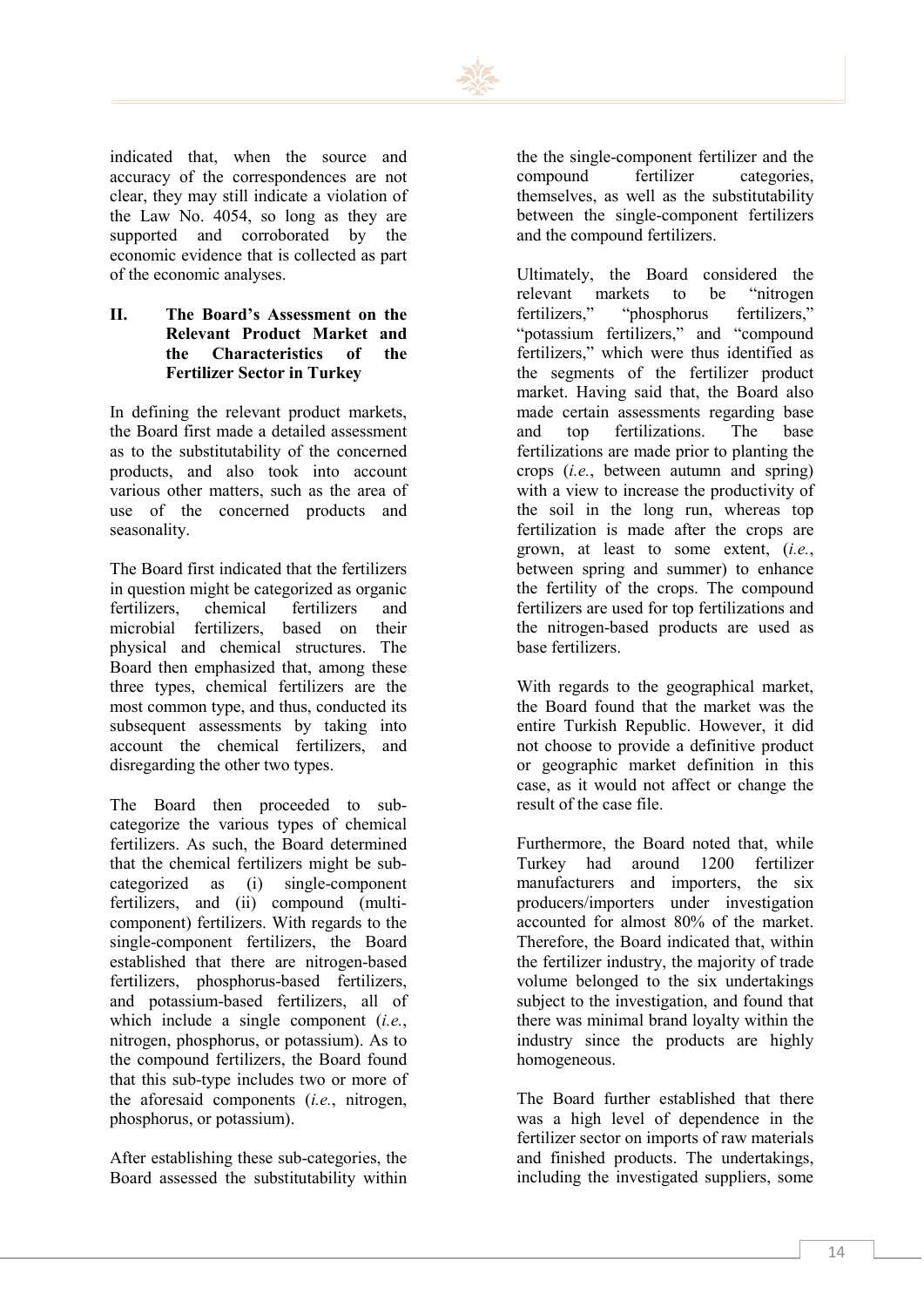

of which also imported finished fertilizers, purchased their raw material inputs and finished products from the same foreign players. Therefore, the investigated undertakings had similar price and cost structures. In addition, considering that payments for imports require foreign currency, the prices paid by the undertakings were dependent on the prevailing exchange rates.

The Board found out that 62% of all sales in the relevant markets was conducted through dealers, and that the dealers' operational system was mostly nonexclusive, meaning that a dealer could get products from as many suppliers as it desired. Therefore, the dealers would get to know the prices charged by various suppliers, and would then use this information as leverage in their negotiations with the suppliers. In addition, the competitors could also act as regular supplies of each other. As a result, the suppliers indirectly learned the prices of the other suppliers, which increased the level of transparency in the market.

Furthermore, based on the prevalent agricultural products in Turkey, the Board emphasized the seasonality of the products and stated that fluctuations in the prices might be observed due to such seasonality as well.

Thus, in light of the above explanations, the Board finally determined that the products were homogenous and that the market in question was transparent and easily traceable.

#### **III. The General Assessment of the Board**

During the preliminary investigation phase, the Authority had gathered evidence indicating that BAGFAS and EGE might have been exchanging information on their future price strategies. That evidence (referred to as "Evidence-20" in the reasoned decision), which seemingly consisted of an internal reporting of market intelligence by BAGFAS, was in the form

of an e-mail. That e-mail was forwarded from BAGFAS to EGE (which is part of the same group of companies). Within the e-mail in question, it was noted that one of the employees of BAGFAS had informed EGE that IGSAS (a competitor subject to the same investigation) had reportedly told GEMLIK (another competitor under the same investigation) that IGSAS was planning to increase its prices, and so GEMLIK would, in turn, increase its prices, too.

However, the Board was not able to identify the source of that market intelligence regarding the alleged price increases. In addition, the Board emphasized that, since Evidence-20 was in the form a market intelligence report, which was prepared by a third party, such evidence may not be sufficient, in and of itself, to establish that there was an information exchange between the parties. Thus, the Board proceeded to compare the prices of the undertakings. It reemphasized here that such prices were highly dependent on price fluctuations abroad, as well as on the foreign currency exchange rates. The Board therefore established that the costs and prices remained similar among the undertakings, at least within the same segment.

In the next step of its investigation, the Board then compared the prices of GEMLIK and IGSAS. Although it observed a certain amount of parallelism between their prices, the Board noted that this could have resulted from the nature of an oligopolistic and transparent market, where the product is homogenous and the<br>competitors' prices can easily be competitors' prices can easily be discovered or estimated (or even tracked daily), thanks to the non-exclusive dealership system of market, as explained above.

After also assessing the undertakings' market shares, the Board stated that it had found some evidence indicating that an information exchange had taken place between GEMLIK and IGSAS. The evidence in question was in the form of a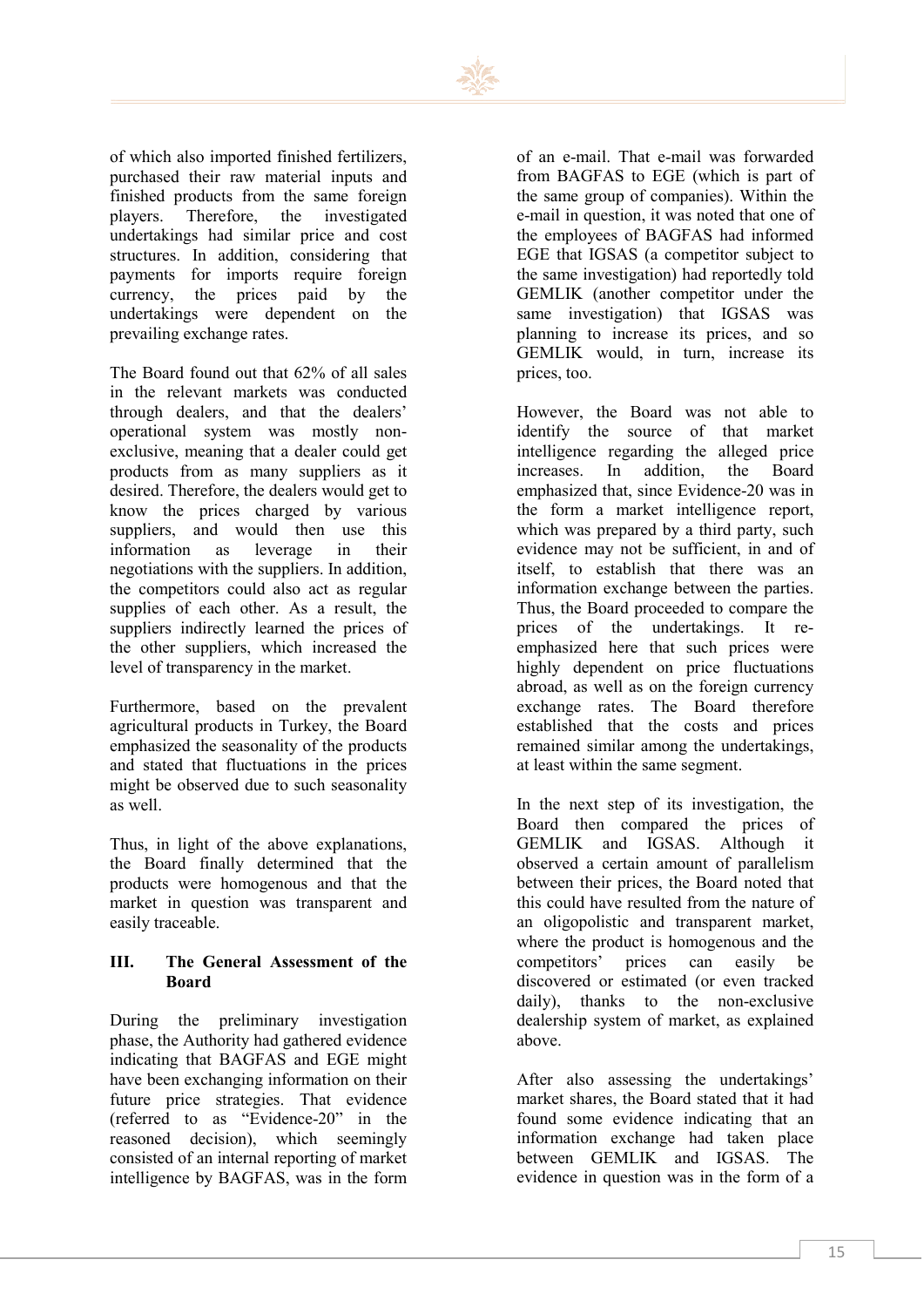

market intelligence report prepared by a third-party competitor (*i.e.*, BAGFAS), which was discovered on another competitor's premises (*i.e.*, EGE). However, the Board did not consider this to be an exchange that raised competitive concerns as EGE and BAGFAS are controlled by the same family and therefore deemed to be a single economic entity. Ultimately, the Board concluded that the mere statements of third parties and the price parallelism that had been observed between the undertakings were not, in and of themselves, sufficient to establish that an information exchange had actually occurred between the undertakings.

#### **IV. The Economic Analysis of the Authority**

The case handlers requested that the Economic Analyses and Research Department of the Authority ("EARD") conduct further economic analyses on the prices in the relevant market in order to determine whether the investigated undertakings had violated Article 4 of the Law No. 4054, including examining price correlations and evaluating the effect of cost shocks on prices in the relevant market.

The Board explained in its decision that shock analysis is commonly used in defining the relevant market and evaluating the unilateral effects of a particular event/shock (*i.e.*, a new product or brand, innovation, special promotions, advertising campaigns, instant exchange prices, cost and sales in case of exchange rate changes, etc.), and the various fluctuations it causes with respect to the undertakings' variables, such as changes in the sales and cost volumes resulting from an uncertainty in prices. Subsequently, the competitive conditions of the relevant market would be determined based on the findings of these shock analyses.

The Board also noted that one of the most frequently used tools for uncovering cartels is a behavioral analysis known as the "structural break test," which aims to uncover structural breaks in prices. The structural breaks, if established, may indicate the existence of an agreement that restricts competition, which cannot be explained as resulting from cost shocks.

It is important to mention that the Board clearly indicated that these tests are not seen or treated as providing conclusive evidence. Rather, such economic evidence is useful in shedding light on which sectors require a more in-depth analysis to unearth and identify the violation, if any exists. In this context, the EARD found the "OLS-CUSUM test" ("Ordinary Least Square Based Cumulative Sum") to be the most appropriate structural fracture test, due to its high compatibility with the relevant market in the case at hand, along with the uncertainty as to the existence and the timeframe in which the suspected cartel had taken place.

The EARD took into account the marketspecific dynamics of the case file and determined the following to constitute the variables in the relevant market: (i) foreign exchange rates, (ii) producer price index (for energy), (iii) international FOB prices for urea and ammonium (which are inputs for the fertilizer), and (iv) seasonality. The EARD included (i) top fertilizers, (ii) base fertilizers, and (iii) urea fertilizer in its analysis. The first two types were picked mainly because this distinction yielded healthier results under observed seasonal effects on prices. The urea fertilizer was included in the analysis because it was explicitly mentioned in Evidence-20.

The EARD went on to analyze the price series on a monthly basis by taking into account the previous 71 months, and concluded that the test had not revealed any structural breaks in the prices, which would otherwise indicate an explicit or tacit agreement between the investigated undertakings. Afterwards, the EARD ran another test called the "Ramsey Regression Equation Specification Error Test" ("RESET") with a view to confirm the accuracy of the models subjected to the OLS-CUSUM test. The EARD then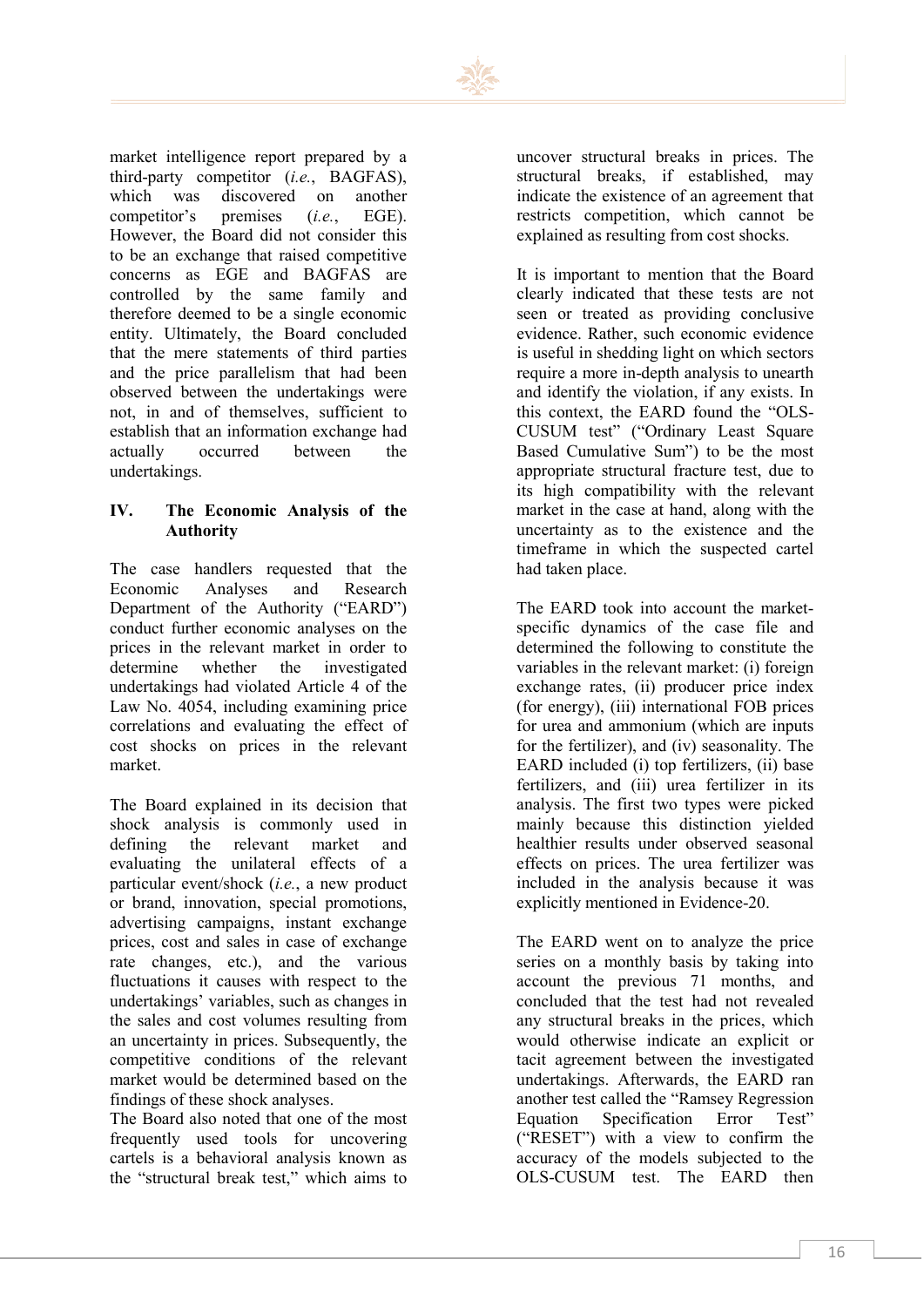

confirmed that the changes in the prices of the undertakings could be satisfactorily explained with the variables listed above, and concluded that the prices did not indicate any potential violations of the Law No. 4054.

#### **V. Conclusion**

As a result of the economic analyses conducted and the documentary evidence gathered by the Competition Board, it was established that the investigated undertakings were not in violation of the Law No. 4054.

The explanations of the Board regarding the value of the economic evidence in the investigations are of particular importance for providing a potential roadmap to the Authority's future investigations. As such, the Board indicated that, where the Authority was not able to collect documentary evidence to prove a violation, economic evidence could be utilized instead to find out and determine whether the undertakings under investigation had potentially violated competition law rules.

#### *The Turkish Competition Authority Publishes a Preliminary Report on its E-Marketplace Sector Inquiry*

The Turkish Competition Board initiated a sector inquiry on e-marketplace platforms, as per its decision dated June 11, 2020, and numbered 20-28/353-M ("Sector Inquiry"). The announcement published on the Authority's official website regarding the Sector Inquiry emphasized the rise of emarketplaces, and named them as the prominent actors in the field of online retail, which shape and determine the competitive order of the new economy with the business models and market behaviors that they adopt. Therefore, the Sector Inquiry was launched to investigate and understand the (possible) competitive and anti-competitive effects of emarketplaces, and to construct effective policies based on these findings. The Sector Inquiry seems to be part of the Authority's wider legislative/regulatory efforts with regard to digital markets, which would also include the Authority's ongoing sector inquiry into the online advertisement sector, which was launched by the Board on January 21, 2021.

After an examination period of almost a year, the Authority published its 364-page Preliminary Report on the E-Marketplace Sector Inquiry ("Preliminary Report") on May 7, 2021. The Preliminary Report is based on documents and information collected from undertakings active in the ecommerce sector and related markets, as well as studies conducted with consumers and third-party sellers operating through emarketplace platforms.

The Preliminary Report suggests that the Authority sought to follow the EU's legislative efforts in the digitalization era while conducting a market study specific to Turkey. For instance, the Preliminary Report seems to pick up the European Commission's proposal for the Digital Markets Acts in suggesting the imposition of ex-ante obligations on undertakings that would be deemed to hold a "gatekeeper" status. On the other hand, the Preliminary Report's suggestion for the implementation of a "Platform Code of Conduct" seems to be modelled after the EU Platform to Business Regulation 2019/1150.

#### **I. Definitions and Market Characteristics**

The Preliminary Report defines ecommerce as "products and services that are bought and sold electronically." This definition includes goods and services that are digitally ordered and/or digitally delivered. E-marketplaces are defined as "online intermediary e-commerce platforms that host sellers and buyers on their platforms and that facilitate transactions between these groups." The Preliminary Report then divides emarketplaces into two categories: (i) pure marketplaces, which are solely facilitators, and (ii) hybrid marketplaces, which also act as sellers on the same platform.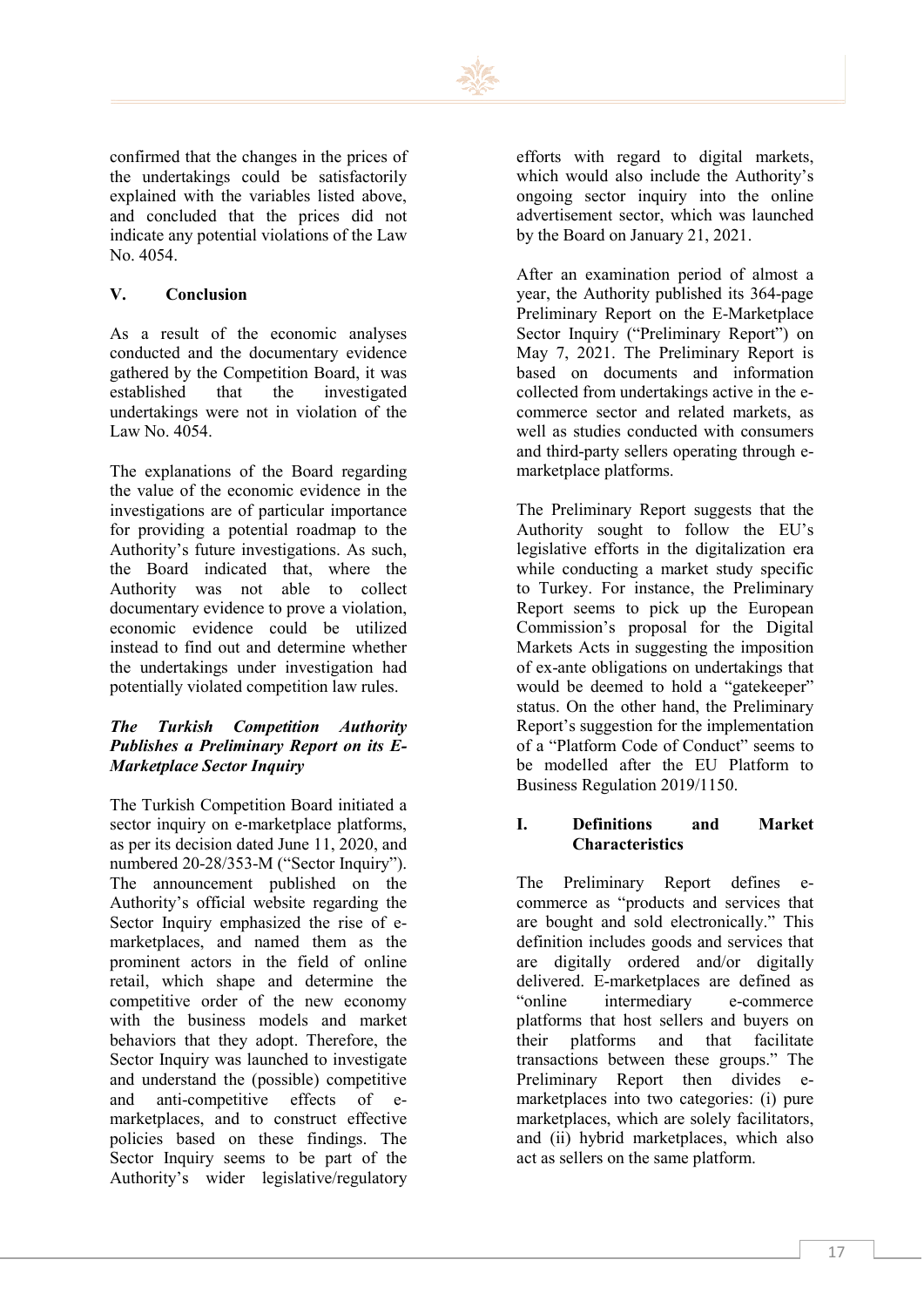

The Preliminary Report also includes and elucidates the basic economic characteristics of e-marketplaces and the operational features that contribute to their significant market power, such as (i) network externalities, (ii) multi-homing, (iii) economies of scale and scope, (iv) multi-sidedness, and (v) data-based functionality. The Preliminary Report then refers to certain structural market failures, such as high entry and expansion barriers, as well as the "tipping" tendency in favor of a single platform that may result from the specific economic characteristics of emarketplaces.

Some remarkable findings of the Preliminary Report can be summarized as follows:

- The concentration ratio of the market increased in terms of both market share and  $C\mathbb{R}2^{-11}/\mathbb{C}\mathbb{R}4^{-12}$  $C\mathbb{R}2^{-11}/\mathbb{C}\mathbb{R}4^{-12}$  $C\mathbb{R}2^{-11}/\mathbb{C}\mathbb{R}4^{-12}$  $C\mathbb{R}2^{-11}/\mathbb{C}\mathbb{R}4^{-12}$  $C\mathbb{R}2^{-11}/\mathbb{C}\mathbb{R}4^{-12}$ ratios, and the tight oligopoly structure became stronger and the market share asymmetry became increasingly evident.
- Within the framework of the survey findings, multi-category emarketplaces diverge both from physical stores and from other online sales channels. Although this divergence was evident in all age groups, it was observed that it increased even more as the survey moved to the lower age groups.
- Consumer multi-homing is weak, particularly due to consumer inertia, which further increases the market-power enhancing effects of network externalities.
- Even though the sellers identified certain "unavoidable trading partner" platforms, competition

between the marketplaces is found to protect the sellers from the possible negative effects of asymmetric bargaining power, and accordingly, multiple-homing on the seller side is strong.

#### **II. The Preliminary Report's Key Concerns**

The Preliminary Report reveals three key areas of potential concern in the emarketplaces: (i) inter-platform competition, (ii) intra-platform competition, and (iii) consumers. It should be noted that these concerns are only hypothetical, and do not rely on concrete findings.

- (i) **Inter-platform Competition**: The Preliminary Report's main discussion topics on inter-platform competition are the Most-Favored Customer ("MFC") clauses and exclusivity clauses implemented by emarketplaces.
	- *Broad MFC Clauses:* The Preliminary Report concludes that broad MFC clauses may (i) remove the incentive of sellers to apply different prices and conditions to different channels, (ii) remove e-marketplaces' incentives to enter into competition with rival platforms, and (iii) lead to price rigidity and facilitated collusion. The Preliminary Report adds that the use of broad MFC clauses by the so-called "gatekeepers" would likely lead to irreparable harm in the market, but the efficiencies generated by MFC clause practices of non-gatekeepers should also be taken into consideration.
	- *Narrow MFC Clauses:* The Preliminary Report considers that narrow MFC clauses may have the same impact as broad MFC clauses, to the extent that the marketplace *is* "indispensable" for the sellers and substitute for the

<span id="page-19-0"></span> $11$  CR2, the two-firm concentration ratio, stands for the combined market shares of the two largest firms in a market expressed as a  $\frac{1}{2}$  percentage.

<span id="page-19-1"></span> $2 \text{ C}\text{R}4$ , the four-firm concentration ratio. stands for the combined market shares of the four largest firms in a market expressed as a percentage.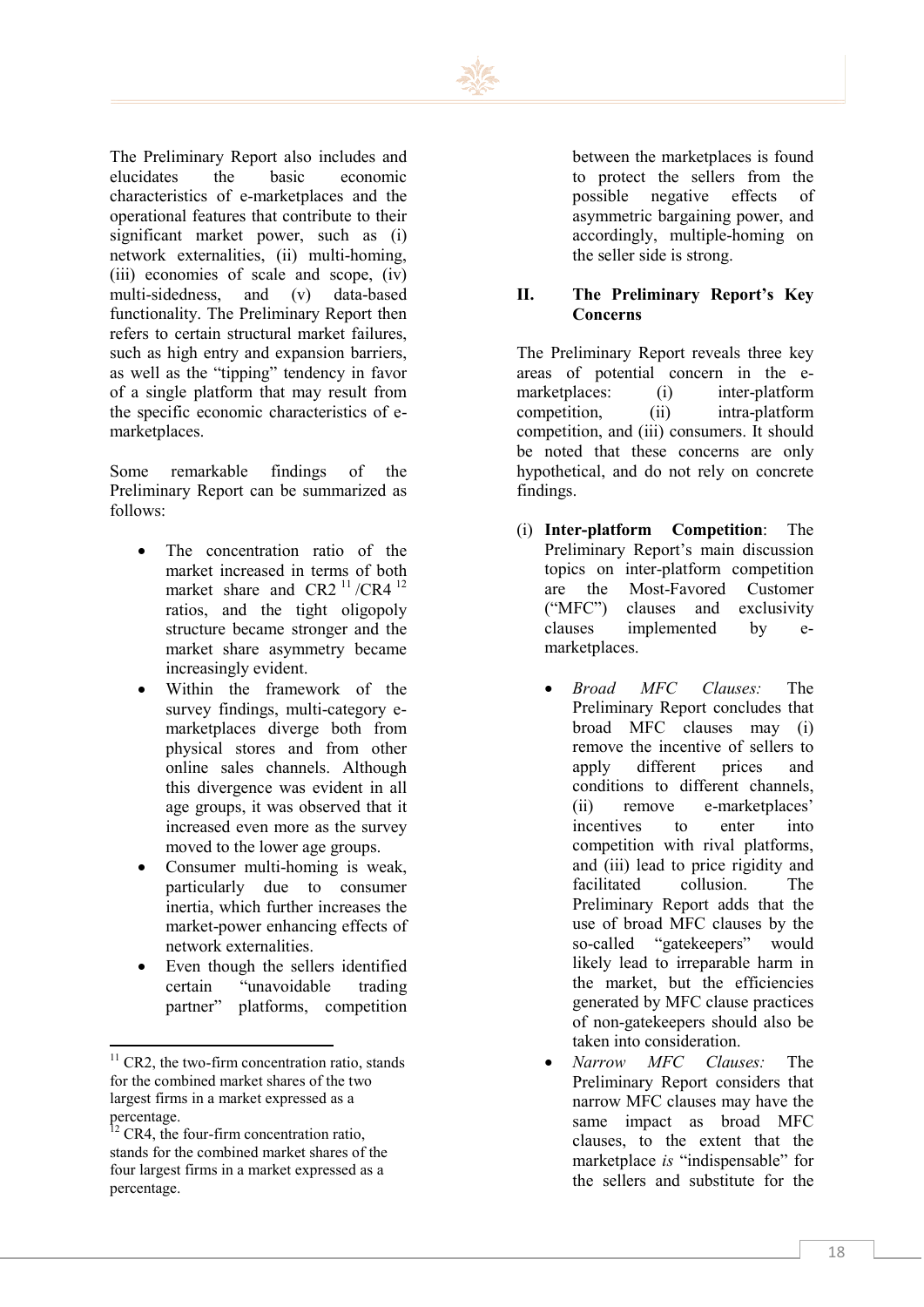

sellers' direct sales channels for the majority of consumers. The Preliminary Report concludes that it is not possible to clearly foresee the competitive effects of narrow MFC clauses, including for the socalled "gatekeepers" with extensive market powers, and should therefore be subject to a case-by-case analysis.

- *Exclusivity/Non-compete Clauses*: The Preliminary Report considers that exclusivity/non-compete clauses may lead to increased competition in the market, and therefore, a more conservative approach needs to be adopted in *terms* of limitations based on efficiency claims compared to traditional markets. The Preliminary Report concludes that the rules on platform exclusivity practices should be clarified through amendments in the secondary legislation.
- *Practices Reducing Incentives for Multi-homing*: The Preliminary Report regards multi-homing as an effective way to mitigate the adverse effects of network externalities, and therefore states that the markeplaces' practices reducing the incentives for multihoming could potentially damage effective competition in the market. However, the Report also notes that, because of the positive impact that platforms may have on consumer welfare, the practices along with the efficiency claims need to be analyzed on a case-bycase basis. The Preliminary Report notes, however, that platforms' efficiency claims should be proven by the undertakings and that the analysis should not be limited to the current situation of the market, as these practices may have an impact during the evolution phase as well.
- (ii) **Intra-platform Competition**: As regards to the key concerns on intra-

platform competition, the Preliminary Report highlights (i) discrimination among vendors operating in the emarketplace to the advantage of the marketplaces' own products and services, (ii) engagement in some unfair commercial practices against the vendors through their asymmetric bargaining power (in other words, superior bargaining power), and (iii) the potential of marketplaces to lead to horizontal agreements (*i.e.*, hub and spoke cartels), through parallel vertical restraints.

The Preliminary Report observes that it is critical to establish a trade environment in which fair competition is seen and treated as an essential component, where every entity undertakes a fair share of the costs and benefits arising from commercial activity, and for the marketplace to operate in accordance with the principles of "objectivity," "transparency," "openness," and "predictability." Furthermore, it was emphasized that the simultaneous/dual role of e-marketplaces, which has developed due to their presence as sellers on their own platforms, causing the platforms to become a competitor against their own third-party sellers, raises competition concerns on the axis of 'self-preferencing,' especially in terms of gatekeeper marketplace(s).

(iii)**Consumers**: The Preliminary Report reviews consumer-related concerns from three separate angles: (i) pricerelated concerns, (ii) loyalty-inducing practices, and (iii) data collection. The Preliminary Report declares that excessive data collection and privacy violations can reduce the quality of the service provided in the marketplace, and notes that "quality" has become an important dimension of competition, especially in terms of free services. The Preliminary Report also states that consumers may fall into the 'free service illusion' because, while consumers do not pay for these services, the platforms collect consumer data that they then monetize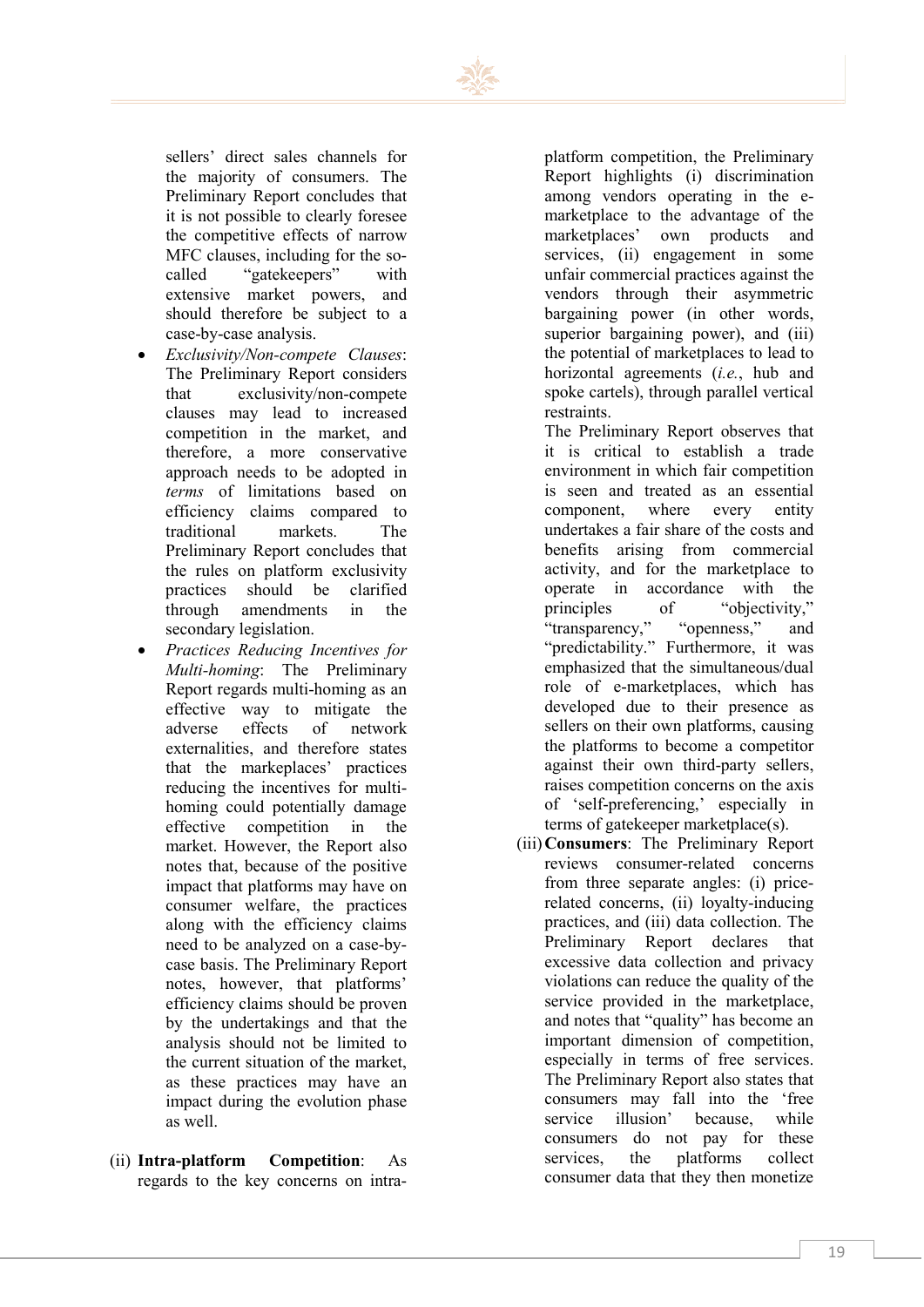

through various opaque practices. In order to minimize the risk of "manipulation" with respect to consumer preferences, and to encourage consumers to make informed choices, the Preliminary Report suggests "open," "transparent," "easily accessible," and "customizable" consumer policies. The Preliminary Report also recommends the implementation of a monitoring process for user reviews by the platforms for greater transparency concerning the process of collecting user reviews. Finally, the Preliminary Report focuses on the implications of the innovative incentives of the platforms and sellers for the consumers. As part of its discussion of a potential reduction of the undertakings' incentives to innovate, the Preliminary Report makes reference to so-called "killer acquisitions" (in which the acquiring firm's strategy is "to discontinue the development of the targets' innovation projects and pre-empt future competition"),  $^{13}$  $^{13}$  $^{13}$  and suggests that acquisitions made by the so-called gatekeepers should be scrutinized, especially considering the possibility for these transactions not to meet the notification thresholds.

#### **III. The Preliminary Report's Policy Recommendations**

The Preliminary Report's policy recommendations are provided in three main categories: (i) reviewing and revising secondary legislation in order to eliminate the uncertainties in the application of the existing competition law rules in terms of MFC and exclusivity clauses, as well as zero-priced markets and data collection policies, (ii) implementing the "Platform

Code of Conduct" to serve as a reference in bilateral relations targeting the asymmetric bargaining power that dominates the sector in general, including the establishment of "transparent," "open," and "predictable" agreement terms, (iii) identifying the gatekeeper undertakings and implementing an ex-ante regulation concerning the behaviors that the mentioned undertakings should avoid.

The Preliminary Report's specific suggestions for the so-called gatekeepers include the following:

- The gatekeepers should not impose contractual or de facto broad MFC clauses;
- The gatekeepers should not limit the ability of sellers to reach out to public authorities for the problems they may experience with the marketplace;
- The gatekeepers should not use non-publicly available data collected through the sellers for their own competing products;
- The gatekeepers should not advantage their own products while ranking the results;
- The gatekeepers should allow free, efficient, high-quality and realtime performance tools to allow sellers to monitor their profitability;
- There should be no barrier against data-portability to other platforms;
- The sellers should be allowed free, efficient, high-quality and realtime access to the data provided by the seller and the ensuing data derived from this initial data;
- The gatekeepers' acquisition transactions should be subject to a merger control filing before the Board, irrespective of whether the notification thresholds are met.

It is significant to note that the Preliminary Report does not identify any actual competition or market concerns that would potentially justify the request for the

<span id="page-21-0"></span><sup>&</sup>lt;sup>13</sup> OECD, Directorate for Financial and

Enterprise Affairs, Competition Committee,

<sup>&</sup>quot;*Start-ups, Killer Acquisitions and Merger Control – Background Note*", 10-12 June 2020, available at

[https://one.oecd.org/document/DAF/COMP\(20](https://one.oecd.org/document/DAF/COMP(2020)5/en/pdf) [20\)5/en/pdf](https://one.oecd.org/document/DAF/COMP(2020)5/en/pdf) (Last accessed August 16, 2021).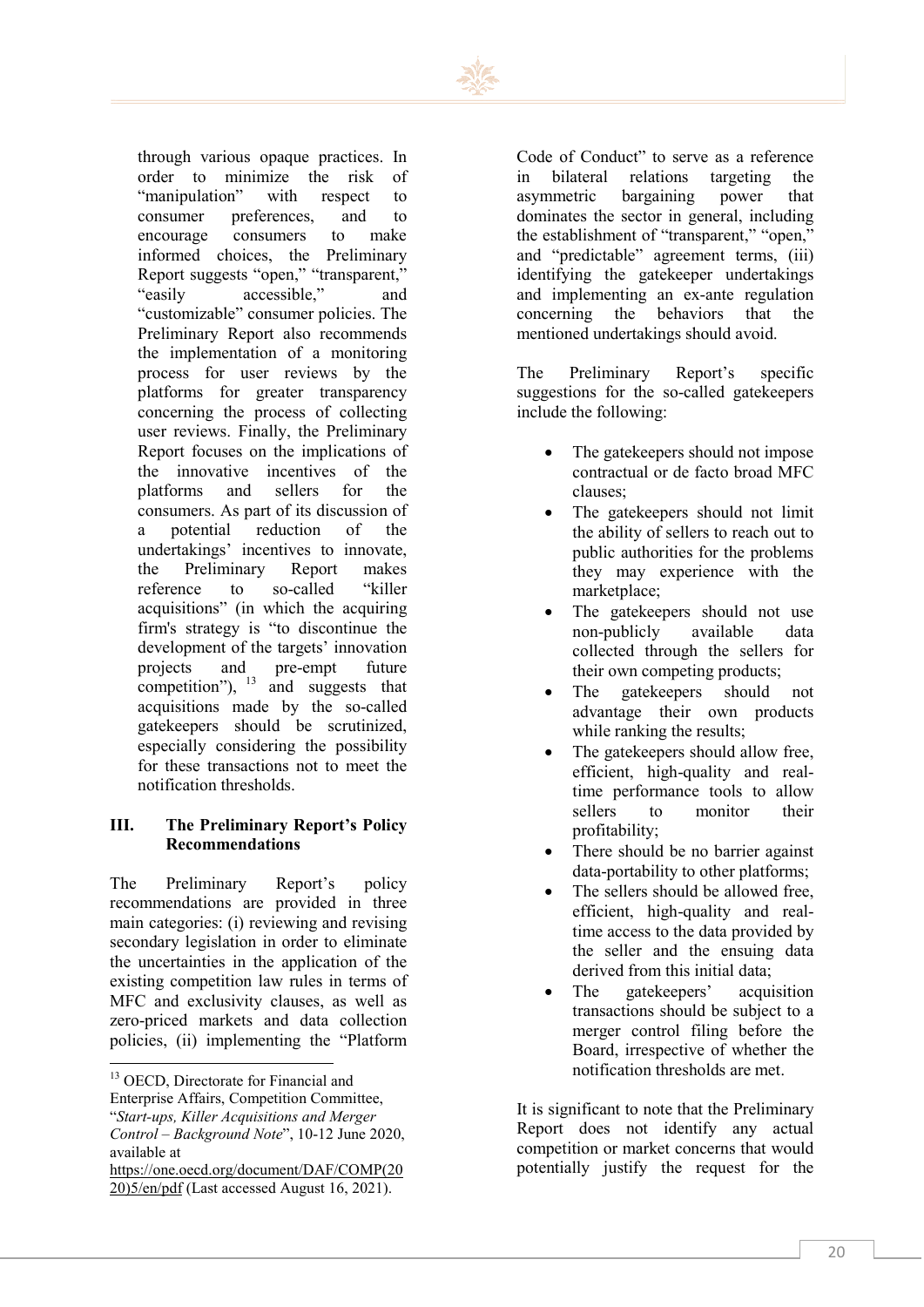

implementation of an ex-ante regulation. Rather, the Preliminary Report paints the picture of a healthy competitive environment in terms of the e-commerce sector in Turkey.

The Preliminary Report's policy suggestions are of a complementary nature, and the Authority subsequently opened a public consultation to discuss these suggestions. The policies are intended to be finalized by taking into consideration the opinions of the public and other stakeholders. On July 6, 2021, the Authority held a workshop on the Preliminary Report with the participation of e-marketplace platforms, third-party sellers and their representatives. We are now awaiting the Authority to finalize the report along with its policies. Finally, upon the finalization of the Authority's digital legislative framework, the thresholds for a "gatekeeper" status designation will be determined and the e-marketplace(s) meeting these thresholds will be obliged to follow the specific set of rules that would be set out in the final report.

#### *The Turkish Competition Board Granted an Unconditional Approval to the Formation of a Joint Venture between Transnet and MHP after a Detailed Assessment of Any Potential Effects on the Turkish Markets*

The Board published its reasoned decision  $14$  on the formation of a fullfunction joint venture between TransnetBW GmbH ("Transnet") and MHP Management & IT-Beratung GmbH ("MHP") in Germany, for the purpose of rendering smart energy systems services to third parties.

In its review of the notified transaction, the Board stated that the formation of a fullfunction joint venture was deemed as an "acquisition" under Article 5/3 of the Communiqué No. 2010/4 on Mergers and Acquisitions Requiring the Approval of the

Competition Board ("Communiqué No. 2010/4"), provided that the joint venture was (i) jointly controlled by the parent companies, and (ii) an independent economic entity (*i.e.*, full-function joint venture).

The Board first evaluated the joint control criteria and indicated that joint control is deemed to exist when two or more undertakings or persons have the possibility of exercising decisive influence (*i.e.*, the power to block decisions on the strategic commercial behavior of an undertaking) over another undertaking. Furthermore, the Board referred to the Guidelines on Cases Considered as a Merger or an Acquisition and the Concept of Control ("Guidelines on Control") (paragraphs 50 ff.), which list the primary joint control scenarios as: (i) parent companies equally sharing the voting rights, and (ii) the joint exercise of voting rights or having veto rights related to strategic decisions. Accordingly, the Board examined the contemplated shareholding structure of the joint venture, as well as the provisions of the joint venture agreement, and concluded that Transnet and MHP would indeed exercise joint control over the joint venture.

The Board then assessed the fullfunctionality criteria. Upon evaluating the information provided by the parties, the Board stated that the joint venture would (i) indeed have its own management, which would handle its day-to-day operations, (ii) possess sufficient resources, including its own capital, personnel and assets, to carry out its operating activities on a permanent basis, and (iii) have its own market access and market presence. Additionally, the Board indicated that the joint venture aimed to ultimately provide its services to third parties and that the joint venture's parent companies planned to sign framework agreements that did not differ in any way from agreements to be signed with third parties. In light of the foregoing, the Board concluded that the joint venture satisfied the full-functionality criteria.

<span id="page-22-0"></span><sup>14</sup> The Board's *Transnet/MHP* decision dated January 21, 2021, and numbered 21-04/43-18.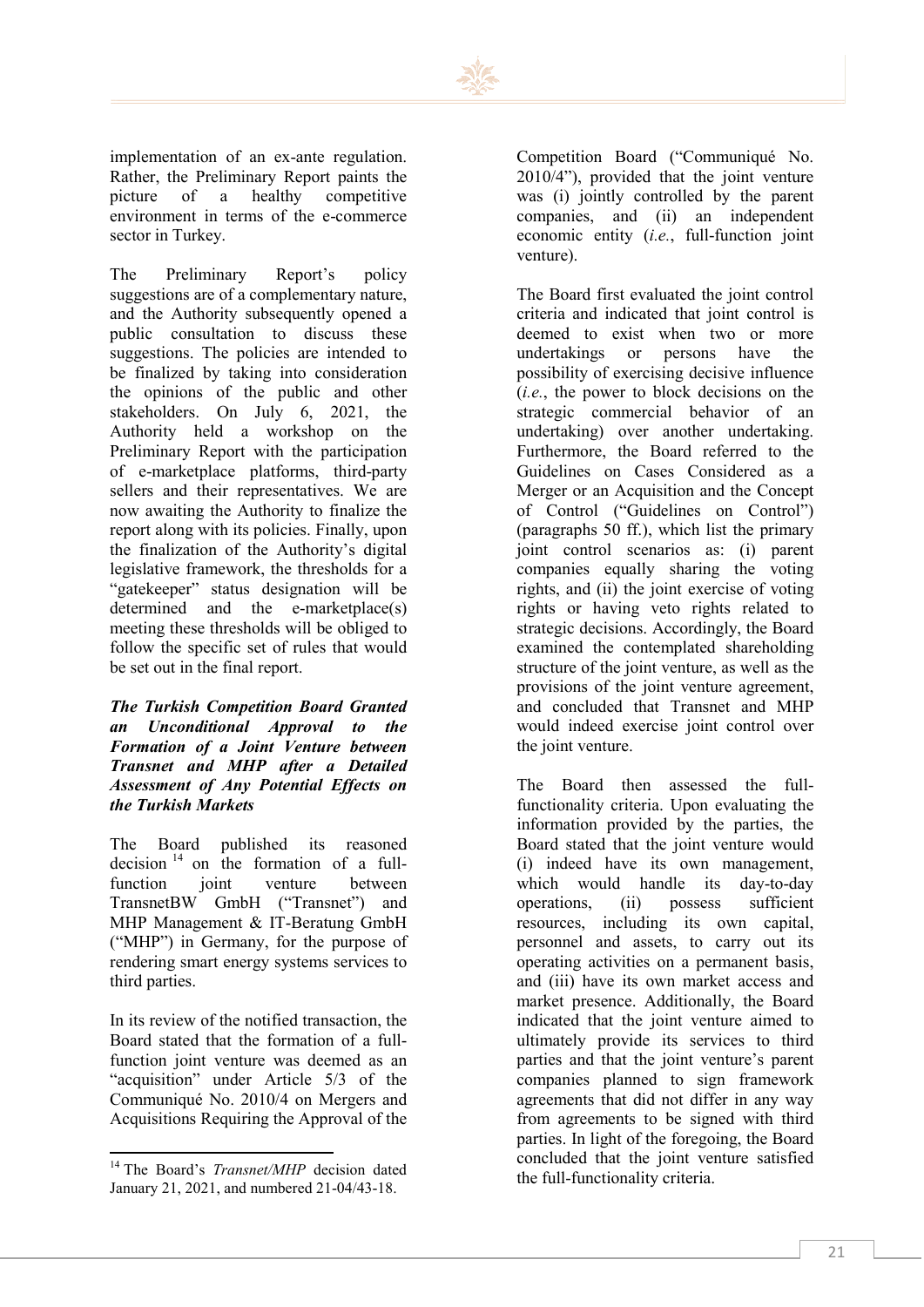The Board further indicated that (i) the joint venture would operate solely in Europe, mainly by way of initially focusing on the German market, and (ii) there were no plans for the joint venture to operate in Turkey in the short- or mediumterm. To that end, the Board assessed that there were no horizontal or vertical overlaps between the parent companies' activities in Turkey and the activities of the joint venture.

That being said, the Board nevertheless evaluated the potential effects of the proposed transaction in Turkey, in the event that the joint venture were to start conducting its activities in Turkey. The Board stated that the joint venture, including the EnBW group, which ultimately solely controls Transnet, was projecting to initially provide its services to the energy sector. Therefore, it was possible to consider a potential vertical overlap between the activities of EnBW and the joint venture. However, the Board also considered that: (i) the activities of the joint venture did not constitute a direct input for EnBW's activities in the energy sector, (ii) the said hypothetical overlap would be negligible, even on a global scale, and (iii) EnBW's market share in the renewable energy market in Turkey is very small, according to every possible relevant product market definition. Additionally, the Board also indicated that the technology consultancy services market in Turkey (both in the renewable energy market—in which EnBW operates—and in the energy market, where the joint venture is targeted to mainly operate) was indeed competitive.

Upon evaluating the relationship between the activities of the joint venture and the VWAG group, which ultimately solely controls MHP, the Board found that the joint venture did not have any plans to provide information technology consultancy and management services specifically for the automotive sector; instead, the joint venture would provide information technology consultancy services to all kinds of potential customers from a number of different markets.

In light of the foregoing analysis, the Board declared that the activities of the joint venture did not constitute the main component or a direct input of the services provided by the parent companies. Thus, the Board concluded that there was no global vertical overlap between the activities of the joint venture and the activities of the parent companies. Moreover, the Board concluded that the transaction would not cause any anticompetitive concerns, considering that (i) there were various competitors active in the relevant product market in Turkey, in which the joint venture was projected to operate, and (ii) VWAG's market share (both on a global level and in Turkey in terms of the automotive market) was very low, which alleviated competition law concerns even if a potential vertical overlap were to be assumed.

Moreover, the Board also considered another joint venture, established in 2020 between MHP and a third-party undertaking, for the purpose of rendering information technology consultancy and ancillary services for digital and flexible production solutions to third parties. The Board evaluated that a global horizontal overlap indeed existed between the activities of the said joint venture and the activities of the joint venture subject to the proposed transaction. However, the Board once again determined that the aggregate market share of both joint ventures was very low, and therefore, the transaction would not restrain or negatively affect the competitive structure of the global markets.

All in all, the Board found that there were no affected markets in Turkey with regard to the proposed joint venture transaction. Moreover, the Board indicated that, even if it were to be assumed that potential horizontal/vertical overlaps could arise in Turkey (and on a global scale) as a result of the proposed transaction, the transaction would still not significantly impede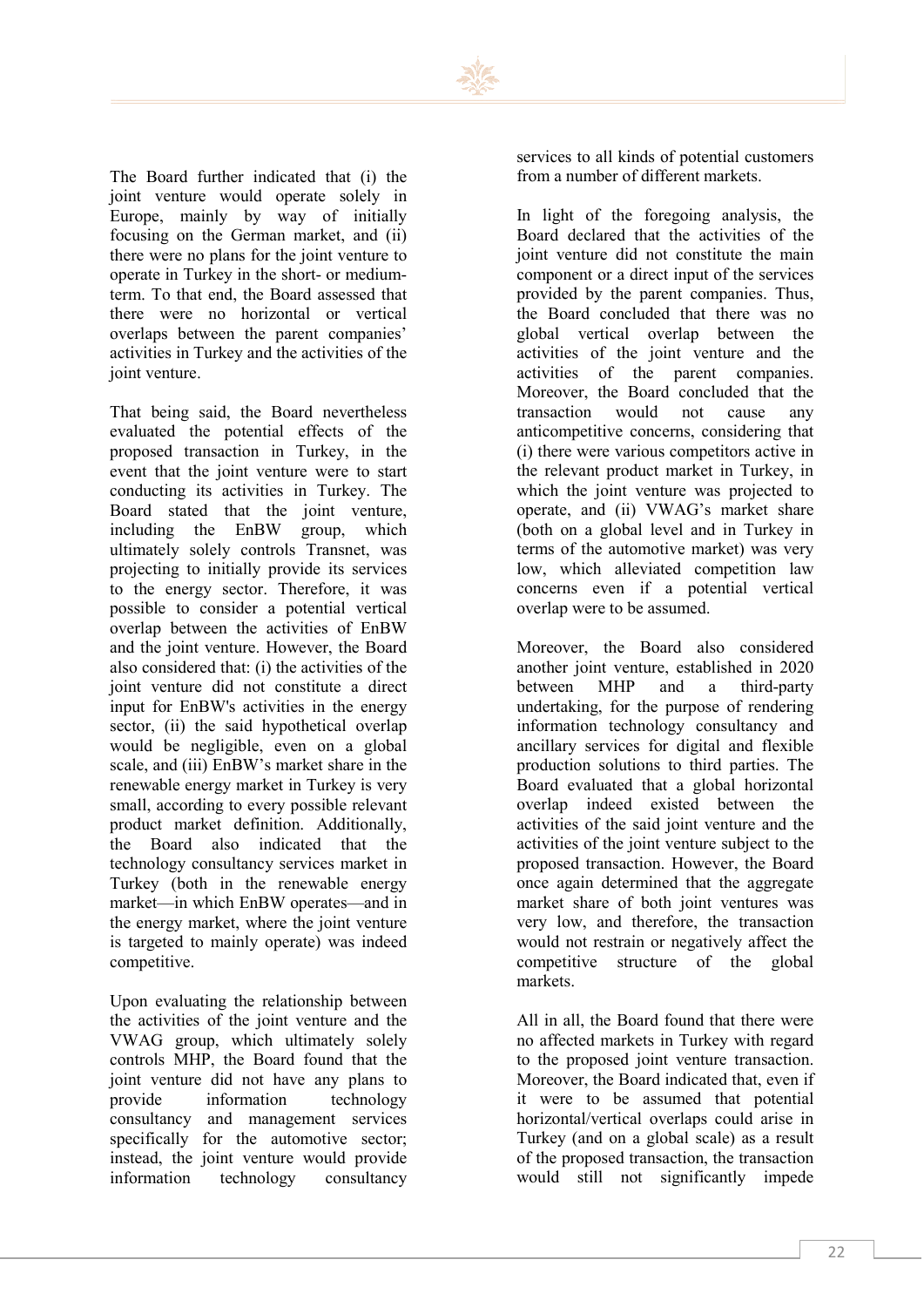

effective competition, considering the low market shares of the parties and the competitive structure of the relevant markets. Accordingly, the Board unconditionally approved the proposed transaction.

#### *Conglomerate Effects Revisited in the Chemical Industry: The Competition Board Unconditionally Approved Ak-Kim Kimya A.Ş.'s Acquisition of USK Kimya A.Ş.*

In a recently published decision, the Turkish Competition Board ("*Board*") unconditionally approved the acquisition of sole control over USK Kimya A.Ş. ("*USK*") by Ak-Kim Kimya A.Ş. ("*Akkim*"). [15](#page-24-0) The decision of the Board provides valuable insights in terms of the assessment to be made on conglomerate mergers and acquisitions, in which the relationship between the parties to the concentration is not purely horizontal (*i.e.*, as competitors in the same relevant market) or vertical (*i.e.*, as supplier and customer).

In this decision, the Board specified the affected markets where the activities of the transaction parties overlapped, as the markets for (i) sodium carboxymethyle cellulose ("*CMC*"), (ii) sodium percarbonate, (iii) sodium hydroxide ("*caustic*"), and (iv) acetic acid. Accordingly, the Board indicated that acetic acid was imported and then sold by Akkim, while USK utilized the respective product as an intermediate input for the production of CMC. Similarly, caustic, which was supplied (and also produced) by Akkim was being used as a raw material input in USK`s production of CMC. Lastly, CMC is also characterized as an intermediate input in the production of sodium percarbonate, by Akkim. That being said, the Board refrained from ultimately defining the relevant product markets for the purposes of its merger control assessment, by way of underscoring that, even under the narrowest market definition, the transaction would not restrict the effective competition.

In terms of the competitive assessment regarding this transaction, the Board first indicated that the transaction would only give rise to vertical overlaps between the activities of the merger parties. The Board further remarked that vertical mergers and acquisitions may have positive effects, such as the reduction of transaction costs, efficiency gains, the reduction of prices, and enabling consumers to benefit from "one-stop shopping." On the other hand, the Board underscored that vertical concentrations may lead to anticompetitive market foreclosure in cases where the combined entity has the ability and the incentive to prevent the access of its competitors to the supply. Accordingly, the Board remarked that the most significant aspect of the assessment regarding a nonhorizontal concentration concerns the determination of input and customer foreclosure effects.

Following this line of reasoning, the Board evaluated the transaction parties' market shares in the affected markets, and scrutinized whether the combined entity would have the ability and incentive to refuse to sell input (*i.e.*, acetic acid and caustic) to USK's competitors in the market for CMC. The Board ultimately determined that the combined entity would not have the ability to induce input foreclosure, given that Akkim's market share in terms of acetic acid and caustic was at a moderate level, and that there were several competitors that enjoyed a greater market share than Akkim.

The Board further observed that there was both a vertical relationship and also a complementary relationship between CMC and sodium percarbonate, (which were being produced by Akkim and USK, respectively) as they are both used in the powder detergent industry, but are not substitutable products for each other. To that end, the Board concluded that there

<span id="page-24-0"></span><sup>&</sup>lt;sup>15</sup> The Board's decision numbered 21-08/120-52 and dated February 18, 2021.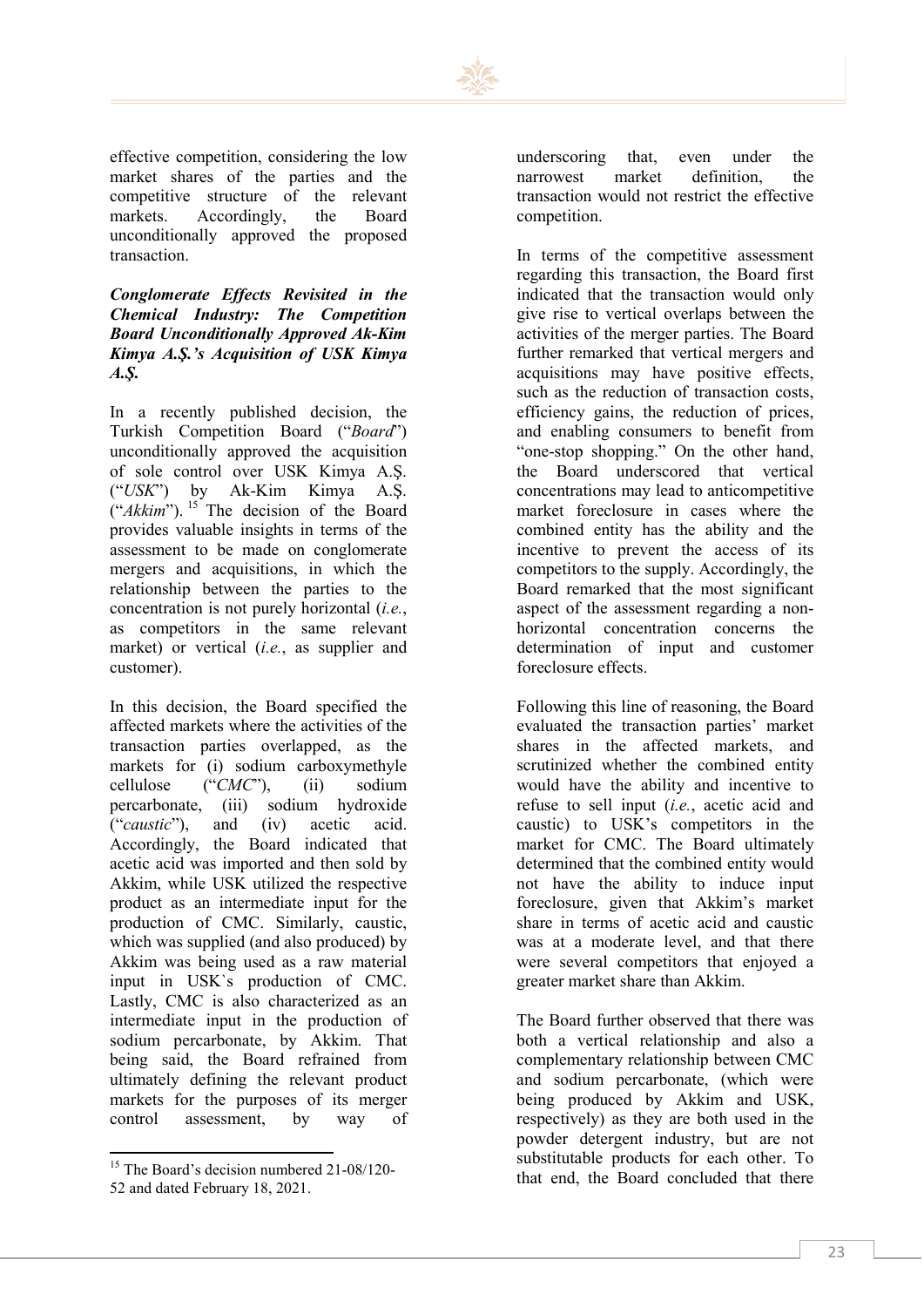

was a complementary relationship between these products, and decided that they could be deemed as weak substitutes for each other.

Following from the above analysis, the Board referred to "conglomerate concentrations" as concentrations that are "implemented between the providers of complementary products, products which are weak substitutes for each other, or products in the same series," in parallel with the definition provided in the Guidelines on the Assessment of Nonhorizontal Mergers and Acquisitions ("*Guidelines*"). The Board further remarked that the main concern in conglomerate concentrations is the possibility that the combined undertaking proceeds to engage in market foreclosure by way of bundling or tying. Accordingly, the Board assessed the transaction parties' market shares in the markets for CMC and sodium percarbonate, and concluded that, despite Akkim's high market share in the sodium percarbonate market, the complementary relationship between CMC and sodium percarbonate would not impede the effective competition in the relevant market, given that there were various competitors in the CMC market. Additionally, the Board pointed out that there were numerous buyers (*i.e.*, powder detergent producers) in the relevant market; thereby, any potential tying or bundling conduct would not be likely to have foreclosure effects. Additionally, in consideration of the fact that the combined entity would not be the sole supplier of the respective products and that there would be alternative suppliers in the market, the Board concluded that the possibility of impediment of the competition in the market was far-fetched in this case. Lastly, the Board also evaluated the efficiency gains that might stem from the conglomerate concentration and remarked that the combination of CMC and sodium percarbonate activities might reduce the cost to customers, who could take advantage of a "one-stop shop" regarding the respective products following the completion of the transaction.

As regards the vertical relationship between CMC and sodium percarbonate, the Board remarked that an assessment was necessary as to whether it would be rational and possible for the combined entity to restrict CMC sales to its competitors in the sodium percarbonate market, considering that both USK and Akkim maintained significant market shares in the markets for the respective products. Within the scope of its ensuing assessment, the Board found that negligible amounts of CMC are used in sodium percarbonate production, and also determined that USK had a production capacity far exceeding its CMC demand and that Akkim had no domestic competitors producing sodium percarbonate in Turkey. Therefore, the Board evaluated that these factors would support the conclusion that Akkim would have no incentive to implement input foreclosure in terms of CMC. Additionally, the Board concluded that it was not likely for the competitors to be excluded from the relevant market, given that potential competitors willing to produce sodium percarbonate in Turkey could easily purchase CMC from suppliers other than USK.

Finally, in terms of the customer foreclosure effects regarding the combination of CMC and sodium percarbonate activities, the Board indicated that the combined entity could not induce customer foreclosure. In other words, the combined entity could not viably refuse to purchase CMC from competing CMC suppliers, given that CMC is utilized as an input in many products and industries, such as powder detergents, drilling chemicals, mining industry, paper industry, ceramics industry, batteries and dyes, and thus, there would always be alternative customers for competing suppliers of CMC.

In light of the foregoing, the Board ultimately concluded that the transaction would not significantly impede the effective competition in the markets, and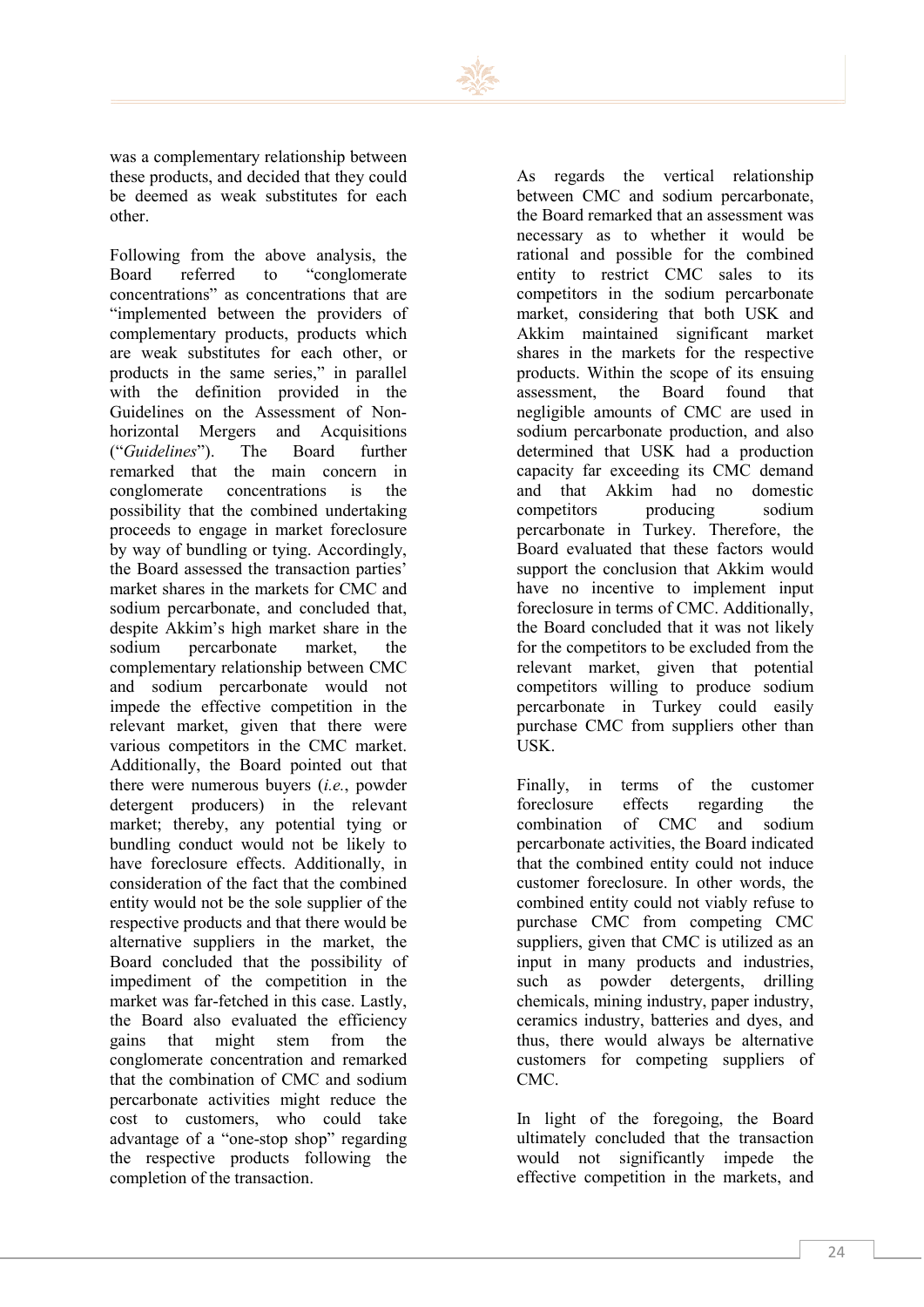

decided to approve the transaction unconditionally. The Board's reasoned decision provides a thorough analysis and constitutes a valuable resource for competition law practitioners, given that it is a recent assessment with regards to the concentrations that involve conglomerate effects.

## **Employment Law**

*The High Court of Appeals in a Recent Decision* [16](#page-26-0) *Clearly Acknowledged and Recognized Corporate Separateness as a Valid Criterion for the Obligation of Equal Treatment* 

Turkish labor law dictates that employers are obliged to treat their employees who are working under the same conditions equally, regardless of the type of employment, professional capability, or gender, among others. This is one of the most important foundations of Turkish labor law and one of the fundamental principles of labor law practice in Turkey, especially when it comes to employmentrelated receivable claims.

This equal treatment obligation for employers was recently used as the legal basis for a claim brought by an employee against its employer. In the said dispute, the plaintiff (*i.e.*, the former employee of the defendant) claimed that, after the defendant employer had been acquired by a group company, several types of compensation that were being paid to the employees of the group company had not been paid by the defendant employer to its own employees, and accordingly argued that: (i) tenure incentive premiums, (ii) executive compensation, (iii) additional duty compensation, (iv) allowance for employee accommodation, (v) duty compensation, (vi) performance bonuses, (vii) fuel allowance, (viii) leave travel allowance, (ix) religious holiday

**Çitlenbik Sokak No: 12 Yıldız Mah. Beşiktaş 34349, Istanbul / TURKEY**

allowance, and (x) allowance for education expenses, should be paid by the defendant employer. After the case was brought before the labor court of first instance, the above claims of the plaintiff were partially accepted and the Court only ruled in favour of the claims pertaining to (a) performance bonuses, and (b) executive compensation.

The decision of the first instance court was appealed by both parties. Subsequently, the Regional Court of Appeals rejected the objection/appeal of the defendant employer, while the objection/appeal of the plaintiff, which pertained to the payment of the remaining types of compensation (*i.e.*, all other payments except for performance bonuses and executive compensation), was partially accepted. The Regional Court of Appeals pointed out that the group company had made an announcement that the additional types of payments or allowances of any kind were to be combined under the name of "job compensation," and accordingly, concluded that the plaintiff had fulfilled the requirements for receiving this "job compensation." It was also indicated by the Regional Court of Appeals that the plaintiff had satisfied the requirements of receiving tenure incentive premiums as well, since the employment relationship had lasted more than 20 years after the acquisition of the defendant employer. In conclusion, the Regional Court of Appeals decided that, since the workplace practices of the parent company had generated an entitlement for the plaintiff, the plaintiff was also eligible to claim the allowance for education from the affiliate (defendant) company. So, the Regional Court of Appeals' reasoning for this assessment was that the defendant, which was the affiliate company employing the plaintiff, was obliged to pay an allowance for education to its employees, due to the workplace practices of the parent company. It should be noted that this particular interpretation of the Regional Court of Appeals with respect to the obligation of equal treatment might create an obligation for every affiliate company to align itself with the

<span id="page-26-0"></span><sup>&</sup>lt;sup>16</sup> The decision of the High Court of Appeals, dated March 23, 2021, and numbered 2021/2786 E. 2021/6672 K.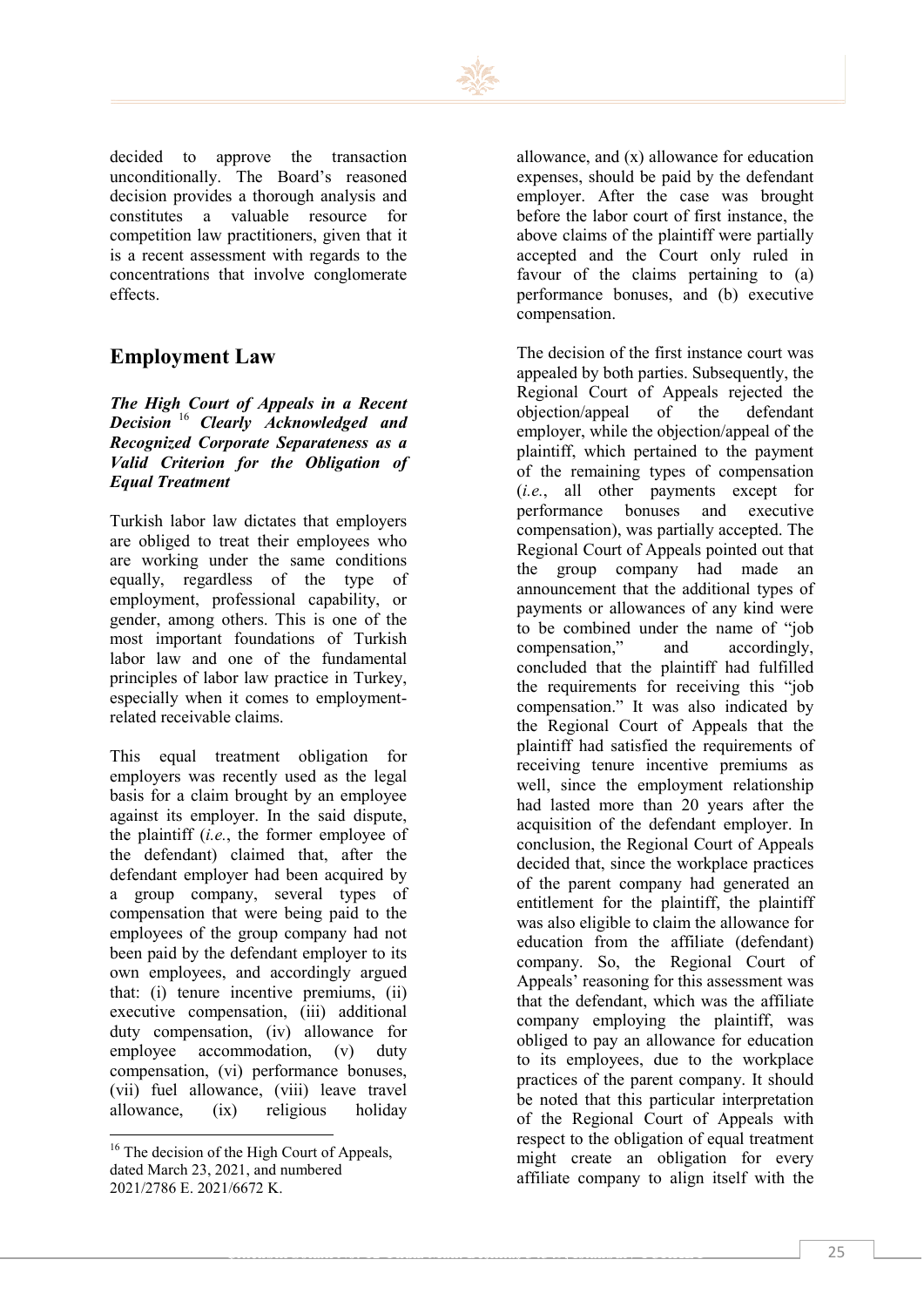

workplace practices of its parent company or group companies. This decision of the Regional Court of Appeals was then further appealed by the defendant employer.

As a result of the appellate review, the High Court of Appeals determined that, even though the parent company (which was not a party to the legal proceedings) had acquired the defendant employer, the parent company and the defendant employer were nonetheless separate and independent employers, and thus, there was no obligation to grant the rights of the employees of the parent company to the employees of the defendant/affiliated company. In its reasoning, the High Court of Appeals stated that the employers (*i.e.*, the parent company and the affiliated company) were different and separate corporate persons; thus, they would be considered separate employers as well, and it therefore follows that it is not possible to compare the employees of different employers to one another with respect to the obligation of equal treatment.

Simply put, the High Court of Appeals ruled that it was not legally permissible for the employees of the affiliated company to claim for themselves the additional rights that were provided to the employees of the group companies of the employer. Accordingly, the High Court of Appeals reversed the decision of the Regional Court of Appeals with respect to the education allowance payments.

<span id="page-27-0"></span>The High Court of Appeals clearly sets forth, through this recent decision, that the fundamental criterion in the assessment of the limits of the obligation of equal treatment is "corporate separateness." It can be reasonably deduced from this precedent that, even if separate corporate employers have the same shareholders, or even if one such employer is acquired by the other, as long as corporate separateness is maintained, the obligation of equal treatment of employees will not extend to separate employers, regardless of the fact that these companies may be group companies or share a parent company.

## **Litigation**

*Consequences of Initiating Execution Proceedings notwithstanding the Arbitration Clause in an Agreement under Turkish Law*

#### **I. Introduction**

Under Turkish law, the preliminary objections lodged in commercial court proceedings play a significant role in determining the outcome of such cases. These objections are exhaustively listed in the Civil Procedure Code ("CPC") Article 116, and can only be set forth in the response petition, as per Article 117. These preliminary objections comprise:

- 1. Objection to the jurisdiction, and
- 2. Objection as to the requirement of arbitration, meaning that the dispute in question must be resolved by way of arbitration.

Preliminary objections are to be considered and resolved before the court delves into the merits of the case. However, what would happen if one of the parties initiated an execution proceeding instead of filing a lawsuit, notwithstanding the arbitration clause in the agreement entered into between the parties?

#### **II. Opinions in the Doctrine**

The opinions in the doctrine on this subject diverge into two different directions: Kuru is of the opinion that, "*the arbitration agreement prevents the parties from filing a lawsuit before the court. Since the execution proceeding without judgment is not a lawsuit, the creditor can initiate an execution proceeding without judgment despite the arbitration agreement.*"<sup>[17](#page-27-0)</sup>

<sup>17</sup> Kuru, B., *Civil Procedure Law,* Vol. 6, Istanbul 2021, p. 5981.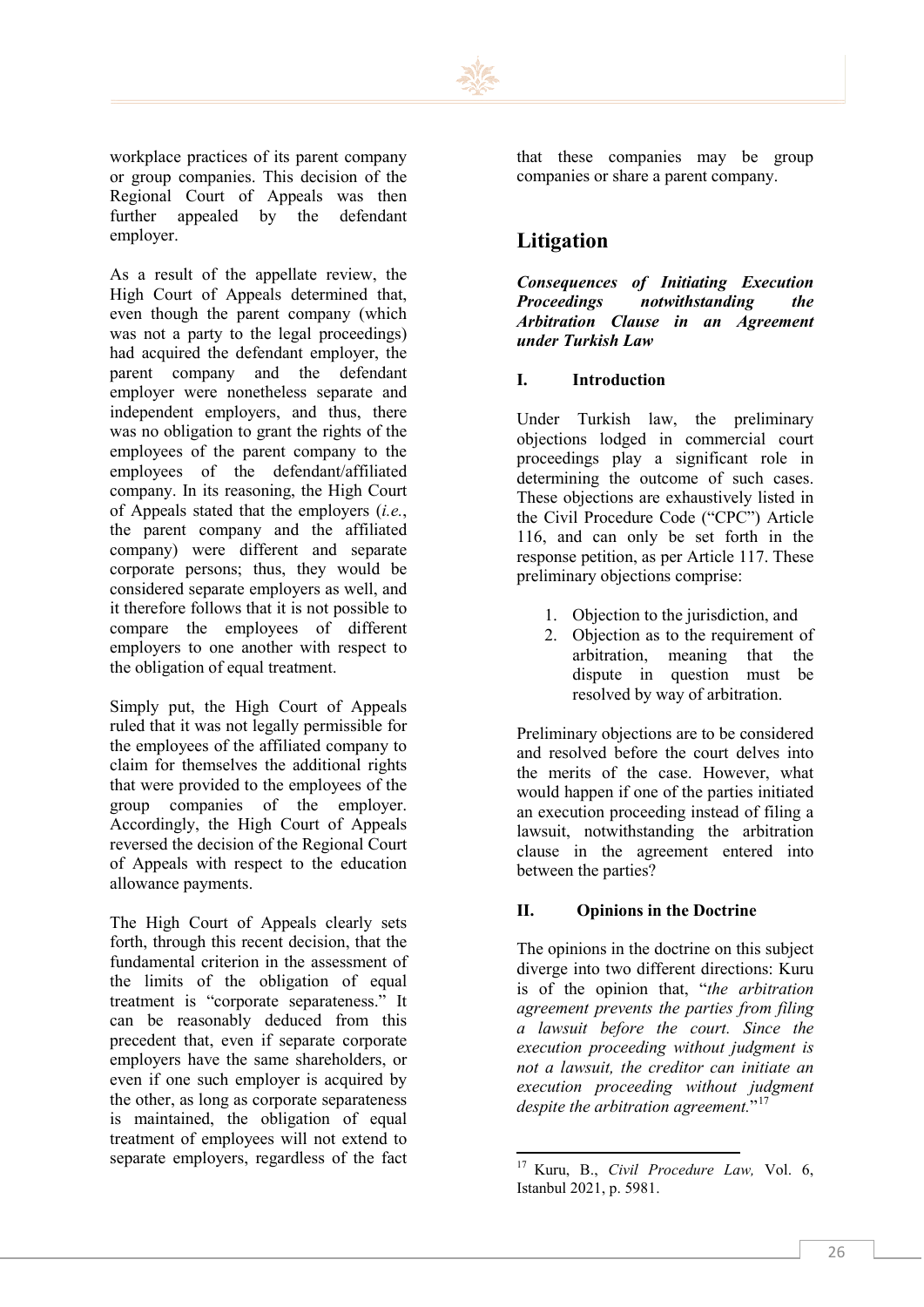

Yeşilova, on the other hand, maintains that, "*since the arbitration agreement excludes the state jurisdiction (not just courts) in terms of adjudication on the merits of the dispute between the parties; in that case, under Turkish law, the initiation of execution-bankruptcy proceedings without a judgement should not be possible due to a given arbitration agreement, which is seen as a compulsory enforcement institution at first glance and especially in terms of the place where it is regulated, but in fact, the existenceabsence of money receivables is the subject of adjudication*.<sup>"[18](#page-28-0)</sup>

#### **III. Case Law**

In a case where parties entered into a sales agreement containing an arbitration clause to be administered by the International Chamber of Commerce, the claimant asserted that an advance payment had been made to the defendant, the defendant had failed to deliver the good in question, the claimant had waived its request for delivery and requested for the return of the advance payment, and upon non-payment of the refund of the advance payment, it had initiated an execution proceeding against the defendant. The defendant objected to the execution proceeding and the claimant filed a lawsuit arguing that the alleged objection was unfair and that it should be removed so that the execution proceeding could continue.

In opposition to these claims, the defendant expressed the view that the agreement entered into by the parties contained an arbitration clause which should be enforced, and therefore, the case should be dismissed.

During the adjudication before the court of first instance, the Court found that the elements of the arbitration clause (partaking in the general conditions annexed to the sales agreement) fulfilled the validity criteria prescribed by the applicable law, and therefore, dismissed the request of the claimant. The claimant appealed this decision before the Regional Court of Appeal.

As a result of the examination of the Regional Court of Appeal, the Court approved the decision of the court of first instance, and thus dismissed the case.

Finally, the claimant appealed the decision before the High Court of Appeals, which is the last course of ordinary remedies under Turkish law. In its decision dated March 11, 2021, the  $11<sup>th</sup>$  Civil Chamber of the High Court of Appeals found that the legal examination conducted by the lower courts was on point, and dismissed the case by affirming the decision of the Regional Court of Appeal.<sup>[19](#page-28-1)</sup>

#### **IV. Conclusion**

According to the Execution and Bankruptcy Law No. 2004, the parties are given a general right to initiate execution proceedings without a judgement, and there is no limitation with respect to the arbitration clause in terms of the exercise of this right. As a natural consequence of this, the parties can simultaneously resort to arbitration and execution proceedings without a judgement. However, it should be noted here that, by concluding an arbitration agreement, the creditor and debtor of the proceedings are considered to have demonstrated their will to finally resolve their disputes through arbitration.

Therefore, in a given lawsuit within the scope of the CPC, defendants will be entitled to assert their arbitration objection as a preliminary objection, which will result in the dismissal of the case without reaching its merits, provided that the

<span id="page-28-1"></span><span id="page-28-0"></span><sup>18</sup> Yeşilova, B., *With Respect to (Preliminary) Arbitration Objection - In Regards to the Jurisdiction of Arbitrators - Examination of Courts and Its Consequences,* Izmir 2009, p. 534.

 $19$  The decision of the  $11<sup>th</sup>$  Civil Chamber of the High Court of Appeals, dated January 10, 2019, and numbered 2020/2958 E. 2021/2325 K.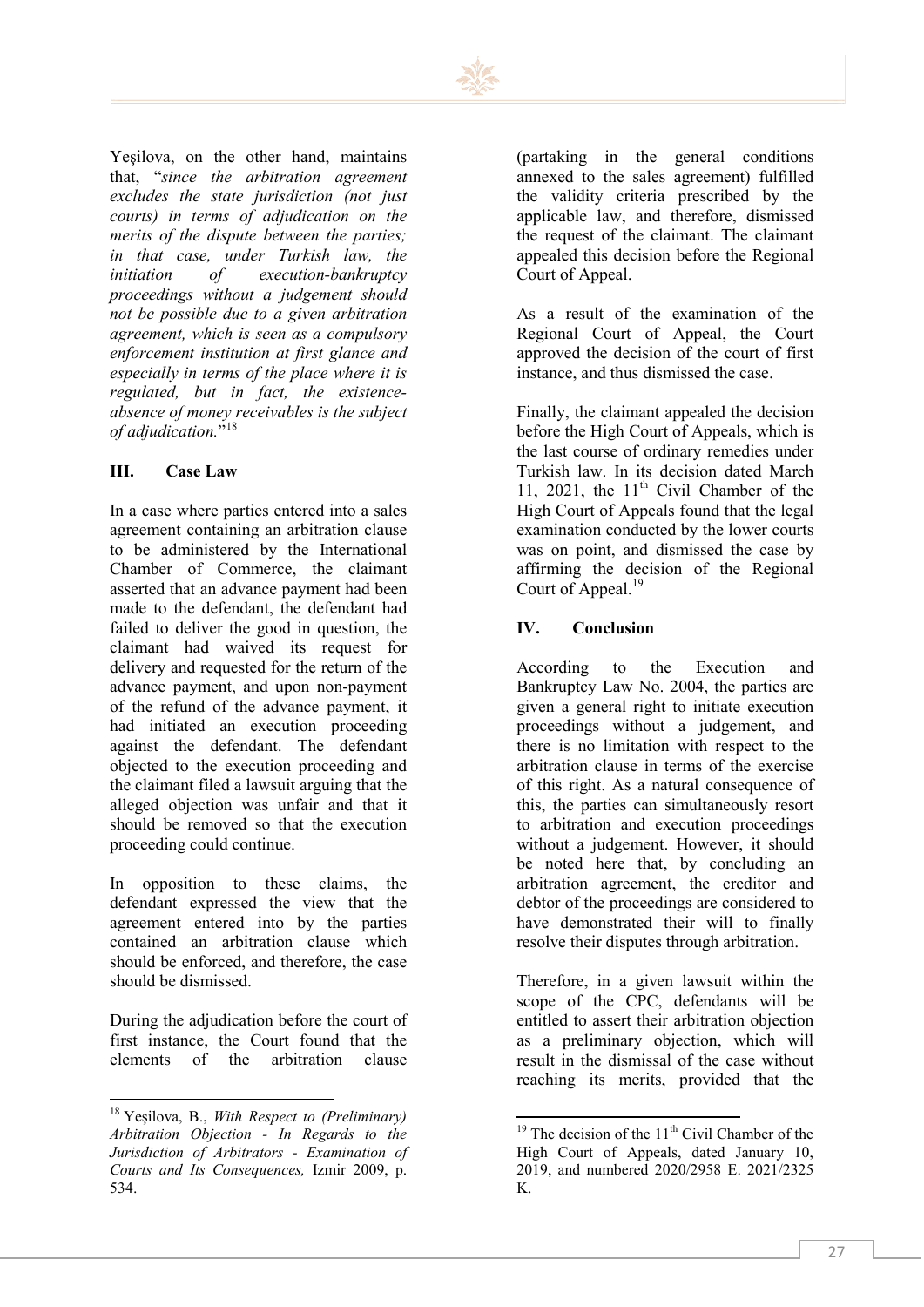

arbitration agreement in question is in compliance with the relevant provisions of Turkish law.

## **Data Protection Law**

#### *Recent Decisions of the Turkish Data Protection Board*

The Turkish Data Protection Board ("*Board*") has released two sets of decisions on June 21, 2021, and on July 5, 2021. Below are brief summaries of these decisions in chronological order:

#### **I. Decisions Published on June 21, 2021**

These decisions touch upon various legal topics, but are mainly related to data security issues.

#### **Decision dated April 27, 2021, and numbered 2021/426[20](#page-29-0)**

This decision concerned a data breach that occurred as a result of an erroneous authorization that was granted to a partner company, which enabled it to access the notifications opened by other companies in the help-desk panel that was used by the ecommerce website. The Data Protection Board ("Board") stated that the data controller had failed to fulfill its obligation to take sufficient technical and administrative measures, and to inform the Board within 72 hours, and thus imposed 400,000 Turkish Liras in total administrative fines to the data controller.

As the data controller in question provided information technology services, the Board indicated that it would be expected that the data controller would be more diligent in information systems security. The Board pointed out that the data controller had carried out the update in a live environment, which caused the relevant breach, whereas software development

processes should be conducted in a test platform.

The Board also instructed the two other data controllers (one public and one private institution) related to the incident to pay due care and attention to the Board's information requests, as they had failed to respond to them in the past.

#### **Decision dated April 27, 2021, and numbered 2021/427[21](#page-29-1)**

The decision involved the access of a partner company on an e-commerce site to the data of third parties on a customer service panel, once again due to authorization being incorrectly granted to unauthorized parties. The Board noted that it is not possible to retrospectively eliminate the data breach that has occurred, through the subsequent signing of a nondisclosure agreement. Therefore, the Board decided to impose an administrative fine in the amount of 800,000 Turkish Liras to the data controller for failing to fulfill its obligation with regard to implementing appropriate technical and administrative measures, and for not informing the Board and the affected parties in time.

#### **Decision dated May 6, 2021, and numbered 2021/470[22](#page-29-0)**

This decision concerned the additional security measures implemented while providing information to a data subject, within their right to request information and access to their own data, partly due to the fact that the data subject's e-mail address was part of a third-party e-mail service.

In this case, the data subject submitted a request to a meal-card operator company, which was the data controller, to transmit the details of the account transactions in the meal-card that had been allocated to

<span id="page-29-1"></span><span id="page-29-0"></span><sup>20</sup> See [https://kvkk.gov.tr/Icerik/6980/2021](https://kvkk.gov.tr/Icerik/6980/2021-426)-<sup>426</sup> (Last accessed on August 16, 2021).

<sup>&</sup>lt;sup>21</sup> See [https://kvkk.gov.tr/Icerik/6981/2021](https://kvkk.gov.tr/Icerik/6981/2021-427)-427 (Last accessed on August 16, 2021).

 $^{22}$  See [https://kvkk.gov.tr/Icerik/6982/2021](https://kvkk.gov.tr/Icerik/6982/2021-470)-470 (Last accessed on August 16, 2021).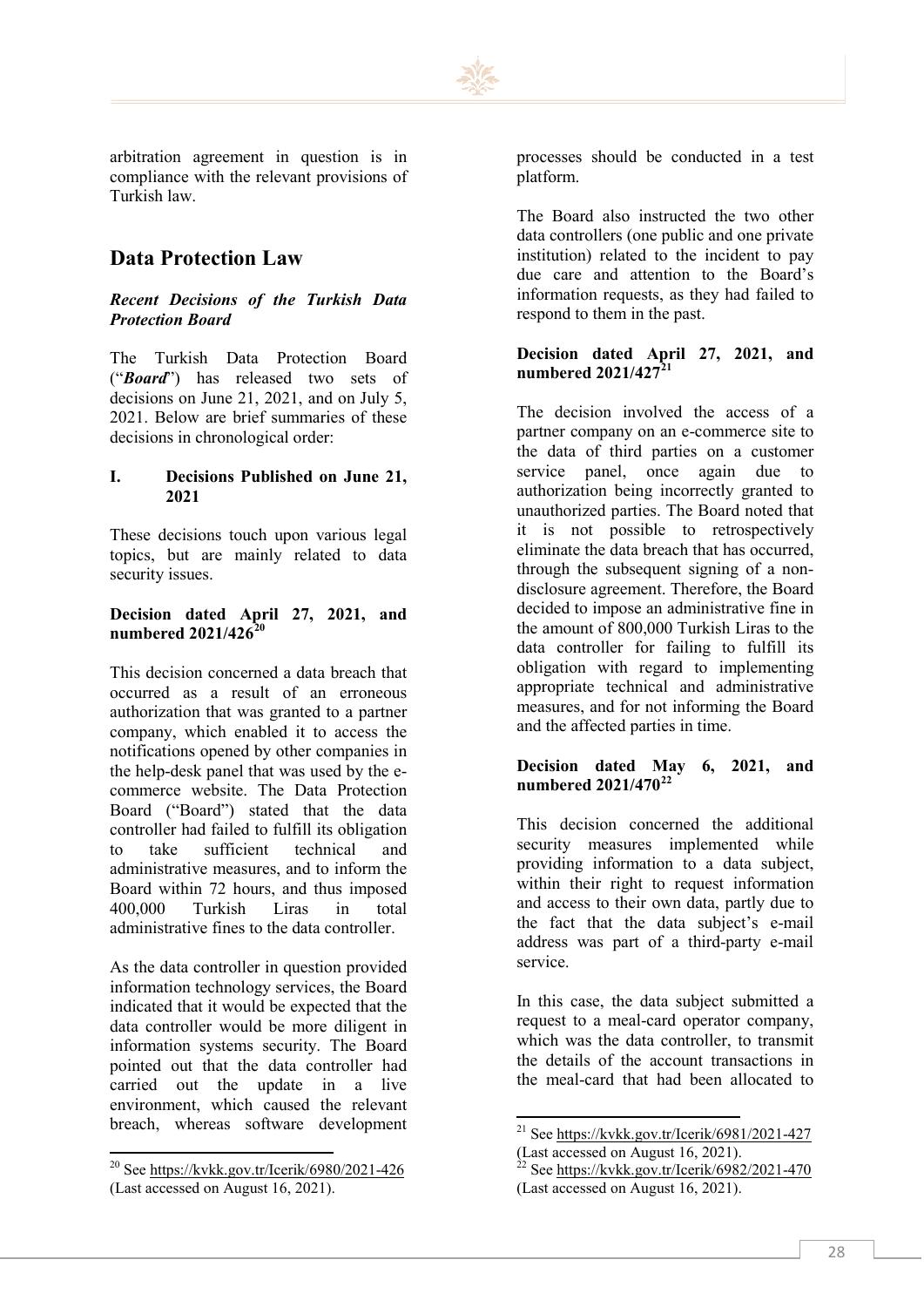

him by his employer. The data controller then requested additional information to verify the data subject's identity, and ultimately asked the data subject to call a specific number to obtain the password to gain access to the data that was delivered to the data subject's third-party e-mail account.

After determining that the security measure in question did not impose a disproportionate burden on the data subject, the Board referred to its decision of May 31, 2019, numbered 2019/157, and stated that, depending on whether or not the relevant e-mail service is used, the sent and received e-mail messages would be stored in a number of data centers located in various parts of the world. Therefore, the Board found that the data controller's additional security measures did not violate the Turkish Data Protection Law; on the contrary, the Board concluded that the data controller's actions were a diligent application of it, and decided not to take any action against the data controller.

#### **II. Decisions Published on July 5, 2021**

All of the decisions published on July 5, 2021, are related to data breaches. The Board frequently refers to the Data Protection Authority's ("DPA") Guidelines for Personal Data Security, and some of those include references to a security measure recommendation of the DPA that is similar to privacy by design/by default, mostly in the form of providing earlier risk assessments and the development and maintenance of information technology systems.

#### **Decision dated March 12, 2020, and numbered 2020/216[23](#page-30-0)**

This decision concerned a data breach that had occurred as a result of a cyberattack on an IT company. The Board imposed 450,000 Turkish Liras in total administrative fines to the data controller on the grounds that the data controller had not fulfilled its obligation to provide a privacy notice for a certain processing activity, and had failed to implement the necessary technical measures by not employing sufficient control and identification mechanisms, by not remedying system vulnerabilities, and by not erasing credit card data that were no longer necessary.

#### **Decision dated June 16, 2020, and numbered 2021/464[24](#page-30-1)**

This decision is related to a data breach that occurred, due to e-mail messages (including the payroll information of certain employees) being sent to the personal e-mail addresses of other employees. The Board stated that the data controller had not fulfilled its obligation to implement the necessary technical and administrative measures, and as the privacy notice was not sufficiently informative, decided to impose an administrative fine of 60,000 Turkish Liras on the data controller.

The Board also pointed out that the data controller had failed to evaluate the relevant risks, as indicated in the Guidelines for Personal Data Security and emphasized that, when data controllers do not obtain a business e-mail service and use the personal e-mail addresses of employees for sending business related email messages, this can lead to the storage of employee/business data in servers in various countries around the world and the subsequent loss of control over the data.

#### **Decision dated June 16, 2020, and numbered 2020/466[25](#page-30-0)**

This case entailed a data breach that had taken place as a result of unauthorized access to the data processor's systems in

<span id="page-30-1"></span><span id="page-30-0"></span><sup>&</sup>lt;sup>23</sup> See [https://kvkk.gov.tr/Icerik/6992/2020](https://kvkk.gov.tr/Icerik/6992/2020-216)-216 (Last accessed on August 16, 2021).

<sup>24</sup> See [https://kvkk.gov.tr/Icerik/6994/2021](https://kvkk.gov.tr/Icerik/6994/2021-464)-<sup>464</sup> (Last accessed on August 16, 2021).

<sup>25</sup> See https://kvkk[.gov.tr/Icerik/6995/2020](https://kvkk.gov.tr/Icerik/6995/2020-466)-466 (Last accessed on August 16, 2021).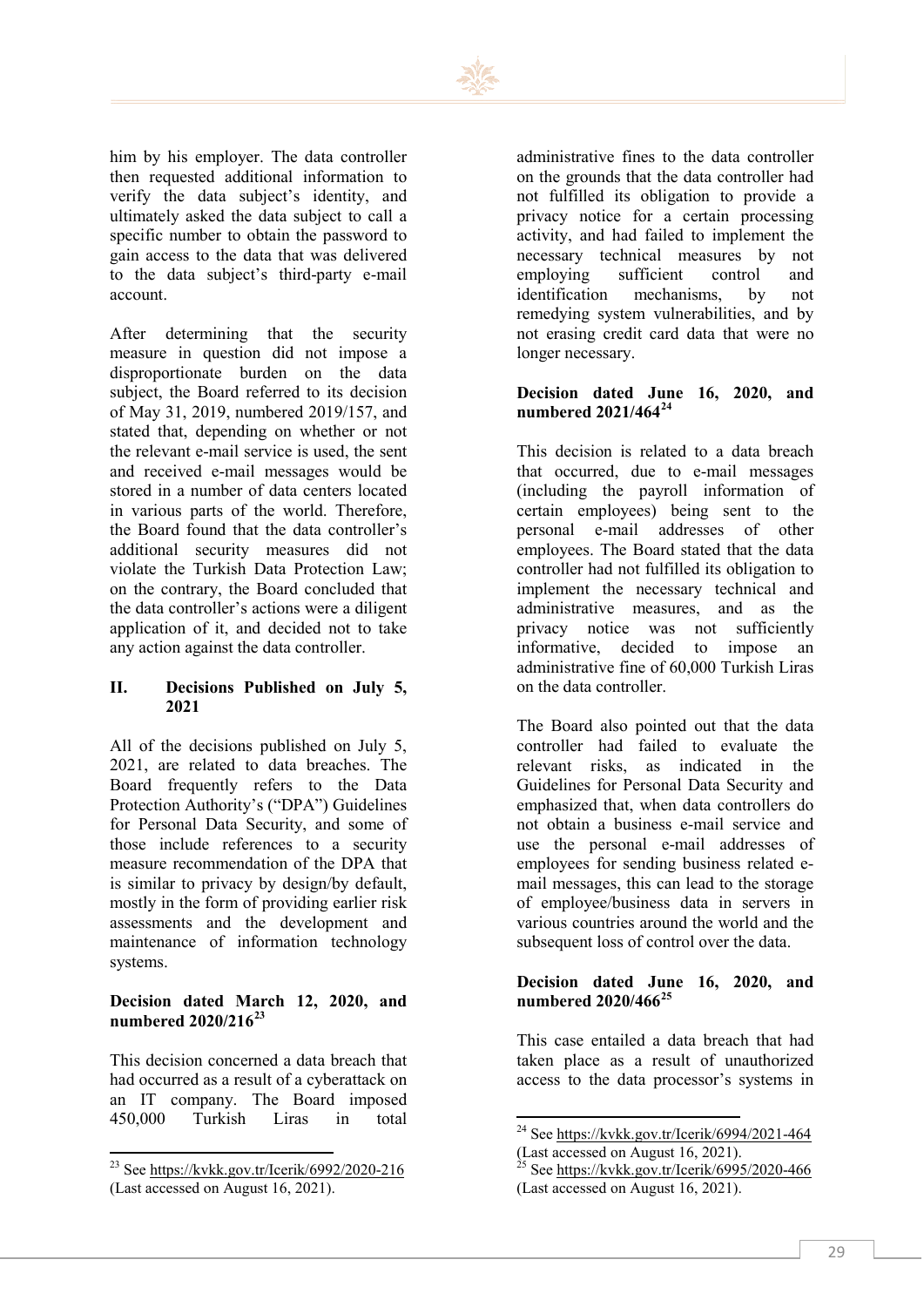

an insurance agency. The Board declared that the data controller had not satisfied its obligation to provide the necessary technical and administrative measures, and to inform the data subjects within shortest possible time of the data breach, and consequently imposed 172,000 Turkish Liras in total administrative fines on the data controller.

The Board highlighted the data controller's shortcomings on employee training, the lack of antivirus software, and its failure to ensure that the data processors maintained at least the same level of security as the data controller. The Board also mentioned that, since it had been announced that Windows 7 Professional x64 would be dropping Microsoft Security Essentials installations as of January 14, 2020, continuing to use that operating system indicated a lack of adequate security measures.

#### **Decision dated June 30, 2020, and numbered 2020/511[26](#page-31-0)**

This decision is related to a data breach that happened in an insurance company, in which a data file including the identity and drug use information of patients was accidentally made available to 11 of its health insurance customers. The Board remarked that the data controller had failed to provide adequate technical and administrative measures, including those related to the protection of special categories of data (in this case the health data), and penalized the data controller in the amount of 100,000 Turkish Liras in total administrative fines.

The Board focused on the failure of the data controller to provide regular controls and documentation of the personal data security policy and procedure practice, as well as its shortcomings with respect to regular vulnerability scans, cryptographic storage, and additional protection of special categories of data, and the development and maintenance of security systems.

#### **Decision dated September 29, 2020, and numbered 2020/744[27](#page-31-1)**

This case concerned a data breach that occurred in a bank, as a result of an employee sending an e-mail message to a third party that included the data of the bank's customers. The Board determined that the data controller had failed to satisfy its obligation to provide adequate technical and administrative measures, and to inform the Board within 72 hours of such data breaches, and therefore imposed total administrative fines of 275,000 Turkish Liras on the data controller.

The Board remarked that, although employees related to the breach had completed the "Data Protection Law" training over a year ago, they still caused the breach and noted that this raised doubts about the effectiveness and sufficiency of the training. Although the bank possessed a Data Loss Prevention (DLP) system, it did not prevent the breach either, and the administrative and technical measures that the bank had implemented appeared to be insufficient, as the bank personnel could still transfer the personal data of 346 customers to inappropriate and unauthorized third parties.

#### **Decision dated February 25, 2020, and numbered 2021/154[28](#page-31-0)**

This decision was related to a data breach that took place in an insurance company as a result of a former employee sending email messages that included customers' data to his corporate e-mail address belonging to his new employer. The Board determined that the data controller had not satisfied its obligation to provide sufficient technical and administrative measures, and

<span id="page-31-1"></span><span id="page-31-0"></span><sup>26</sup> See [https://kvkk.gov.tr/Icerik/6996/2020](https://kvkk.gov.tr/Icerik/6996/2020-511)-511 (Last accessed on August 16, 2021).

<sup>27</sup> See [https://kvkk.gov.tr/Icerik/6997/2020](https://kvkk.gov.tr/Icerik/6997/2020-744)-<sup>744</sup> (Last accessed on August 16, 2021).

<sup>28</sup> See [https://kvkk.gov.tr/Icerik/6998/2021](https://kvkk.gov.tr/Icerik/6998/2021-154)-154 (Last accessed on August 16, 2021).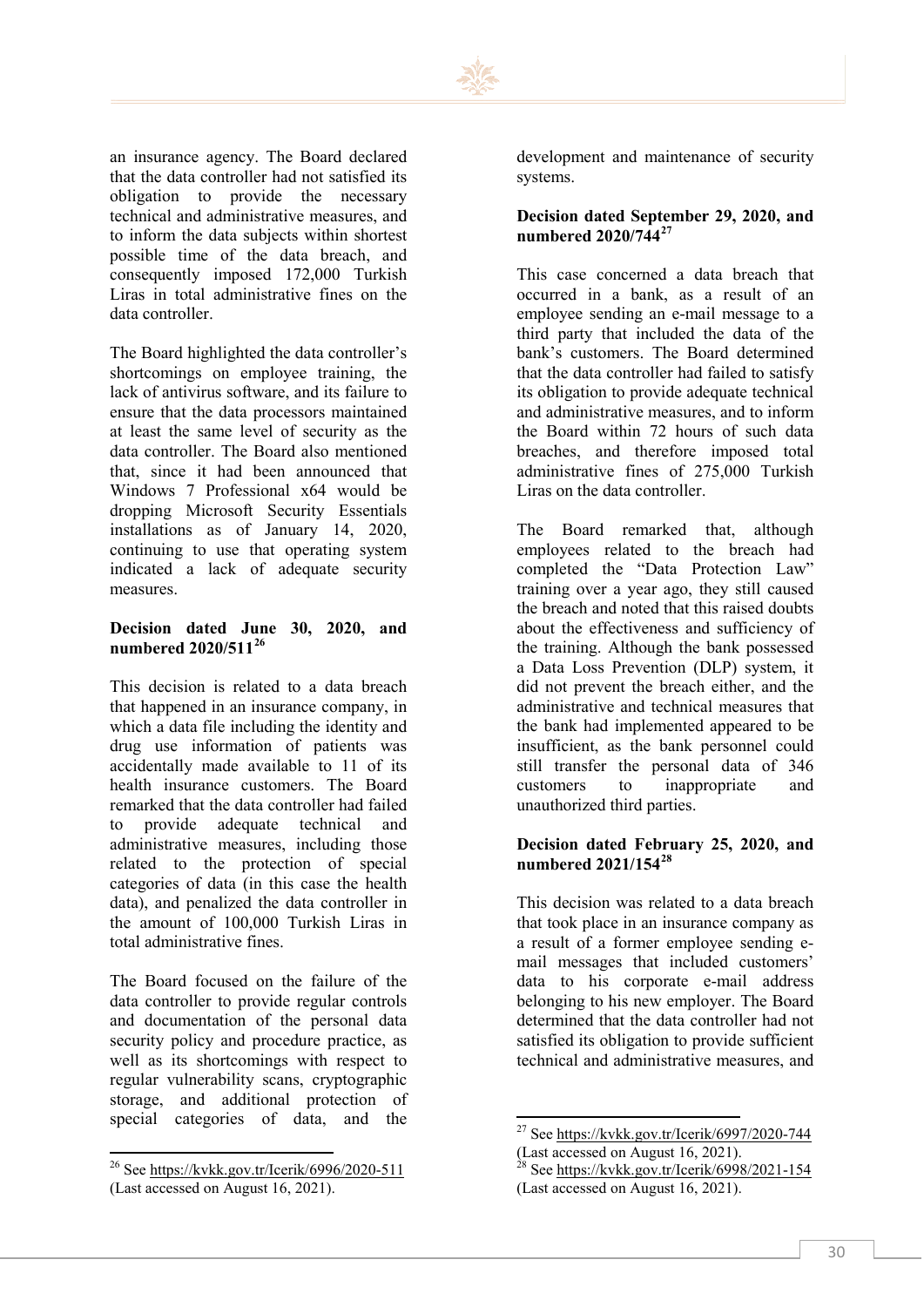

penalized the data controller with 150,000 Turkish Liras in total administrative fines.

The Board mentioned several failures related to the operation of the DLP system and the inadequacy of the personal data protection training provided to the employees.

#### **Decision dated March 4, 2021, and numbered 2021/187[29](#page-32-0)**

The decision involved a data breach that had occurred as a result of a system error in the data processor's system that provided the data controller with information system support services. The Board found that the data controller had failed to provide the necessary technical and administrative measures, including testing and regular controls, and therefore imposed 125,000 Turkish Liras in total administrative fines on the data controller.

The Board highlighted the failure of the data controller to provide development and maintenance of information security systems, regular controls and timely audits, and the identification of unwanted penetrations or unauthorized actions in the information technology systems.

#### **Decision dated March 4, 2021, and numbered 2021/190[30](#page-32-1)**

The decision concerned a data breach that was a result of an employee reviewing a customer`s ID information, taking a photo of the reviewed data, and exceeding his authorization by sharing it with a third party. The Board declared that the data controller had not fulfilled its obligation to provide the necessary technical and administrative measures, as the data controller's call center team leaders were able to access customer data through limitless inquiries, and thus imposed an administrative fine of 100,000 Turkish Liras on the data controller.

The Board shone a light on the data controller's failure to provide awareness for the roles and responsibilities of its employees, adequately delineate the limitations of their authorizations, and use a warning system before the data breach.

#### **Decision dated March 25, 2021, and numbered 2021/311[31](#page-32-0)**

This decision was related to a data breach that stemmed from making customer data available to others while copying a website, in case the website stopped functioning properly due to high levels of access demand. The Board once again noted that the data controller had not implemented satisfactory technical and administrative measures, and fined the data controller in the amount of 200,000 Turkish Liras.

The Board focused on the failures of the data controller with respect to the development and maintenance of information technology systems, the requirement of using encryption and masking systems, and the identification of risks.

#### **Decision dated April 20, 2021, and numbered 2021/407[32](#page-32-1)**

This decision emerged from a data breach that occurred as a result of a doctor removing patient files from the hospital's archive and taking them out of the hospital with the assistance of other employees. The Board concluded that the data controller had failed to fulfill its obligation to provide adequate technical and administrative measures, and to inform the Board within 72 hours of such data breaches, and consequently imposed

<span id="page-32-0"></span><sup>29</sup> See [https://kvkk.gov.tr/Icerik/6999/2021](https://kvkk.gov.tr/Icerik/6999/2021-187)-<sup>187</sup> (Last accessed on August 16, 2021).

<span id="page-32-1"></span> $30$  See [https://kvkk.gov.tr/Icerik/7000/2021](https://kvkk.gov.tr/Icerik/7000/2021-190)-190 (Last accessed on August 16, 2021).

<sup>31</sup> See [https://kvkk.gov.tr/Icerik/7001/2021](https://kvkk.gov.tr/Icerik/7001/2021-311)-<sup>311</sup>

<sup>(</sup>Last accessed on August 16, 2021).

 $32$  See [https://kvkk.gov.tr/Icerik/6993/2021](https://kvkk.gov.tr/Icerik/6993/2021-407)-407 (Last accessed on August 16, 2021).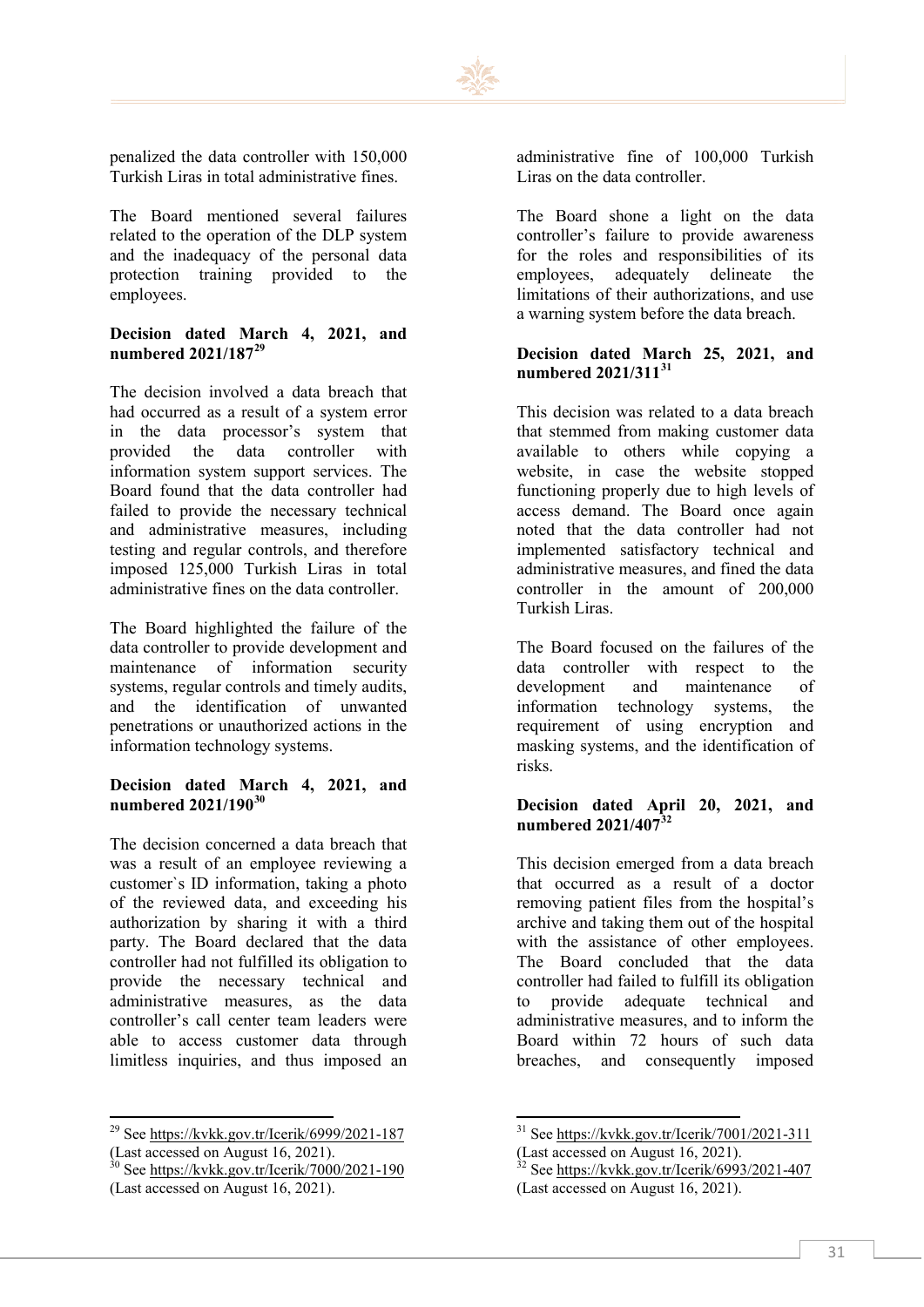

600,000 Turkish Liras in total administrative fines on the data controller.

In its decision, the Board also touched upon the failure of the data controller to mitigate the risks, to provide regular employee training for the protection of special categories of personal data, to maintain and pursue personal data security policies and procedures, to prevent unauthorized physical access to personal data, to provide consistent and accurate policies and procedures and to identify risks and threats.

### **Internet Law**

#### *Constitutional Court Sets Precedent on Freedom of Expression for a Politician's Social Media Posts Regarding Terrorist Activities*

The Turkish Constitutional Court recently issued a decision concerning the violation of a politician's freedom of expression, due to his criminal conviction as a result of his retweet of a news article on Twitter about a terrorist organization's (Kurdistan Workers' Party or "PKK") statements.<sup>[33](#page-33-0)</sup>

#### **I. The Facts**

Ömer Faruk Gergerlioğlu ("Applicant") is a member of parliament from the Peoples' Democratic Party ("HDP"), and he was convicted in 2018 upon retweeting a news article from 2016 about a statement from the PKK about peace talks and adding a comment that read, "*This call should be evaluated properly. There is no end to this matter. They say that it will happen if Ocalan* [PKK's imprisoned leader] *steps in.*" He was sentenced to imprisonment for 2 years and 6 months on the grounds of propagandizing in favor of a terrorist organization.

The news article in question, whose headline is "*PKK: If the government takes a step, peace will come in 1 month*" is still accessible on the news portal "T24." The relevant news article also includes a photo of three people who are holding rifles, whose faces are not visible and who are considered to be members of a terrorist organization by the public authorities in Turkey. The Applicant's membership to the parliament was terminated and he was removed from public office after his conviction was finalized; with the relevant decision read out loud at the General Assembly of the Turkish parliament. Upon the revocation of his parliamentary immunity, the Ankara Public Prosecutor's Office enforced the sentencing decision and the Applicant was imprisoned in a penal institution on April 2, 2021.

#### **II. The Claims of the Applicant**

The Applicant argued in his application that his "right to be elected and to engage in political activities" under Article 67 of the Constitution and his "freedom of expression" under Article 26 of the Constitution had been violated by his conviction, sentencing and removal from office.

#### **III. The Evaluation of the Court**

- In terms of the infringement of the right to be elected to public office and to engage in political activities:

After finding that the case was admissible, the Court determined that, as per Article 83/2 of the Constitution, "*A member of parliament who is alleged to have committed an offense before or after election shall not be detained, interrogated, arrested or tried unless the Assembly decides otherwise. This provision shall not apply in cases pertaining to Article 14 of the Constitution, provided that the member is caught in the act of committing a crime requiring severe penalties, and, an investigation had been initiated before the election. (…)*"

<span id="page-33-0"></span><sup>33</sup> The Constitutional Court's Decision numbered 2019/10634, published in the Official Gazette of July 8, 2021.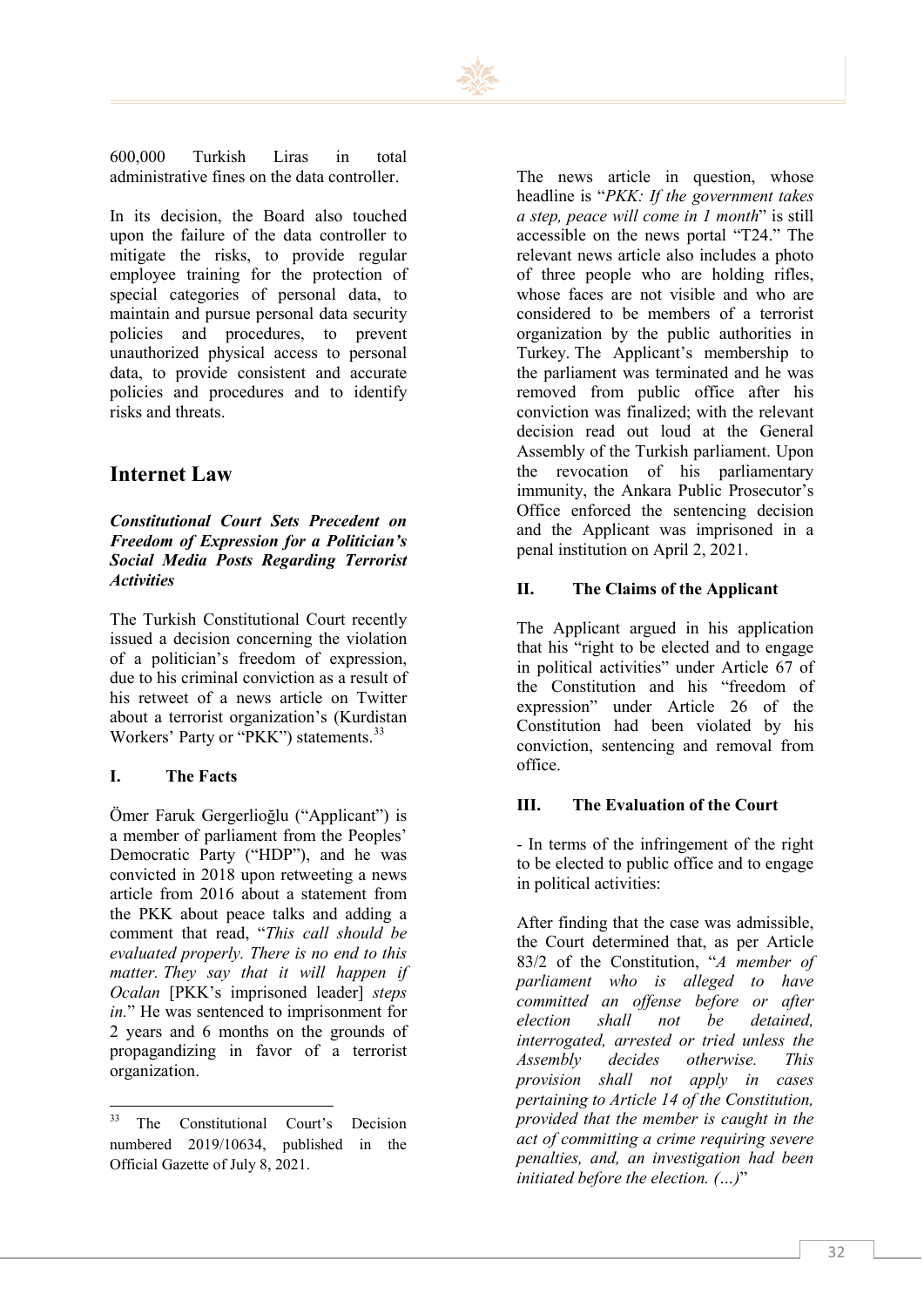

According to the Court, Article 83 (protecting parliamentary immunity) and Article 14 (prohibiting the abuse of fundamental rights and freedoms) of the Constitution can only function on the condition that they are interpreted within the context of safeguarding the democratic system. Accordingly, the first degree<br>courts have not interpreted such courts have not interpreted such constitutional provisions in a way that would favor these freedoms, and the legal system actually lacks substantive or procedural safeguards that would allow the courts to make such interpretation. Therefore, the Court decided that the continuation of the prosecution of the Applicant despite his parliamentary immunity and his status as a member of parliament was in violation of his "right to be elected and to engage in political activities," which are protected by Article 67 of the Constitution, and this infringement stemmed from the absence of constitutional or legislative regulations ensuring certainty and predictability, which provide fundamental guarantees for the rights listed under Article 67 of the Constitution.

- In terms of the infringement of the freedom of expression:

According to the Court, such an expression cannot be excluded (and thus, criminalized) categorically by evaluating it without giving proper consideration to its content, context or objective meaning, even if such utterances are made by a terrorist organization or a member of a terrorist organization. The Court highlighted that the mere fact that the statement was made by an illegal terrorist organization does not automatically justify or legally validate an interference with the freedom of expression.

Accordingly, the Court assessed the case in question and determined that the relevant comment or the news article (on which it was based) did not encourage or incite violence that could directly or indirectly lead to the commission of criminal/terrorist acts. The Court examined the photograph beside the retweet within the scope of its purpose, style and context, and ultimately concluded that the relevant photo had been used in order to draw the attention of its intended audience and to add credibility to the news article as a journalistic reporting technique, which is a method that is also widely used by national broadcasters.

The Court concluded that, since the statement in question did not include any encouragement to violence, interfering with the expression merely because it was uttered by an illegal or criminal organization infringed on the freedom of expression of the Applicant. Reporting or commenting on newsworthy statements from a terrorist organization, which included the opposing views of politicians as well, could not be interpreted or regarded as advocating for the legalization of a terrorist organization; otherwise, the freedom of the press would be infringed and engaging in journalistic activities would be constrained, if it did not become completely impracticable. Moreover, the relevant news article is still accessible to the public, and it has not been prosecuted or investigated by the public authorities, but the Applicant was convicted due to the fact that he shared this (apparently legal) content. Therefore, the Court concluded that an infringement of the Applicant's freedom of expression had occurred, on the grounds that the conviction decision did not comply with the requirements of a democratic society.

Consequently, the Court unanimously decided that: (i) the continuation of the prosecution of the Applicant despite his parliamentary immunity was a violation of his "right to be elected and to engage in political activities," and (ii) the conviction of the Applicant on the grounds of propagandizing for a terrorist organization due to retweeting a news article (along with adding a comment) infringed on his rights to "freedom of expression."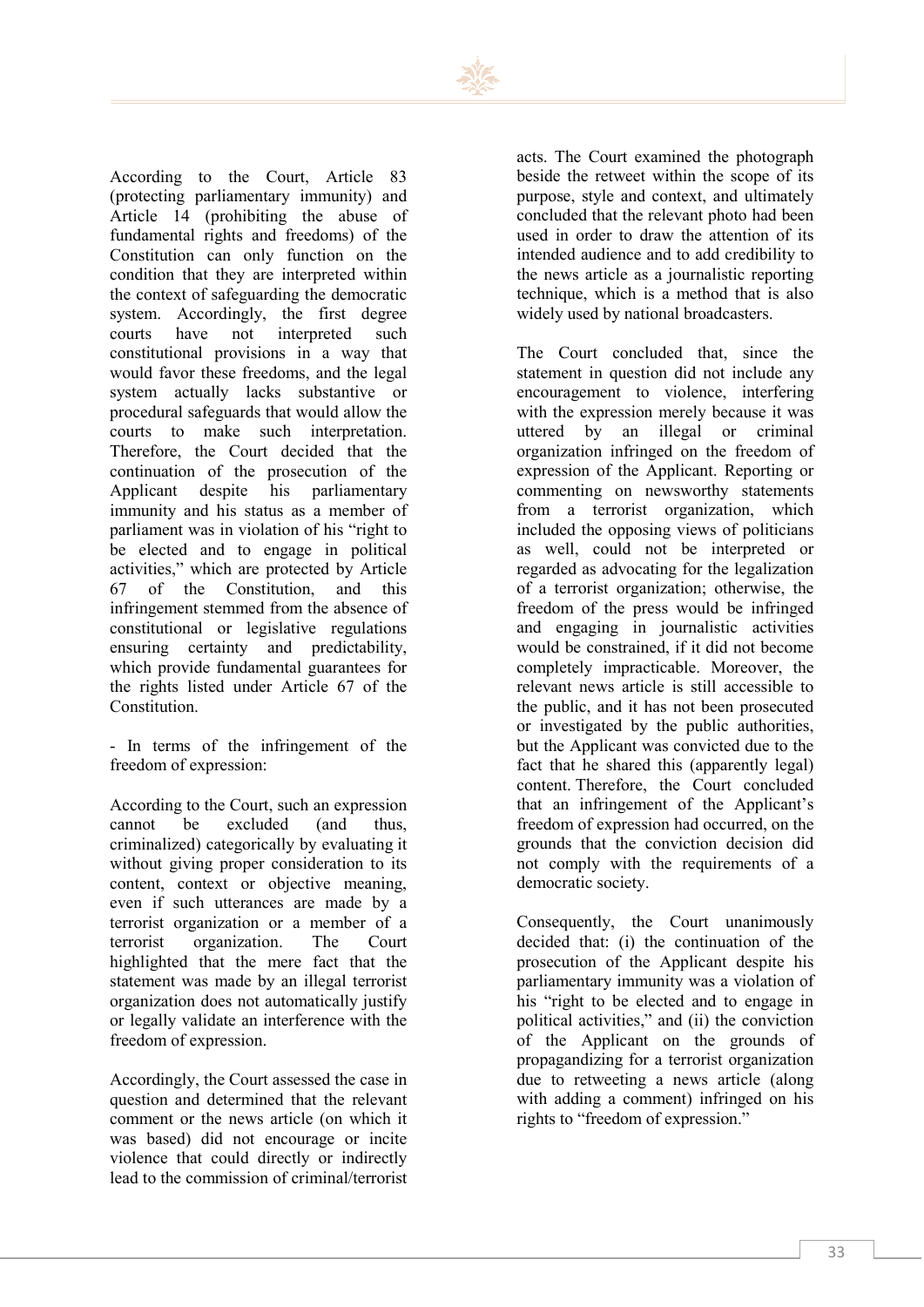## **Telecommunications Law**

#### *The New Regulation on the Identity Verification Process in the Electronic Communications Sector*

The Regulation on the Verification Process of the Applicant's Identity in the Electronic Communications Sector ("Regulation") was published in the Official Gazette of June 26, 2021, and will enter into force on December 31, 2021.<sup>[34](#page-35-0)</sup> The Regulation introduces new methods and standards for identity verification in the electronic communications sector. Accordingly, the Regulation sets out the procedures and principles to be applied to the identity verification process of those who make requests on their own behalf or on behalf of a real or legal person as its representative ("Applicant"), during the creation of documents ("Transaction Documents") in an electronic medium for the following transactions: (i) subscription contracts, (ii) mobile number porting and mobile operator change applications, (iii) qualified electronic certificates and registered e-mail ("KEP") applications, and (iv) SIM-card change/transfer applications in the electronic communications sector.

The Regulation will be applicable for (i) the operators that provide electronic communications services and/or electronic communications networks and operate their substructure in scope of the authorization, and (ii) the service providers for the qualified electronic certificate and registered e-mail services.

The general principles to be considered during the implication of the Regulation are as follows: (i) ensuring that the Applicant's transactions indicated in the Regulation are carried out with safe and effective methods, (ii) preventing suspicious transactions that pose a security risk (*i.e.*, forgery, fraud), (iii) considering national and international standards, (iv) utilizing national resources to the fullest extent possible, (v) observing national security, public order, and emergency requirements, and (vi) observing consumer rights and interests.

#### **I. Identity Verification Methods**

The Regulation adopts four different methods for identity verification, which are as follows: (i) identity verification through the e-Government System, (ii) identity verification through artificial intelligence or a representative, (iii) identity verification via the Turkish Republic Identity Card by creating PAdES-LTV (which stands for "PDF Advanced Electronic Signatures and Long-Term Validation") in face-to-face applications, and (iv) identity verification through video recording in face-to-face applications.

- (i) *Identity verification through the e-Government System:* In this method, the Applicant must sign into the e-Government system with one of the following methods: (i) secure electronic signature, (ii) Turkish identity card, (iii) Internet banking, or (iv) mobile banking. In order to verify the identity of the Applicant, relevant information regarding the transaction and the Transaction Documents is provided to the Applicant and the approval of the Applicant is received. Upon the receipt of approval, the Applicant's verified identity, as well as the verified contact number and e-mail address, are conveyed to the operator or service provider.
- (ii) *Identity verification through artificial intelligence or a representative:* In this method which utilizes video conference technology, the verification must be conducted in real time and without interruption through end-toend secured communication. The single-use password or link must be sent to the Applicant's mobile number or e-mail address to confirm the contact information. The identity information, including the identity card

<span id="page-35-0"></span><sup>34</sup> See

[https://www.resmigazete.gov.tr/eskiler/2021/06](https://www.resmigazete.gov.tr/eskiler/2021/06/20210626-21.htm) [/20210626](https://www.resmigazete.gov.tr/eskiler/2021/06/20210626-21.htm)-21.htm (Last accessed on August 16, 2021).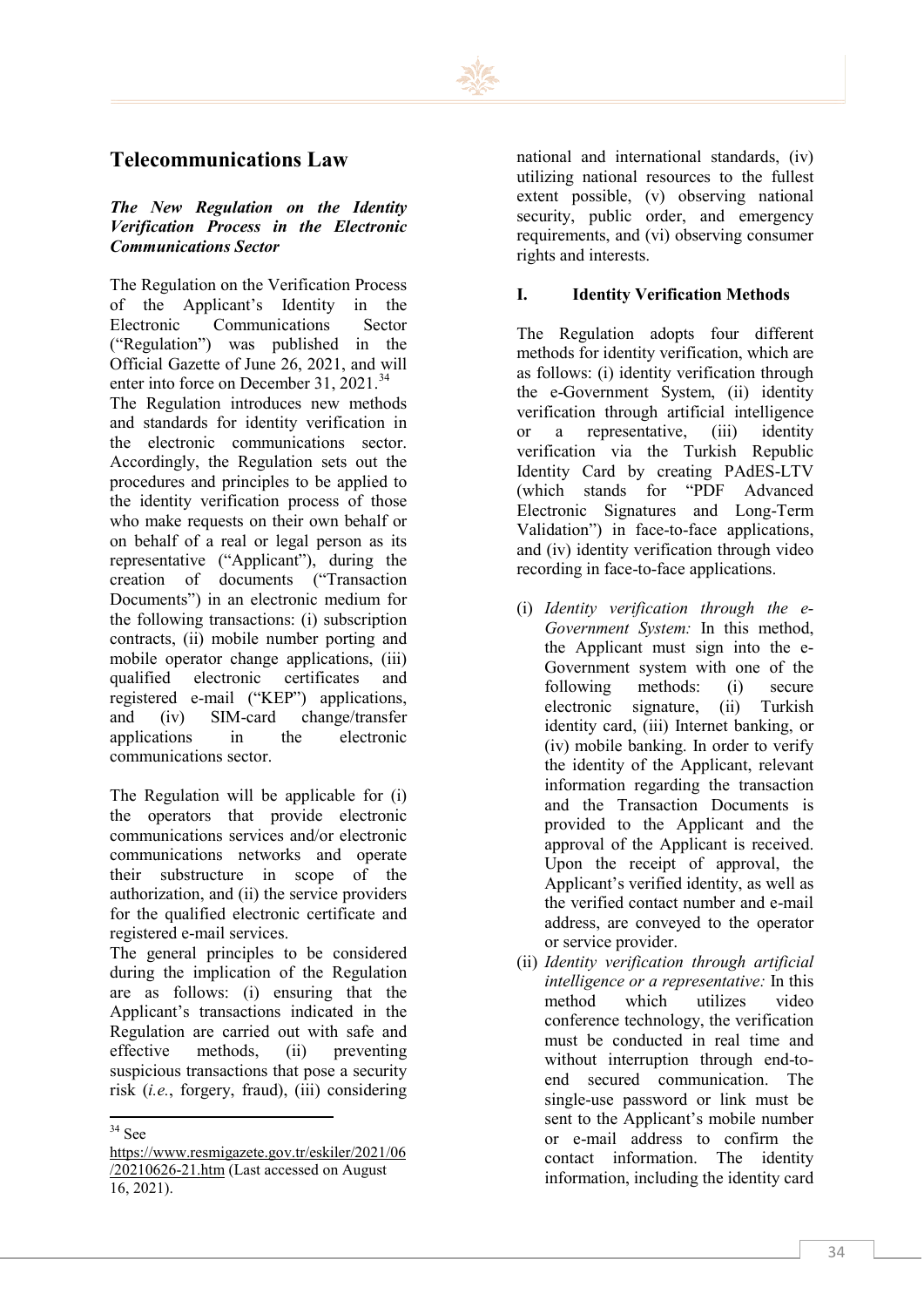

photo of the Applicant, is received via near-field communication method ("NFC"), enabling wireless communication between two adjacent electronic devices (*i.e.*, within a short distance to each other), as indicated in Annex-1 of the Regulation and in accordance with the stipulated standards. The validity and authenticity of the received identity information are verified as part of the process. Comparing the applicant's identity card photo with their real-time image is made through artificial intelligence as per Annex-2 of the Regulation, or through an authorized representative of the operator or service provider, as per Annex-3 of the Regulation. According to Annex-3, the identity verification through a representative must be checked through artificial intelligence as well; otherwise, the verification through a representative without artificial intelligence will be deemed invalid.

In terms of the protection of personal data, the Regulation sets forth that an Applicant's explicit consent must be obtained in scope of the Law on the Protection of Personal Data No. 6698 ("Law No. 6698"). Before the verification through artificial intelligence or a representative with video conference, operators and service providers must fulfill their obligation to inform the Applicant under the Law No. 6698, separately from obtaining their explicit consent. While obtaining the explicit consent of the Applicant, it must be clearly indicated that the identity verification process in an electronic medium can also be conducted through the e-Government system or via face-to-face applications.

(iii)*Identity verification via the Turkish Republic Identity Card by creating PAdES-LTV in face-to-face applications:* In this method, the identity of the Applicant may be verified by creating an enhanced PDF electronic signature ("PadES") with a long-term validation ("PadES-LTV") with the Applicant's Turkish Republic Identity Card, in accordance with Annex-4 of the Regulation.

(iv) *Identity verification through video recording in face-to-face applications:*  In this method, as an alternative to verification by creating a PadES-LTV, the identity of the Applicant may be verified by video recording of the Applicant specifically dedicated to the transaction, along with their Turkish Republic Identity Card or other identity card. The requirements in scope of the Law No. 6698 explained in the foregoing section regarding identity verification through artificial intelligence or a representative are also applicable for this type of verification method. In this method, the Regulation prohibits operators and service providers from obtaining an Applicant's biometric data through pressure, acceleration or similar methods, except for statistical data, such as a two-dimensional figure of the Applicant.

In the face-to-face applications of methods (iii) and (iv), the single-use password or link must be sent to the Applicant's mobile number or e-mail address in order to confirm the contact information.

#### **II. Obtaining Biometric Data Electronically**

The Regulation prohibits operators and service providers from obtaining the biometric data of Applicants electronically by using an electronic pen or similar methods, save for Article 7 and Article 8 of the Regulation, and TS 13678 Electronic Identity Verification System standard (such as the statistical data exception, *e.g.*, obtaining a twodimensional figure of the Applicant).

Adopting a similar approach in terms of biometric data, the decision of the Turkish Data Protection Board (dated August 27,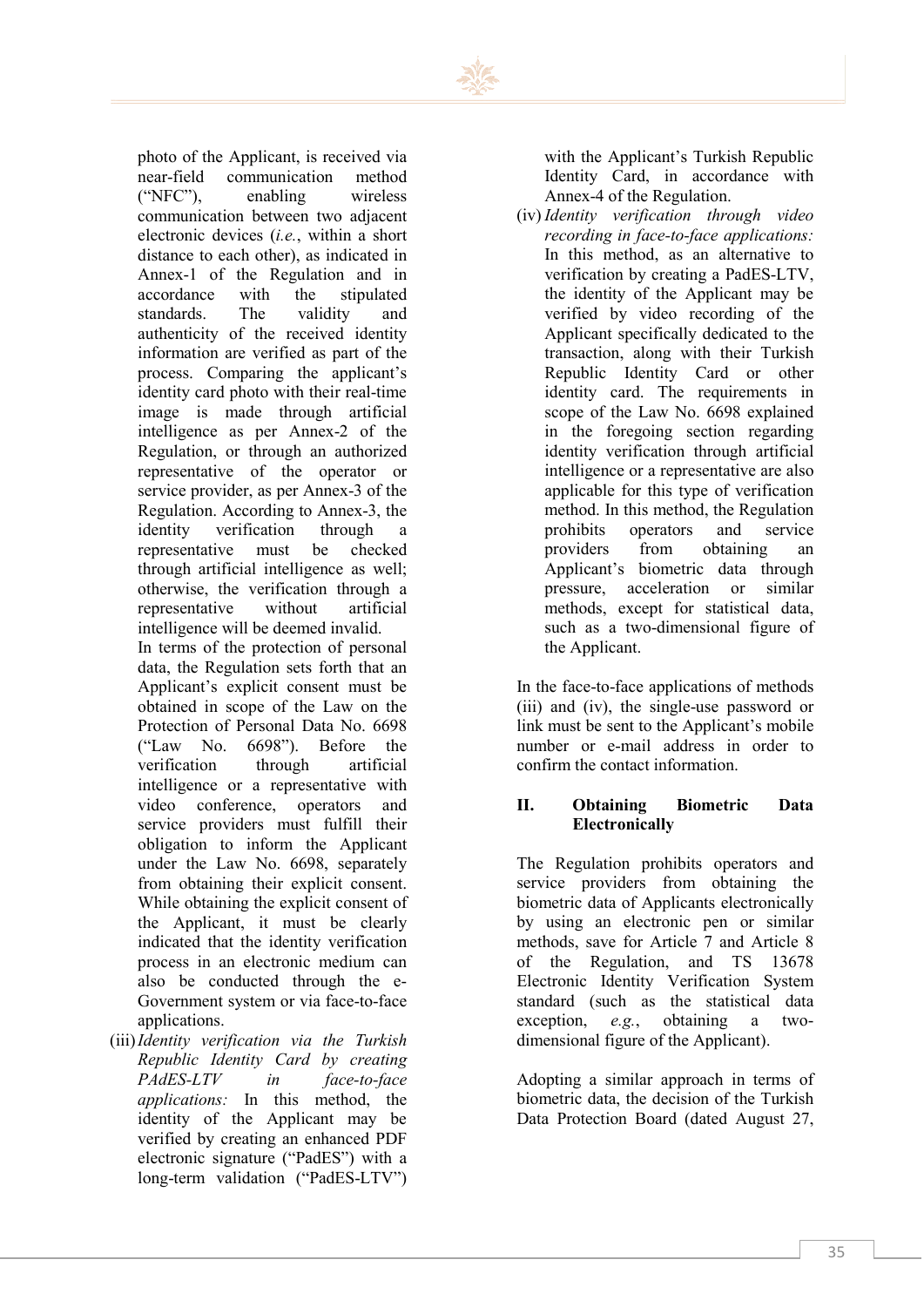

2020, and numbered  $2020/649$ ,  $35$  states that (i) biometric signatures are considered as biometric data, which is categorized as sensitive/special category data under the Law No. 6698, and thus, (ii) biometric signatures can only be processed after obtaining explicit consent, or if it is clearly prescribed by law, (iii) as the provisions under the Turkish Code of Obligations No. 6098 do not meet the requirement of being prescribed by law, biometric signatures cannot be processed without explicit consent. The decision of the Board disallowing the processing of biometric signatures without explicit consent is in parallel with the Regulation prohibiting the procurement of biometric data electronically.

When comparing the Regulation and the relevant European Union legislation (European Union Electronic Identity and Trust Services - "eIDAS Regulation" (EU) 910/2014 on electronic identification and trust services for electronic transactions in the internal market),  $36$  we observe that the eIDAS Regulation does not include any provisions specific to biometric data, and that it defines electronic signatures more broadly, as it might cover biometric signatures as well. As per Article 3(10) of the eIDAS Regulation, "*electronic signature' means data in electronic form which is attached to or logically associated with other data in electronic form and which is used by the signatory to sign."*

#### **III. Data Security**

Pursuant to the Regulation, the operators and service providers must take certain measures for storing the identity verification information of the Applicants by ensuring the privacy, security, and integrity of the transaction records. The operators and service providers are also responsible for taking the necessary security measures with respect to the use of video conferencing technology in identity verification through artificial intelligence or through a representative.

Moreover, the transactions conducted within the scope of the Regulation must be recorded and the data obtained must be used solely for the purposes of identity verification of the Applicant and the administrative and judicial authorities' processes. According to the Regulation, such data must be stored for the period of time that is stipulated under the relevant legislation.

The operators and service providers must take all technical and administrative measures stipulated under the relevant legislation, including the Law on Electronic Communication No. 5809 and the Law No. 6698, as well as acting in accordance with the applicable national and international standards.

#### **IV. Administrative Sanctions**

In case of failure to comply with the Regulation, the administrative fine sanctions regulated under the Law on Electronic Signature No. 5070 and the Regulation on the Administrative Sanctions of the Information and Communication Technologies Authority will be applicable. Operators and service providers bear the burden of proof in all transactions, including objections to the administrative or judicial processes.

#### **V. Transition Period and Enforcement**

The Regulation will enter into force on December 31, 2021. The burden of proof regarding the Transaction Documents including biometric signatures will be on the operators and service providers. Operators and service providers must take necessary measures in order to prevent the use of three-dimensional signature design. Within 3 months as of the entry into force of the Regulation, the operators and

<sup>35</sup> See

<span id="page-37-0"></span>[https://www.kvkk.gov.tr/Icerik/6815/2020](https://www.kvkk.gov.tr/Icerik/6815/2020-649)-649 (Last accessed on August 16, 2021).

<span id="page-37-1"></span><sup>&</sup>lt;sup>36</sup> See [https://eur-lex.europa.eu/legal-](https://eur-lex.europa.eu/legal-content/EN/TXT/PDF/?uri=CELEX:32014R0910&from=EN)

[content/EN/TXT/PDF/?uri=CELEX:32014R09](https://eur-lex.europa.eu/legal-content/EN/TXT/PDF/?uri=CELEX:32014R0910&from=EN) [10&from=EN](https://eur-lex.europa.eu/legal-content/EN/TXT/PDF/?uri=CELEX:32014R0910&from=EN) (Last accessed on August 16, 2021).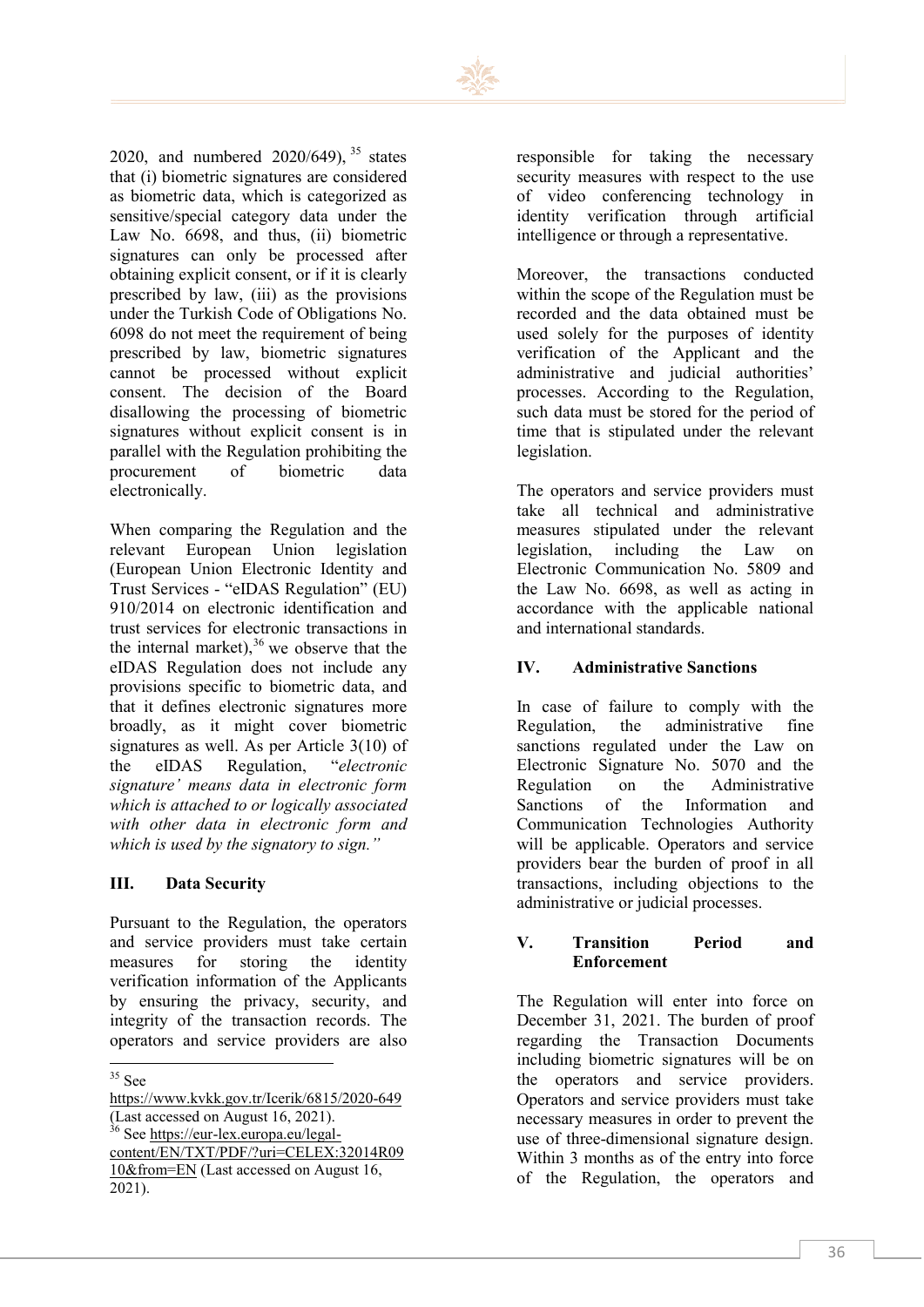

service providers are required to submit information indicated in the Regulation to the mobile electronic communication operators and the e-Government information system.

#### **VI. Conclusion**

The Regulation introduces new methods and standards for the identity verification process, including the use of artificial intelligence as a new technological improvement in such processes. The principles defined under the Regulation are expected to strengthen the security of the processes that are applied in the electronic communications sector. Operators and service providers might prepare an action plan and take necessary measures and steps as stipulated under the Regulation, in order to ensure that they will be able to comply with the Regulation within the transition period.

## **White Collar Irregularities**

#### *An Introduction to Internal Investigations: Conducting Interviews*

In the context of internal investigations, a small but rather significant step to be taken—which should preferably be also included in the investigation plan between the stages of designing an effective investigation plan and moving onto the interview and document review phases, is the gathering and preservation of documents and files, including e-mails, databases, spreadsheets, and graphics that may contain information related to the subject matter of the investigation.

As soon as practically feasible, the investigation team can start to notify and instruct the persons that might be potentially affected by the subject matter, to hold and preserve any documents and files that might be relevant to the investigation. It would be beneficial for this notice to sufficiently identify and specify the issue being investigated, while also preserving the confidentiality of the

investigation, in order to ensure that all relevant documents are preserved by the employees.

Since an effective internal investigation would naturally be required to comply with all the applicable laws in order to eliminate any risk of fines, penalties or lawsuits against the company, international companies (in particular) have the responsibility to ensure that their investigation complies with all local laws, especially in terms of the collection and use of employee data. Regardless of the country that the company operates in, strong documentation is always beneficial for dealing with any potential scenarios in which the company might be required to prove its compliance or defend itself against compliance-related claims. Thus, the company would greatly benefit from always recording the source, date, and the file from which documents are obtained.

While a considerable amount of information may be gathered through documents, and the document review process might prove very fruitful, interviews to be conducted with employees (or other relevant individuals) inside or outside the company are also very important sources of information, especially for interpreting and understanding the contents of the documents and directing the investigation team toward key information.

It is usually most beneficial for the investigation team to begin conducting the interviews at an early stage, even before the document review, as this ensures that the investigation team can quickly gather a better understanding of the situation and provides an opportunity to talk to the witnesses before they are influenced by the strains of the ongoing investigation. However, as the document review process also offers a great deal of insight into the matter being investigated, a second round of interviews following the document review stage can always be considered in order to shed further light on the information gathered so far. The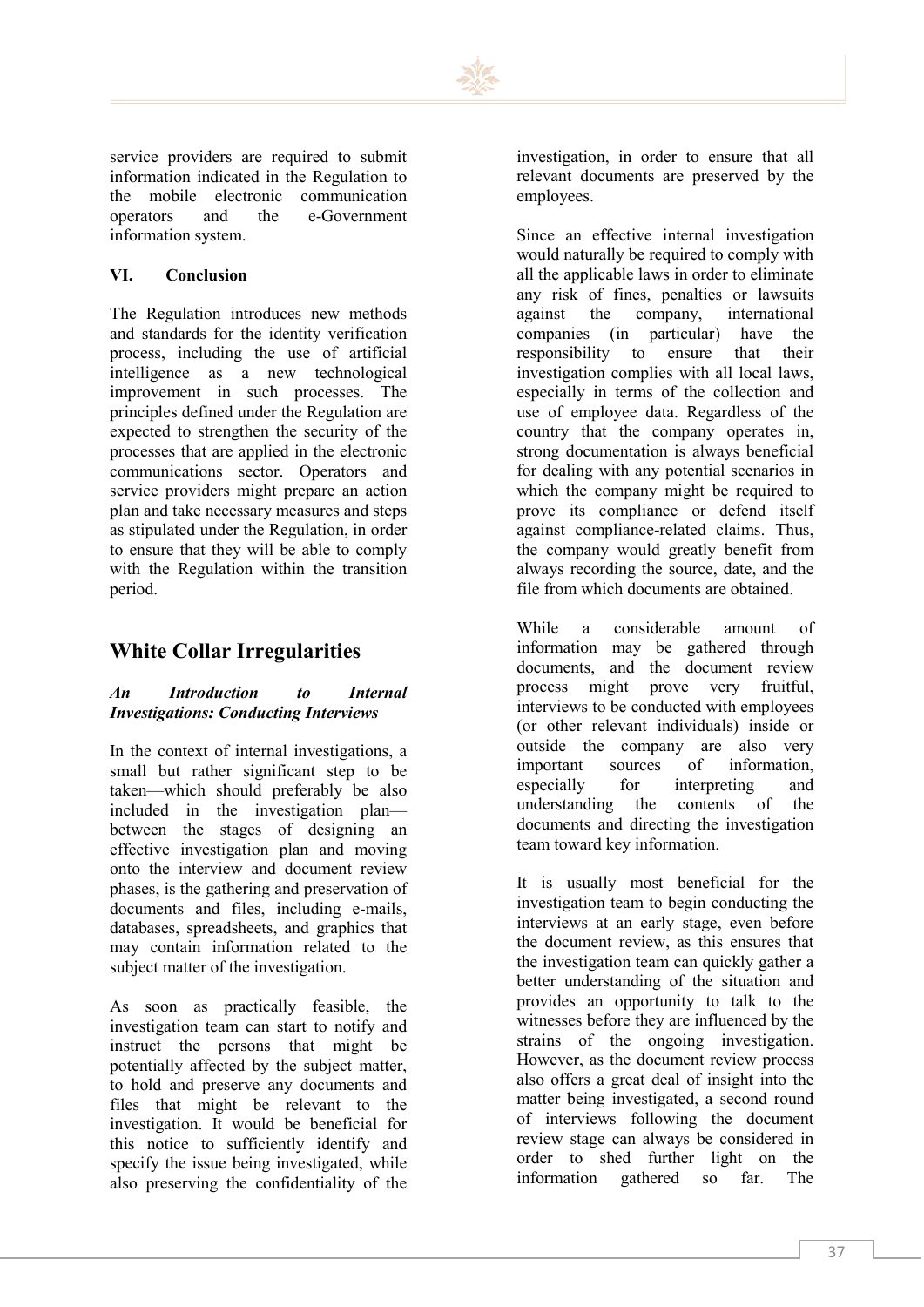

investigation team should carefully consider this strategy if they are able to get more than one chance to conduct interviews with the witnesses.

As witnesses might be in possession of valuable information that could help the investigators to fill in the blanks in their understanding of the case, the interview stage is of the utmost importance. It should also be kept in mind that witnesses might not always relay accurate information. Therefore, the investigation team must meticulously plan, prepare, and conduct the interviews by: (i) collecting and reviewing the relevant documents beforehand, (ii) preparing their opening and closing statements, and (iii) having a detailed but also flexible draft of the questions to be directed at the witnesses, tailored to the information that a specific witness might provide.

An effective interview should also be executed strategically, where the witnesses must be approached in a manner that comports with their personal position with respect to the matter under investigation. For instance, intimidating a witness in a critical position might lead to unfruitful exchanges with the relevant witness and a missed opportunity for advancing the investigation.

Another vital component of a successful investigation is interviewing the witnesses in accordance with their knowledge, involvement and relationship to the matter being investigated. By engaging with witnesses in this way, the investigation team could gather information in the most effective manner before interviewing the more important category of witnesses, and could determine the specific information that they need to obtain from those individuals. It would also prove advantageous to interview witnesses who might have information on similar subject matters in parallel with each other, in terms of the timing of the interviews and determining and organizing the questions to be asked.

In addition to the foregoing, face-to-face interviews are more likely to yield clearer communications and better insights as to the credibility of the witness, compared to a telephone interview or written communications. Furthermore, such interviews could also prove more effective if conducted and attended by at least two individuals, to facilitate recollection of the witness statements and to enable one individual to focus on conducting the interview while the other interviewer takes notes. If possible, it would be preferable to have the same individuals interview all witnesses that are likely to provide information related to similar/related subjects.

Lastly, it is advisable for one of the interviewers to prepare the minutes of the interview (*e.g.*, in a memorandum) as soon as possible after the witness interview is completed, and the memorandum should contain all pertinent information, such as the date, time, and location of the interview, the names of the persons in attendance at the interview and witness statements noted during the interview, including the required warnings regarding confidentiality.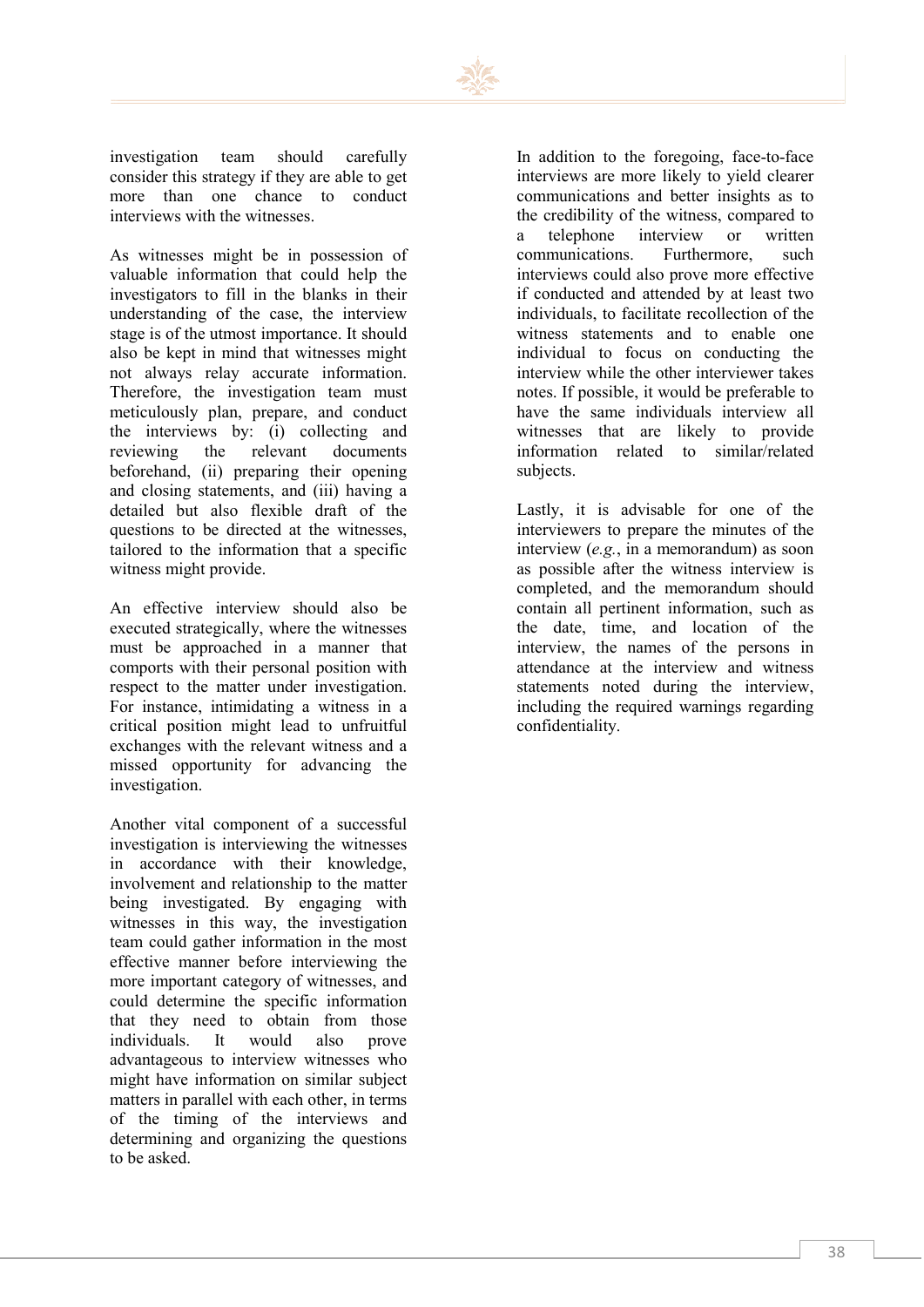

*ELIG Gürkaynak Attorneys-at-Law is an eminent, independent Turkish law firm based in Istanbul. The firm was founded in 2005.* 

*ELIG Gürkaynak is committed to providing its clients with high-quality legal services. We combine a solid knowledge of Turkish law with a business-minded approach to develop legal solutions that meet the ever-changing needs of our clients in their international and domestic operations.*

*Our legal team consists of 90 lawyers. We take pride in being able to assist our clients in all fields of law. Our areas of expertise particularly include competition law, corporate law, M&A, contracts law, white collar irregularities and compliance, data protection and cybersecurity law, litigation and dispute resolution, Internet law, technology, media and telecommunications law, intellectual property law, administrative law, real estate law, antidumping law, pharma and healthcare regulatory, employment law, and banking and finance law.*

*As an independent Turkish law firm, ELIG Gürkaynak collaborates with many international law firms on various projects.*

*For further information, please visit [www.elig.com](http://www.elig.com/)*